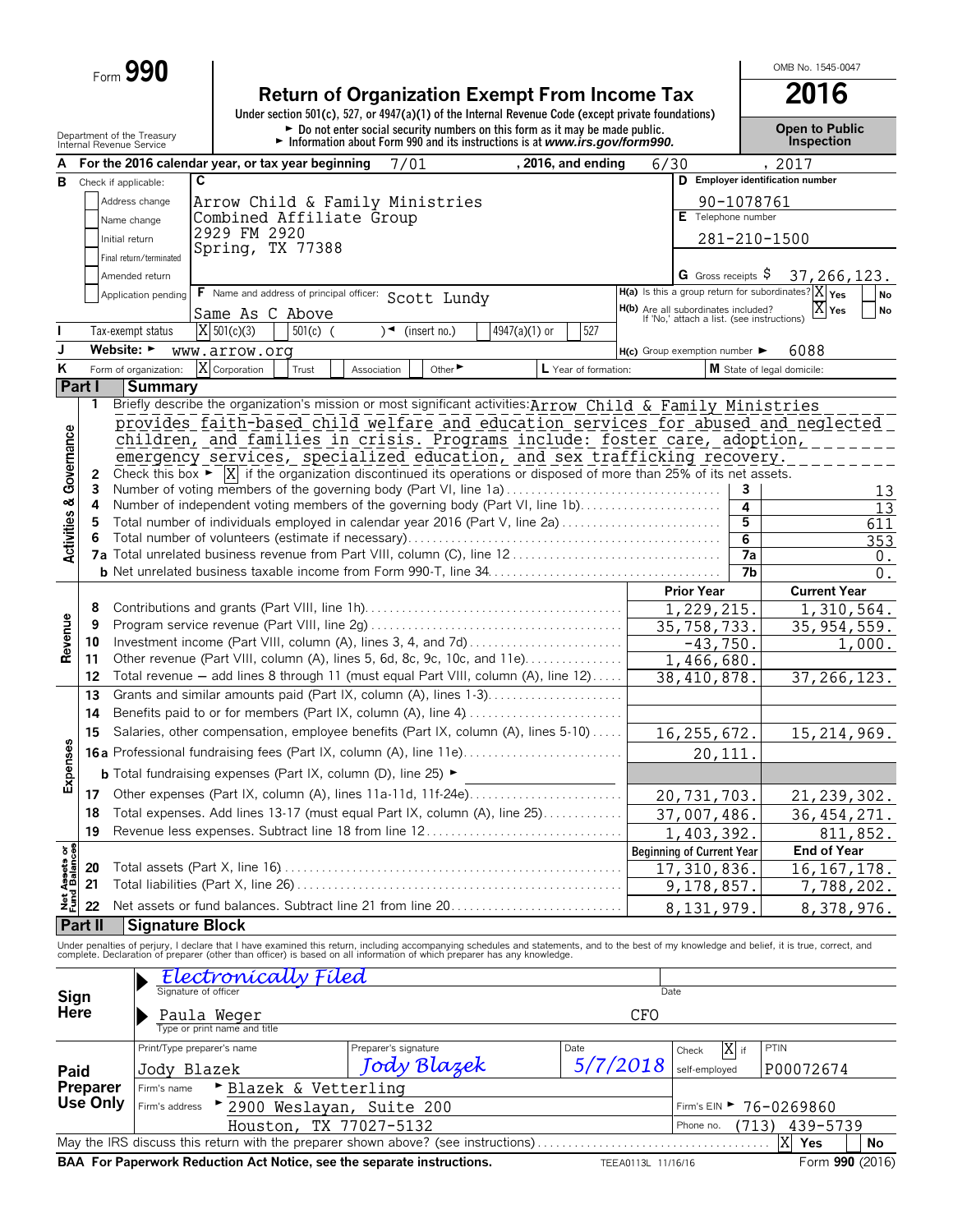| Form 990 (2016) Arrow Child & Family Ministries                                                                                                                                                                                                                                                                                                     | 90-1078761               | Page 2          |
|-----------------------------------------------------------------------------------------------------------------------------------------------------------------------------------------------------------------------------------------------------------------------------------------------------------------------------------------------------|--------------------------|-----------------|
| <b>Part III</b><br><b>Statement of Program Service Accomplishments</b>                                                                                                                                                                                                                                                                              |                          |                 |
|                                                                                                                                                                                                                                                                                                                                                     |                          | X               |
| 1 Briefly describe the organization's mission:                                                                                                                                                                                                                                                                                                      |                          |                 |
| See Schedule O                                                                                                                                                                                                                                                                                                                                      |                          |                 |
|                                                                                                                                                                                                                                                                                                                                                     |                          |                 |
|                                                                                                                                                                                                                                                                                                                                                     |                          |                 |
| 2 Did the organization undertake any significant program services during the year which were not listed on the prior                                                                                                                                                                                                                                |                          |                 |
|                                                                                                                                                                                                                                                                                                                                                     | Yes                      | X<br>No         |
| If 'Yes,' describe these new services on Schedule O.                                                                                                                                                                                                                                                                                                |                          |                 |
| Did the organization cease conducting, or make significant changes in how it conducts, any program services?<br>3.                                                                                                                                                                                                                                  | Yes                      | No              |
| If 'Yes,' describe these changes on Schedule O.                                                                                                                                                                                                                                                                                                     |                          |                 |
| Describe the organization's program service accomplishments for each of its three largest program services, as measured by expenses.<br>Section 501(c)(3) and 501(c)(4) organizations are required to report the amount of grants and allocations to others, the total expenses,<br>and revenue, if any, for each program service reported.         |                          |                 |
| ) (Expenses $\frac{17}{256}$ , 507. including grants of $\frac{1}{2}$<br>4a (Code:                                                                                                                                                                                                                                                                  | )(Revenue \$             | 19,246,589.)    |
| Arrow Child & Family Ministries serves children rescued from abuse and neglect by                                                                                                                                                                                                                                                                   |                          |                 |
| recruiting, training, licensing, and supporting foster families. Providing a home and                                                                                                                                                                                                                                                               |                          |                 |
| therapeutic services, the ultimate goal is to transition foster care children back                                                                                                                                                                                                                                                                  |                          |                 |
| into a healthy environment with their biological families. If this is not possible,<br>Arrow provides a safe, nurturing home through a relative or adoptive foster family.                                                                                                                                                                          |                          |                 |
|                                                                                                                                                                                                                                                                                                                                                     |                          |                 |
|                                                                                                                                                                                                                                                                                                                                                     |                          |                 |
|                                                                                                                                                                                                                                                                                                                                                     |                          |                 |
|                                                                                                                                                                                                                                                                                                                                                     |                          |                 |
|                                                                                                                                                                                                                                                                                                                                                     |                          |                 |
|                                                                                                                                                                                                                                                                                                                                                     |                          |                 |
|                                                                                                                                                                                                                                                                                                                                                     |                          |                 |
| 6,730,276. including grants of $\$$<br>) (Expenses Ş<br>$4b$ (Code:<br>Our private, nonpublic, special education day schools are designed to address the<br>needs of emotionally disturbed adolescents and to help each one transition and<br>function in the public school system. The Tangram School serves the needs of students<br>with autism. | ) (Revenue $\frac{1}{2}$ | 6, 263, 558.    |
|                                                                                                                                                                                                                                                                                                                                                     |                          |                 |
| (Expenses $\frac{2}{3}$ 4, 968, 866. including grants of $\frac{2}{3}$<br>$4c$ (Code:                                                                                                                                                                                                                                                               | ) (Revenue \$            |                 |
| See Schedule O                                                                                                                                                                                                                                                                                                                                      |                          | $6,490,785.$ )  |
|                                                                                                                                                                                                                                                                                                                                                     |                          |                 |
|                                                                                                                                                                                                                                                                                                                                                     |                          |                 |
|                                                                                                                                                                                                                                                                                                                                                     |                          |                 |
|                                                                                                                                                                                                                                                                                                                                                     |                          |                 |
|                                                                                                                                                                                                                                                                                                                                                     |                          |                 |
|                                                                                                                                                                                                                                                                                                                                                     |                          |                 |
|                                                                                                                                                                                                                                                                                                                                                     |                          |                 |
| 4d Other program services (Describe in Schedule O.)<br>See Schedule O<br>\$<br>\$<br>) (Revenue $\frac{1}{2}$<br>(Expenses<br>3, 121, 496. including grants of                                                                                                                                                                                      | 3,953,627.               |                 |
| 4e Total program service expenses<br>32,077,145.<br><b>BAA</b><br>TEEA0102L 11/16/16                                                                                                                                                                                                                                                                |                          | Form 990 (2016) |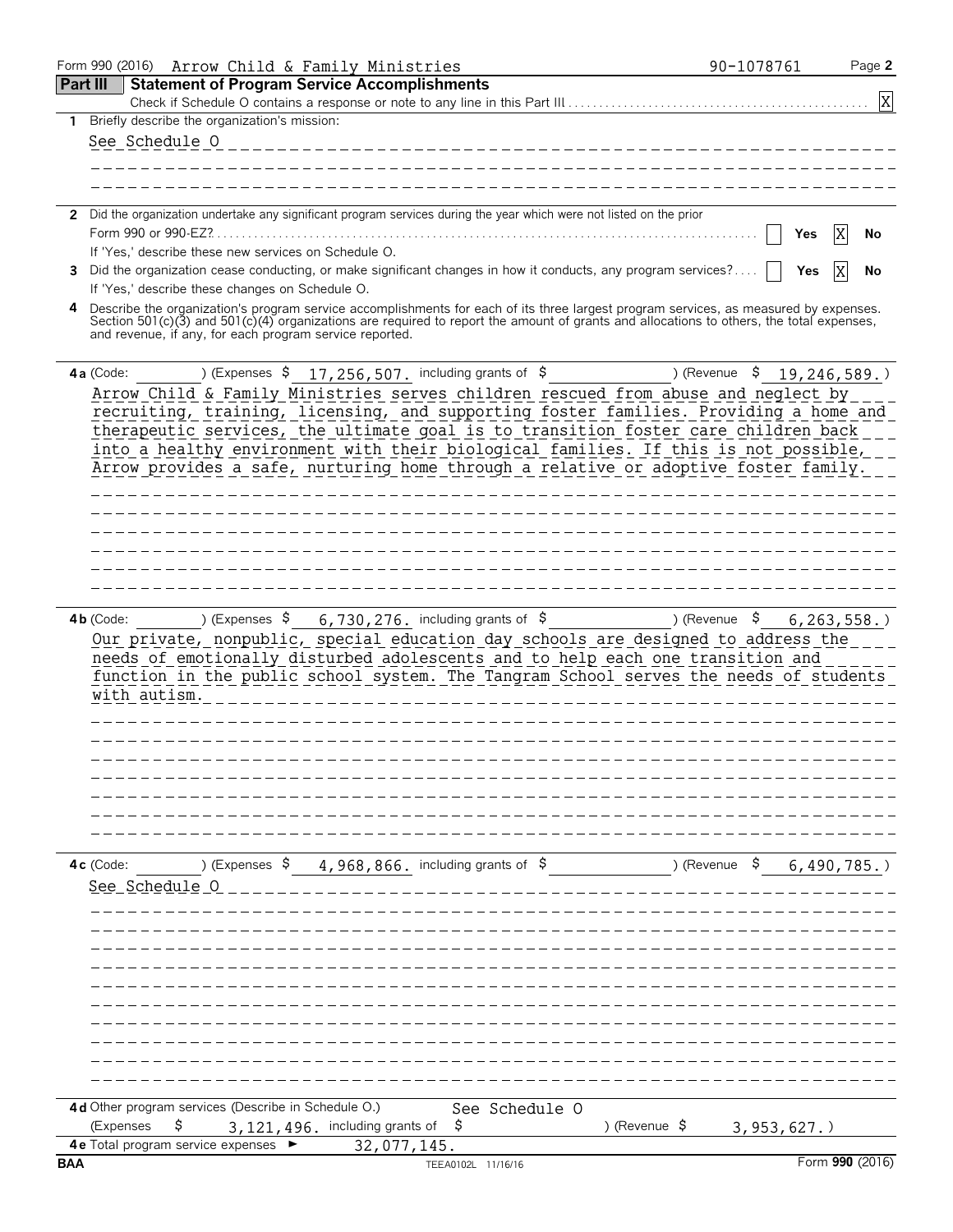Form 990 (2016) Page **3** Arrow Child & Family Ministries 90-1078761 **Part IV Checklist of Required Schedules**

|            | ncewnst of neganea seneaa                                                                                                                                                                                                                           |                 | <b>Yes</b> | No              |
|------------|-----------------------------------------------------------------------------------------------------------------------------------------------------------------------------------------------------------------------------------------------------|-----------------|------------|-----------------|
|            | Is the organization described in section 501(c)(3) or 4947(a)(1) (other than a private foundation)? If 'Yes,' complete                                                                                                                              | $\mathbf{1}$    | X          |                 |
| 2          | Is the organization required to complete Schedule B, Schedule of Contributors (see instructions)?                                                                                                                                                   | $\overline{2}$  | X          |                 |
| 3          | Did the organization engage in direct or indirect political campaign activities on behalf of or in opposition to candidates                                                                                                                         | 3               |            | X               |
| 4          | Section 501(c)(3) organizations. Did the organization engage in lobbying activities, or have a section 501(h) election in effect during the tax year? If 'Yes,' complete Schedule C, Part II                                                        | 4               |            | X               |
| 5          | Is the organization a section 501(c)(4), 501(c)(5), or 501(c)(6) organization that receives membership dues, assessments, or similar amounts as defined in Revenue Procedure 98-19? If 'Yes,' complete Schedule C, Part III.                        | 5               |            | X               |
| 6          | Did the organization maintain any donor advised funds or any similar funds or accounts for which donors have the right<br>to provide advice on the distribution or investment of amounts in such funds or accounts? If 'Yes,' complete Schedule D,  | 6               |            | X               |
| 7          | Did the organization receive or hold a conservation easement, including easements to preserve open space, the                                                                                                                                       | $\overline{7}$  |            | X               |
| 8          | Did the organization maintain collections of works of art, historical treasures, or other similar assets? If 'Yes,'                                                                                                                                 | 8               |            | X               |
| 9          | Did the organization report an amount in Part X, line 21, for escrow or custodial account liability, serve as a custodian<br>for amounts not listed in Part X; or provide credit counseling, debt management, credit repair, or debt negotiation    | 9               |            | X               |
|            | 10 Did the organization, directly or through a related organization, hold assets in temporarily restricted endowments,<br>permanent endowments, or quasi-endowments? If 'Yes,' complete Schedule D, Part V                                          | 10              | X          |                 |
| 11         | If the organization's answer to any of the following questions is 'Yes', then complete Schedule D, Parts VI, VII, VIII, IX,<br>or X as applicable.                                                                                                  |                 |            |                 |
|            | a Did the organization report an amount for land, buildings, and equipment in Part X, line 10? If 'Yes,' complete Schedule                                                                                                                          | 11a             | X          |                 |
|            | <b>b</b> Did the organization report an amount for investments – other securities in Part X, line 12 that is 5% or more of its total                                                                                                                | 11 <sub>b</sub> |            | Χ               |
|            | c Did the organization report an amount for investments – program related in Part X, line 13 that is 5% or more of its total<br>assets reported in Part X, line 16? If 'Yes,' complete Schedule D, Part VIII                                        | 11c             |            | Χ               |
|            | d Did the organization report an amount for other assets in Part X, line 15 that is 5% or more of its total assets reported                                                                                                                         | 11d             | Χ          |                 |
|            | e Did the organization report an amount for other liabilities in Part X, line 25? If 'Yes,' complete Schedule D, Part X                                                                                                                             | 11 e            | X          |                 |
|            | f Did the organization's separate or consolidated financial statements for the tax year include a footnote that addresses<br>the organization's liability for uncertain tax positions under FIN 48 (ASC 740)? If 'Yes,' complete Schedule D, Part X | 11f             |            | X               |
|            | 12a Did the organization obtain separate, independent audited financial statements for the tax year? If 'Yes,' complete                                                                                                                             | 12a             |            | Χ               |
|            | <b>b</b> Was the organization included in consolidated, independent audited financial statements for the tax year? If 'Yes,' and<br>if the organization answered 'No' to line 12a, then completing Schedule D, Parts XI and XII is optional         | 12 <sub>b</sub> | X          |                 |
|            |                                                                                                                                                                                                                                                     | 13              |            | X               |
|            |                                                                                                                                                                                                                                                     | 14a             |            | Χ               |
|            | <b>b</b> Did the organization have aggregate revenues or expenses of more than \$10,000 from grantmaking, fundraising,<br>business, investment, and program service activities outside the United States, or aggregate foreign investments valued   | 14b             |            | Χ               |
| 15         | Did the organization report on Part IX, column (A), line 3, more than \$5,000 of grants or other assistance to or for any                                                                                                                           | 15              |            | Χ               |
| 16         | Did the organization report on Part IX, column (A), line 3, more than \$5,000 of aggregate grants or other assistance to<br>or for foreign individuals? If 'Yes,' complete Schedule F, Parts III and IV                                             | 16              |            | Χ               |
|            | 17 Did the organization report a total of more than \$15,000 of expenses for professional fundraising services on Part IX,                                                                                                                          | 17              |            | Χ               |
| 18         | Did the organization report more than \$15,000 total of fundraising event gross income and contributions on Part VIII,                                                                                                                              | 18              |            | Χ               |
|            | 19 Did the organization report more than \$15,000 of gross income from gaming activities on Part VIII, line 9a? If 'Yes,'                                                                                                                           | 19              |            | Χ               |
| <b>BAA</b> | TEEA0103L 11/16/16                                                                                                                                                                                                                                  |                 |            | Form 990 (2016) |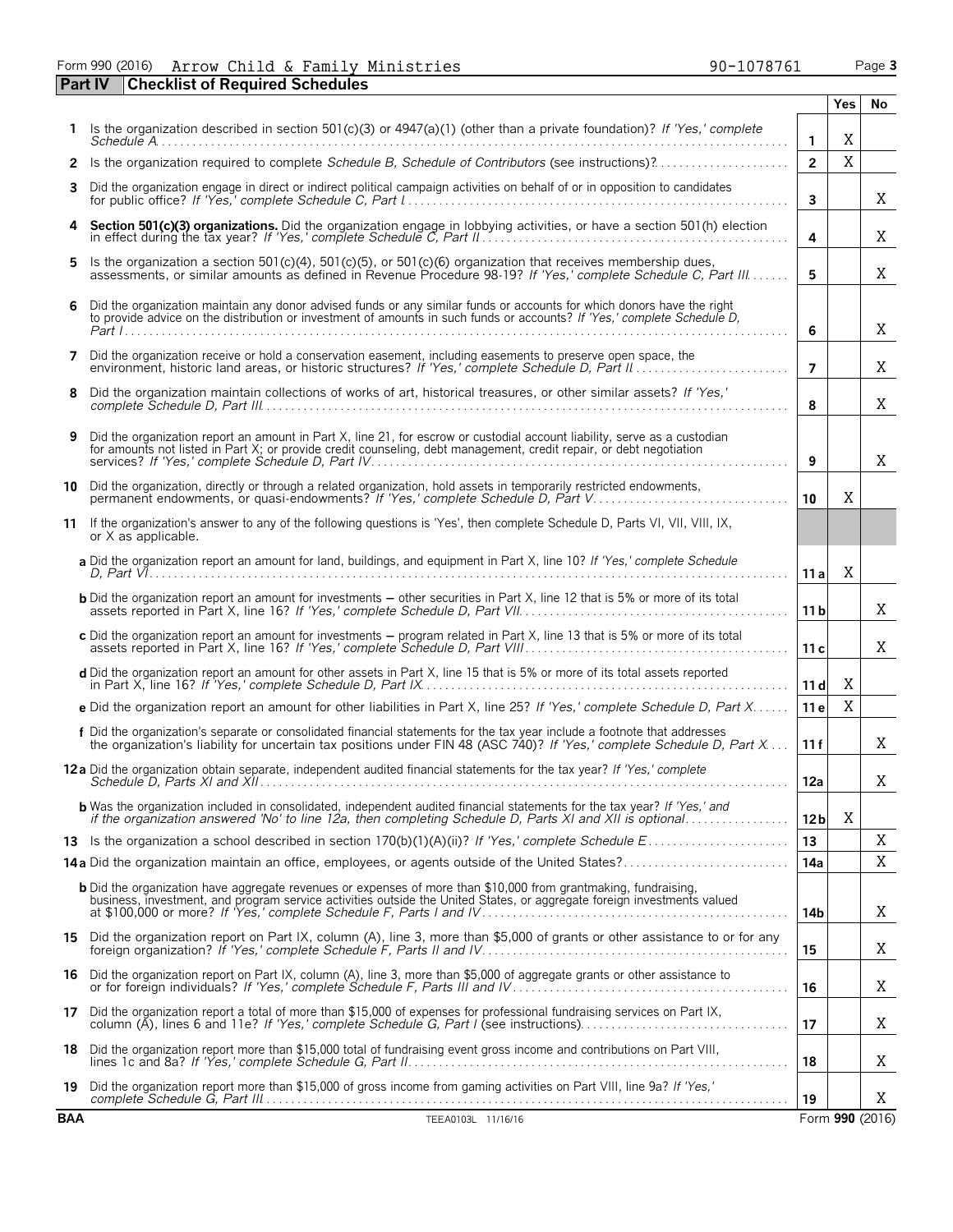Form 990 (2016) Page **4** Arrow Child & Family Ministries 190-1078761

|            | <b>Checklist of Required Schedules</b> (continued)<br><b>Part IV</b>                                                                                                                                                                                                                         |                 |                |                 |
|------------|----------------------------------------------------------------------------------------------------------------------------------------------------------------------------------------------------------------------------------------------------------------------------------------------|-----------------|----------------|-----------------|
|            |                                                                                                                                                                                                                                                                                              |                 | Yes            | No              |
|            |                                                                                                                                                                                                                                                                                              | 20a             |                | X               |
|            | <b>b</b> If 'Yes' to line 20a, did the organization attach a copy of its audited financial statements to this return?                                                                                                                                                                        | 20 <sub>b</sub> |                |                 |
|            | 21 Did the organization report more than \$5,000 of grants or other assistance to any domestic organization or                                                                                                                                                                               | 21              |                | Χ               |
| 22         | Did the organization report more than \$5,000 of grants or other assistance to or for domestic individuals on Part IX,                                                                                                                                                                       | 22              |                | Χ               |
|            | 23 Did the organization answer 'Yes' to Part VII, Section A, line 3, 4, or 5 about compensation of the organization's current<br>and former officers, directors, trustees, key employees, and highest compensated employees? If 'Yes,' complete                                              | 23              | X              |                 |
|            | 24 a Did the organization have a tax-exempt bond issue with an outstanding principal amount of more than \$100,000 as of the last day of the year, that was issued after December 31, 2002? If 'Yes,' answer lines 24b through                                                               | 24a             |                | X               |
|            | <b>b</b> Did the organization invest any proceeds of tax-exempt bonds beyond a temporary period exception?                                                                                                                                                                                   | 24 <sub>b</sub> |                |                 |
|            | c Did the organization maintain an escrow account other than a refunding escrow at any time during the year to defease                                                                                                                                                                       | 24c             |                |                 |
|            | d Did the organization act as an 'on behalf of' issuer for bonds outstanding at any time during the year?                                                                                                                                                                                    | 24d             |                |                 |
|            | 25 a Section 501(c)(3), 501(c)(4), and 501(c)(29) organizations. Did the organization engage in an excess benefit                                                                                                                                                                            | 25a             |                | X               |
|            | <b>b</b> Is the organization aware that it engaged in an excess benefit transaction with a disgualified person in a prior year, and<br>that the transaction has not been reported on any of the organization's prior Forms 990 or 990-EZ? If 'Yes,' complete                                 | 25 <sub>b</sub> |                | X               |
|            | 26 Did the organization report any amount on Part X, line 5, 6, or 22 for receivables from or payables to any current or<br>former officers, directors, trustees, key employees, highest compensated employees, or disqualified persons?                                                     | 26              |                | X               |
| 27         | Did the organization provide a grant or other assistance to an officer, director, trustee, key employee, substantial<br>contributor or employee thereof, a grant selection committee member, or to a 35% controlled entity or fam                                                            | 27              |                | Χ               |
| 28.        | Was the organization a party to a business transaction with one of the following parties (see Schedule L, Part IV<br>instructions for applicable filing thresholds, conditions, and exceptions):                                                                                             |                 |                |                 |
|            | a A current or former officer, director, trustee, or key employee? If 'Yes,' complete Schedule L, Part IV                                                                                                                                                                                    | 28a             |                | Χ               |
|            | <b>b</b> A family member of a current or former officer, director, trustee, or key employee? If 'Yes,' complete                                                                                                                                                                              | 28b             |                | Χ               |
|            | c An entity of which a current or former officer, director, trustee, or key employee (or a family member thereof) was an<br>officer, director, trustee, or direct or indirect owner? If 'Yes,' complete Schedule L, Part IV.                                                                 | 28c             |                | Χ               |
| 29         | Did the organization receive more than \$25,000 in non-cash contributions? If 'Yes,' complete Schedule M                                                                                                                                                                                     | 29              | Χ              |                 |
| 30         | Did the organization receive contributions of art, historical treasures, or other similar assets, or qualified conservation                                                                                                                                                                  | 30              |                | Χ               |
| 31         | Did the organization liquidate, terminate, or dissolve and cease operations? If 'Yes,' complete Schedule N, Part I.                                                                                                                                                                          | 31              | Χ              |                 |
| 32         | Did the organization sell, exchange, dispose of, or transfer more than 25% of its net assets? If 'Yes,' complete                                                                                                                                                                             | 32              |                | Χ               |
| 33         | Did the organization own 100% of an entity disregarded as separate from the organization under Regulations sections<br>301.7701-2 and 301.7701-3? If 'Yes,' complete Schedule R. Part $\lbrack  \rbrack$ , $\lbrack  \rbrack$ , $\lbrack  \rbrack$ , $\lbrack  \rbrack$ , $\lbrack  \rbrack$ | 33              |                | Χ               |
|            | 34 Was the organization related to any tax-exempt or taxable entity? If 'Yes,' complete Schedule R, Part II, III, or IV,                                                                                                                                                                     | 34              | Χ              |                 |
|            |                                                                                                                                                                                                                                                                                              | 35a             | $\overline{X}$ |                 |
|            | b If 'Yes' to line 35a, did the organization receive any payment from or engage in any transaction with a controlled                                                                                                                                                                         | 35b             | X              |                 |
| 36         | Section 501(c)(3) organizations. Did the organization make any transfers to an exempt non-charitable related                                                                                                                                                                                 | 36              |                | Χ               |
| 37         | Did the organization conduct more than 5% of its activities through an entity that is not a related organization and that is<br>treated as a partnership for federal income tax purposes? If 'Yes,' complete Schedule R, Part VI                                                             | 37              |                | Χ               |
| 38         | Did the organization complete Schedule O and provide explanations in Schedule O for Part VI, lines 11b and 19?                                                                                                                                                                               | 38              | Χ              |                 |
| <b>BAA</b> |                                                                                                                                                                                                                                                                                              |                 |                | Form 990 (2016) |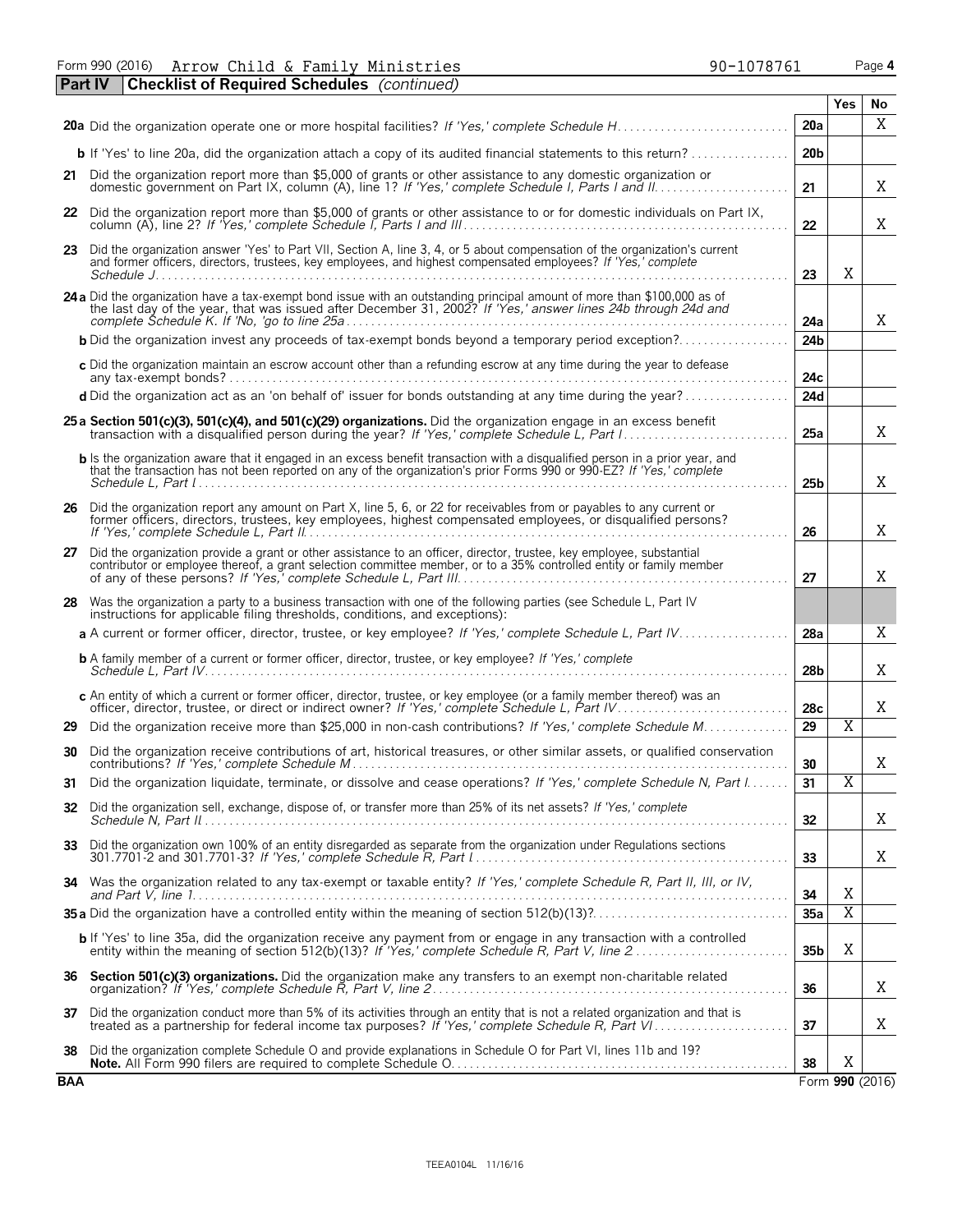|            | Form 990 (2016) Arrow Child & Family Ministries<br>90-1078761                                                                                                                                               |                 |            | Page 5                  |
|------------|-------------------------------------------------------------------------------------------------------------------------------------------------------------------------------------------------------------|-----------------|------------|-------------------------|
|            | <b>Part V Statements Regarding Other IRS Filings and Tax Compliance</b>                                                                                                                                     |                 |            |                         |
|            | Check if Schedule O contains a response or note to any line in this Part V                                                                                                                                  |                 |            |                         |
|            |                                                                                                                                                                                                             |                 | <b>Yes</b> | No                      |
|            | <b>1a</b> Enter the number reported in Box 3 of Form 1096. Enter -0- if not applicable<br>1 a<br>132                                                                                                        |                 |            |                         |
|            | <b>b</b> Enter the number of Forms W-2G included in line 1a. Enter -0- if not applicable<br>1 b<br>0                                                                                                        |                 |            |                         |
|            | c Did the organization comply with backup withholding rules for reportable payments to vendors and reportable gaming                                                                                        |                 |            |                         |
|            |                                                                                                                                                                                                             | 1 с             | Χ          |                         |
|            | 2a Enter the number of employees reported on Form W-3, Transmittal of Wage and Tax State-                                                                                                                   |                 |            |                         |
|            | ments, filed for the calendar year ending with or within the year covered by this return<br>2a<br>611                                                                                                       |                 |            |                         |
|            | <b>b</b> If at least one is reported on line 2a, did the organization file all required federal employment tax returns?                                                                                     | 2 <sub>b</sub>  | Χ          |                         |
|            | Note. If the sum of lines 1a and 2a is greater than 250, you may be required to e-file (see instructions)                                                                                                   |                 |            |                         |
|            |                                                                                                                                                                                                             | Зa              |            | Χ                       |
|            |                                                                                                                                                                                                             | 3 <sub>b</sub>  |            |                         |
|            | 4a At any time during the calendar year, did the organization have an interest in, or a signature or other authority over, a                                                                                |                 |            |                         |
|            | financial account in a foreign country (such as a bank account, securities account, or other financial account)?                                                                                            | 4a              |            | Χ                       |
|            | <b>b</b> If 'Yes,' enter the name of the foreign country: ►                                                                                                                                                 |                 |            |                         |
|            | See instructions for filing requirements for FinCEN Form 114, Report of Foreign Bank and Financial Accounts (FBAR).                                                                                         |                 |            |                         |
|            | <b>5a</b> Was the organization a party to a prohibited tax shelter transaction at any time during the tax year?                                                                                             | 5 a             |            | Χ                       |
|            | <b>b</b> Did any taxable party notify the organization that it was or is a party to a prohibited tax shelter transaction?                                                                                   | 5 <sub>b</sub>  |            | Χ                       |
|            |                                                                                                                                                                                                             | 5c              |            |                         |
|            |                                                                                                                                                                                                             |                 |            |                         |
|            | 6 a Does the organization have annual gross receipts that are normally greater than \$100,000, and did the organization solicit any contributions that were not tax deductible as charitable contributions? | 6 a             |            | Χ                       |
|            | b If 'Yes,' did the organization include with every solicitation an express statement that such contributions or gifts were                                                                                 |                 |            |                         |
|            |                                                                                                                                                                                                             | 6b              |            |                         |
|            | 7 Organizations that may receive deductible contributions under section 170(c).                                                                                                                             |                 |            |                         |
|            | a Did the organization receive a payment in excess of \$75 made partly as a contribution and partly for goods and                                                                                           |                 |            |                         |
|            |                                                                                                                                                                                                             | 7 a             |            | Χ                       |
|            |                                                                                                                                                                                                             | 7 <sub>b</sub>  |            |                         |
|            | c Did the organization sell, exchange, or otherwise dispose of tangible personal property for which it was required to file                                                                                 |                 |            |                         |
|            | Form 8282?                                                                                                                                                                                                  | 7 с             |            | Χ                       |
|            |                                                                                                                                                                                                             |                 |            |                         |
|            | e Did the organization receive any funds, directly or indirectly, to pay premiums on a personal benefit contract?                                                                                           | <b>7e</b>       |            | Χ                       |
|            | f Did the organization, during the year, pay premiums, directly or indirectly, on a personal benefit contract?                                                                                              | 7f              |            | $\overline{\mathrm{X}}$ |
|            | q If the organization received a contribution of qualified intellectual property, did the organization file Form 8899                                                                                       |                 |            |                         |
|            |                                                                                                                                                                                                             | 7 <sub>q</sub>  |            |                         |
|            | h If the organization received a contribution of cars, boats, airplanes, or other vehicles, did the organization file a<br>Form 1098-C?                                                                     | 7 h             |            |                         |
|            | Sponsoring organizations maintaining donor advised funds. Did a donor advised fund maintained by the sponsoring                                                                                             |                 |            |                         |
|            |                                                                                                                                                                                                             | 8               |            |                         |
|            | Sponsoring organizations maintaining donor advised funds.                                                                                                                                                   |                 |            |                         |
|            |                                                                                                                                                                                                             | 9а              |            |                         |
|            | <b>b</b> Did the sponsoring organization make a distribution to a donor, donor advisor, or related person?                                                                                                  | 9 <sub>b</sub>  |            |                         |
|            | 10 Section 501(c)(7) organizations. Enter:                                                                                                                                                                  |                 |            |                         |
|            | 10a                                                                                                                                                                                                         |                 |            |                         |
|            | a Initiation fees and capital contributions included on Part VIII, line 12<br><b>b</b> Gross receipts, included on Form 990, Part VIII, line 12, for public use of club facilities<br>10 <sub>b</sub>       |                 |            |                         |
|            |                                                                                                                                                                                                             |                 |            |                         |
|            | 11 Section 501(c)(12) organizations. Enter:                                                                                                                                                                 |                 |            |                         |
|            | 11a                                                                                                                                                                                                         |                 |            |                         |
|            | <b>b</b> Gross income from other sources (Do not net amounts due or paid to other sources<br>11 <sub>b</sub>                                                                                                |                 |            |                         |
|            | 12a Section 4947(a)(1) non-exempt charitable trusts. Is the organization filing Form 990 in lieu of Form 1041?                                                                                              | 12a             |            |                         |
|            | <b>b</b> If 'Yes,' enter the amount of tax-exempt interest received or accrued during the year<br>12 <sub>b</sub>                                                                                           |                 |            |                         |
|            | 13 Section 501(c)(29) qualified nonprofit health insurance issuers.                                                                                                                                         |                 |            |                         |
|            |                                                                                                                                                                                                             | 13a             |            |                         |
|            |                                                                                                                                                                                                             |                 |            |                         |
|            | Note. See the instructions for additional information the organization must report on Schedule O.                                                                                                           |                 |            |                         |
|            | 13 <sub>b</sub>                                                                                                                                                                                             |                 |            |                         |
|            | 13c                                                                                                                                                                                                         |                 |            |                         |
|            |                                                                                                                                                                                                             | 14 a            |            | X                       |
|            | b If 'Yes,' has it filed a Form 720 to report these payments? If 'No,' provide an explanation in Schedule O                                                                                                 | 14 <sub>b</sub> |            |                         |
| <b>BAA</b> | TEEA0105L 11/16/16                                                                                                                                                                                          |                 |            | Form 990 (2016)         |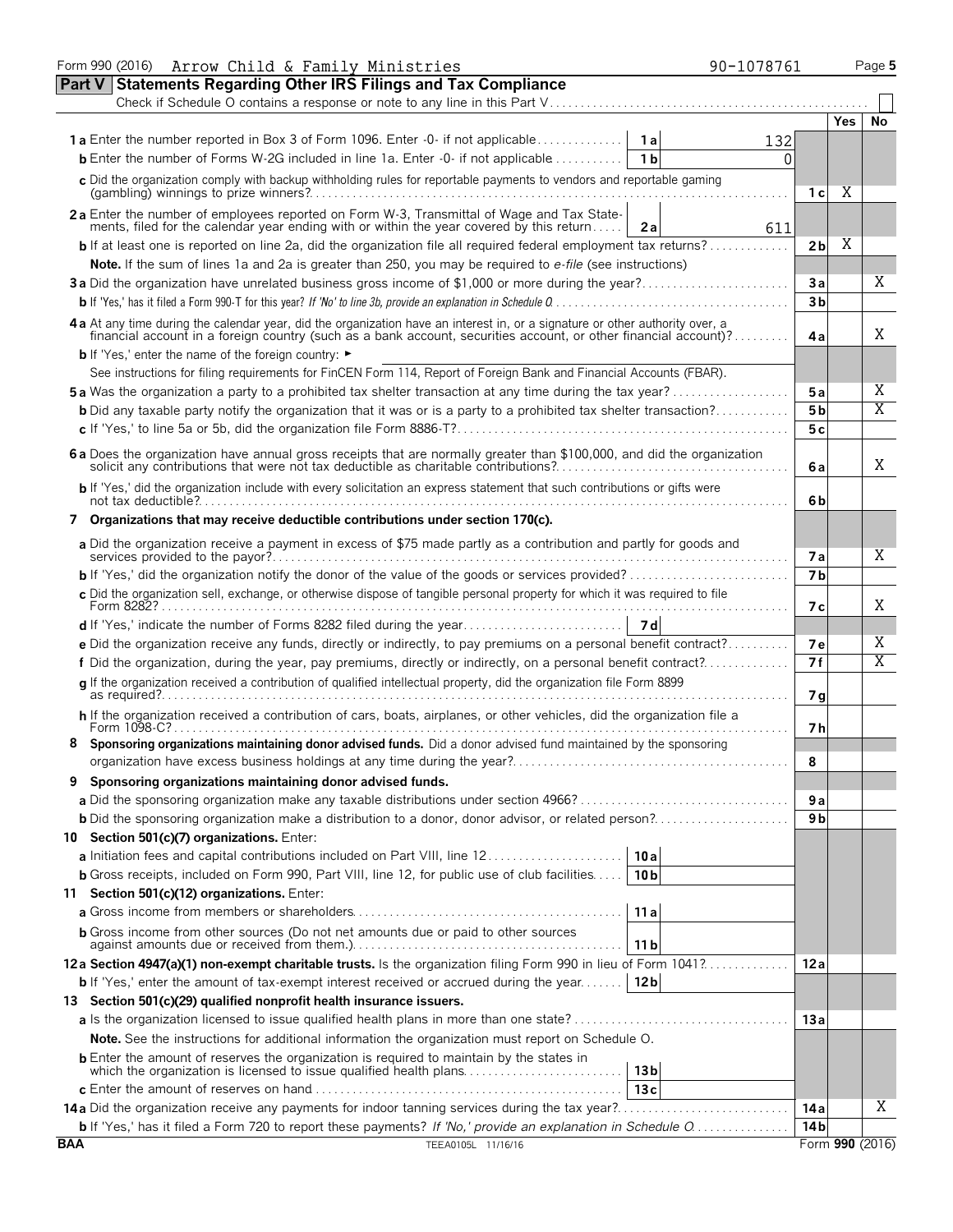**Part VI Governance, Management, and Disclosure** *For each 'Yes' response to lines 2 through 7b below, and for a 'No' response to line 8a, 8b, or 10b below, describe the circumstances, processes, or changes in Schedule O. See instructions.* Check if Schedule O contains a response or note to any line in this Part VI. . . . . . . . . . . . . . . . . . . . . . . . . . . . . . . . . . . . . . . . . . . . . . . . . . X

| <b>Section A. Governing Body and Management</b>                                                                                                                                                                                                                                                                                |                       |                     |                     |
|--------------------------------------------------------------------------------------------------------------------------------------------------------------------------------------------------------------------------------------------------------------------------------------------------------------------------------|-----------------------|---------------------|---------------------|
|                                                                                                                                                                                                                                                                                                                                |                       | <b>Yes</b>          | No                  |
| 1a Enter the number of voting members of the governing body at the end of the tax year<br>1 a<br>13<br>If there are material differences in voting rights among members<br>of the governing body, or if the governing body delegated broad<br>authority to an executive committee or similar committee, explain in Schedule O. |                       |                     |                     |
|                                                                                                                                                                                                                                                                                                                                |                       |                     |                     |
| <b>b</b> Enter the number of voting members included in line 1a, above, who are independent    1b<br>13                                                                                                                                                                                                                        |                       |                     |                     |
| 2 Did any officer, director, trustee, or key employee have a family relationship or a business relationship with any other                                                                                                                                                                                                     | 2                     |                     | Χ                   |
| 3 Did the organization delegate control over management duties customarily performed by or under the direct supervision                                                                                                                                                                                                        |                       |                     |                     |
| of officers, directors, or trustees, or key employees to a management company or other person? See Sch. 0                                                                                                                                                                                                                      | 3                     | X                   |                     |
| 4 Did the organization make any significant changes to its governing documents                                                                                                                                                                                                                                                 |                       |                     |                     |
| Did the organization become aware during the year of a significant diversion of the organization's assets?                                                                                                                                                                                                                     | 4<br>5                |                     | Χ<br>$\overline{X}$ |
| 5.<br>6.                                                                                                                                                                                                                                                                                                                       | 6                     |                     | $\overline{X}$      |
| 7 a Did the organization have members, stockholders, or other persons who had the power to elect or appoint one or more                                                                                                                                                                                                        |                       |                     |                     |
|                                                                                                                                                                                                                                                                                                                                | 7а                    |                     | X                   |
| <b>b</b> Are any governance decisions of the organization reserved to (or subject to approval by) members,                                                                                                                                                                                                                     | 7 b                   |                     | X                   |
| 8 Did the organization contemporaneously document the meetings held or written actions undertaken during the year by                                                                                                                                                                                                           |                       |                     |                     |
| the following:                                                                                                                                                                                                                                                                                                                 |                       |                     |                     |
|                                                                                                                                                                                                                                                                                                                                | 8 a<br>8 <sub>b</sub> | X<br>$\overline{X}$ |                     |
| 9 Is there any officer, director, trustee, or key employee listed in Part VII, Section A, who cannot be reached at the                                                                                                                                                                                                         |                       |                     |                     |
|                                                                                                                                                                                                                                                                                                                                | 9                     |                     | Χ                   |
| <b>Section B. Policies</b> (This Section B requests information about policies not required by the Internal Revenue Code.)                                                                                                                                                                                                     |                       |                     |                     |
|                                                                                                                                                                                                                                                                                                                                |                       | <b>Yes</b>          | No                  |
|                                                                                                                                                                                                                                                                                                                                | 10a                   |                     | X                   |
| b If 'Yes,' did the organization have written policies and procedures governing the activities of such chapters, affiliates, and branches to ensure their                                                                                                                                                                      | 10 <sub>b</sub>       |                     |                     |
|                                                                                                                                                                                                                                                                                                                                | 11a                   | Χ                   |                     |
| <b>b</b> Describe in Schedule O the process, if any, used by the organization to review this Form 990. See Schedule O                                                                                                                                                                                                          |                       |                     |                     |
|                                                                                                                                                                                                                                                                                                                                | 12a                   | X                   |                     |
| <b>b</b> Were officers, directors, or trustees, and key employees required to disclose annually interests that could give rise                                                                                                                                                                                                 | 12 <sub>b</sub>       | Χ                   |                     |
| c Did the organization regularly and consistently monitor and enforce compliance with the policy? If 'Yes,' describe in                                                                                                                                                                                                        | 12c                   | X                   |                     |
|                                                                                                                                                                                                                                                                                                                                | 13                    | $\overline{X}$      |                     |
| 14.                                                                                                                                                                                                                                                                                                                            | 14                    | $\overline{X}$      |                     |
| 15 Did the process for determining compensation of the following persons include a review and approval by independent<br>persons, comparability data, and contemporaneous substantiation of the deliberation and decision?                                                                                                     |                       |                     |                     |
| a The organization's CEO, Executive Director, or top management official. See. Schedule. 0                                                                                                                                                                                                                                     | 15 a                  | Χ                   |                     |
|                                                                                                                                                                                                                                                                                                                                | 15 <sub>b</sub>       | Χ                   |                     |
| If 'Yes' to line 15a or 15b, describe the process in Schedule O (see instructions).                                                                                                                                                                                                                                            |                       |                     |                     |
| 16 a Did the organization invest in, contribute assets to, or participate in a joint venture or similar arrangement with a                                                                                                                                                                                                     | 16 a                  |                     | Χ                   |
| b If 'Yes,' did the organization follow a written policy or procedure requiring the organization to evaluate its<br>participation in joint venture arrangements under applicable federal tax law, and take steps to safeguard the                                                                                              | 16 <sub>b</sub>       |                     |                     |
| <b>Section C. Disclosure</b>                                                                                                                                                                                                                                                                                                   |                       |                     |                     |
| 17 List the states with which a copy of this Form 990 is required to be filed $\blacktriangleright$<br>CA                                                                                                                                                                                                                      |                       |                     |                     |
| 18 Section 6104 requires an organization to make its Forms 1023 (or 1024 if applicable), 990, and 990-T (Section 501(c)(3)s only) available                                                                                                                                                                                    |                       |                     |                     |
| for public inspection. Indicate how you made these available. Check all that apply.                                                                                                                                                                                                                                            |                       |                     |                     |
| Other (explain in Schedule O)<br>Own website<br>Another's website<br>Upon request<br>X                                                                                                                                                                                                                                         |                       |                     |                     |
| 19 Describe in Schedule O whether (and if so, how) the organization made its governing documents, conflict of interest policy, and financial statements available to<br>the public during the tax year.<br>See Schedule O                                                                                                      |                       |                     |                     |
| 20 State the name address and telephone number of the person who possesses the organization's books and records                                                                                                                                                                                                                |                       |                     |                     |

| 20 State the name, address, and telephone number of the person who possesses the organization's books and records: |  |
|--------------------------------------------------------------------------------------------------------------------|--|
| Paula Weger 2929 FM 2920 Spring TX 77388 281-210-1500                                                              |  |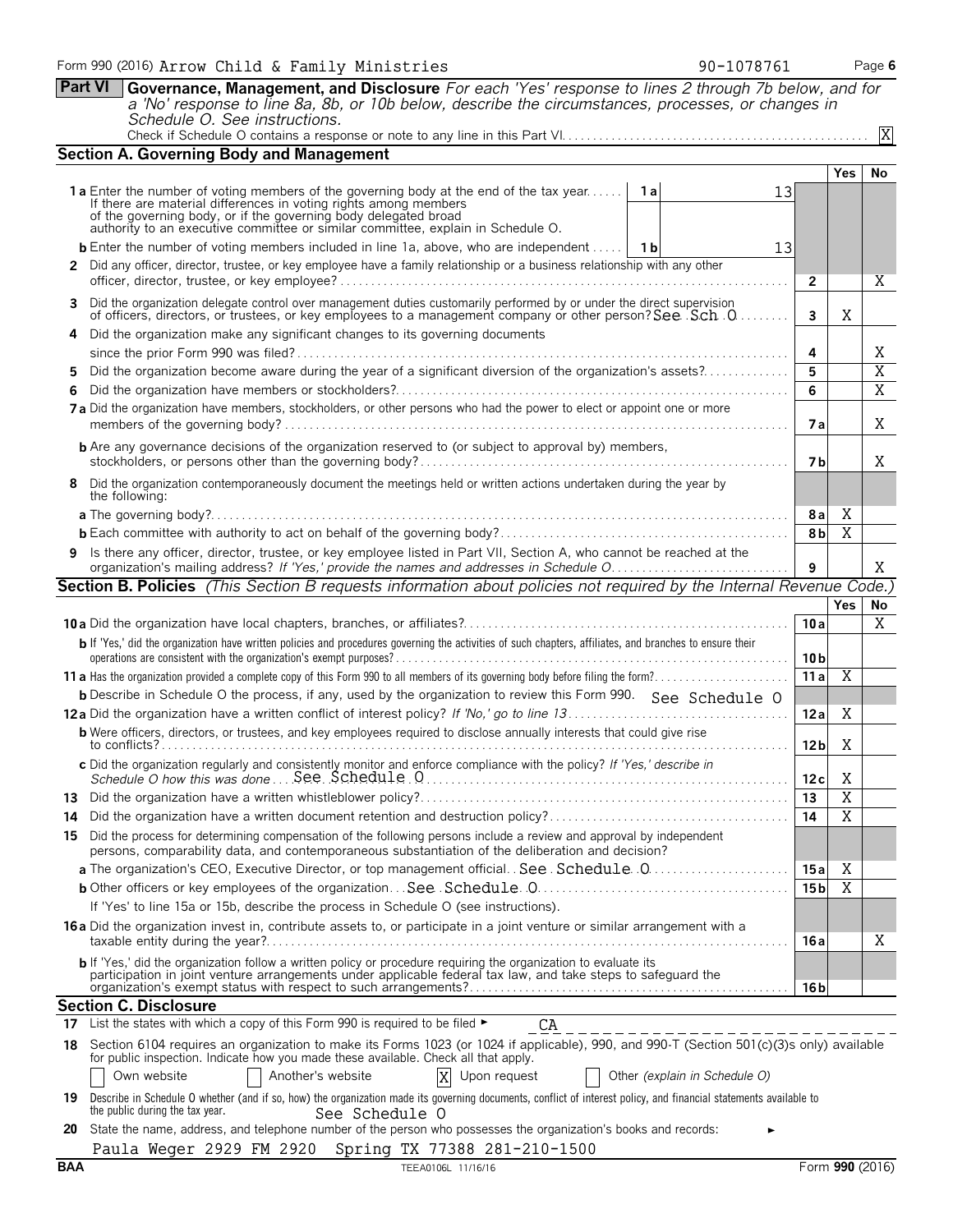| Form 990 (2016) Arrow Child & Family Ministries                                                                                                                                                                                                        | 90-1078761 | Page 7 |
|--------------------------------------------------------------------------------------------------------------------------------------------------------------------------------------------------------------------------------------------------------|------------|--------|
| Part VII   Compensation of Officers, Directors, Trustees, Key Employees, Highest Compensated Employees, and<br><b>Independent Contractors</b>                                                                                                          |            |        |
|                                                                                                                                                                                                                                                        |            |        |
| Section A. Officers, Directors, Trustees, Key Employees, and Highest Compensated Employees                                                                                                                                                             |            |        |
| 1 a Complete this table for all persons required to be listed. Report compensation for the calendar year ending with or within the<br>organization's tax year.                                                                                         |            |        |
| • List all of the organization's current officers, directors, trustees (whether individuals or organizations), regardless of amount of<br>compensation. Enter -0- in columns (D), $(E)$ , and $(F)$ if no compensation was paid.                       |            |        |
| • List all of the organization's current key employees, if any. See instructions for definition of 'key employee.'<br>• List the organization's five current highest compensated employees (other than an officer, director, trustee, or key employee) |            |        |

who received reportable compensation (Box 5 of Form W-2 and/or Box 7 of Form 1099-MISC) of more than \$100,000 from the organization and any related organizations.

? List all of the organization's **former** officers, key employees, and highest compensated employees who received more than \$100,000 of reportable compensation from the organization and any related organizations.

? List all of the organization's **former directors or trustees** that received, in the capacity as a former director or trustee of the

organization, more than \$10,000 of reportable compensation from the organization and any related organizations.

List persons in the following order: individual trustees or directors; institutional trustees; officers; key employees; highest compensated employees; and former such persons.

Check this box if neither the organization nor any related organization compensated any current officer, director, or trustee.

|                           |                                                                                             |                                                                                                             |                       | (C)     |              |                                           |                                                            |                                                                 |                                                          |
|---------------------------|---------------------------------------------------------------------------------------------|-------------------------------------------------------------------------------------------------------------|-----------------------|---------|--------------|-------------------------------------------|------------------------------------------------------------|-----------------------------------------------------------------|----------------------------------------------------------|
| (A)<br>Name and Title     | (B)<br>Average<br>hours<br>per                                                              | Position (do not check more<br>than one box, unless person<br>is both an officer and a<br>director/trustee) |                       |         |              |                                           | (D)<br>Reportable<br>compensation from<br>the organization | (E)<br>Reportable<br>compensation from<br>related organizations | (F)<br>Estimated<br>amount of other<br>compensation      |
|                           | week<br>(list any<br>hours for<br>related<br>organiza-<br>tions<br>below<br>dotted<br>line) | ndividual trustee<br>ō,<br>ireci<br>₫                                                                       | Institutional trustee | Officer | Key employee | Former<br>Highest compensated<br>employee | (W-2/1099-MISC)                                            | (W-2/1099-MISC)                                                 | from the<br>organization<br>and related<br>organizations |
| (1) Matt Griffith         | 1                                                                                           |                                                                                                             |                       |         |              |                                           |                                                            |                                                                 |                                                          |
| Chairman                  | 1                                                                                           | X                                                                                                           |                       | X       |              |                                           | 0                                                          | $\mathbf{0}$                                                    | 0.                                                       |
| (2) Mark Washington       | $\mathbf 1$                                                                                 |                                                                                                             |                       |         |              |                                           |                                                            |                                                                 |                                                          |
| Vice Chairman             | 1                                                                                           | $\mathbf X$                                                                                                 |                       | $\rm X$ |              |                                           | $\mathbf 0$                                                | $\mathbf 0$                                                     | $0$ .                                                    |
| (3) Lani Netter           | $\overline{1}$                                                                              |                                                                                                             |                       |         |              |                                           |                                                            |                                                                 |                                                          |
| Secretary                 | $\mathbf{1}$                                                                                | $\mathbf X$                                                                                                 |                       | $\rm X$ |              |                                           | $\mathbf 0$                                                | $\mathbf 0$                                                     | $0$ .                                                    |
| (4) Jennifer Estrada      | $\overline{1}$                                                                              |                                                                                                             |                       |         |              |                                           |                                                            |                                                                 |                                                          |
| Director                  | 0                                                                                           | X                                                                                                           |                       |         |              |                                           | 0                                                          | 0                                                               | 0.                                                       |
| (5) Rodney Johnson        | $\mathbf 1$                                                                                 |                                                                                                             |                       |         |              |                                           |                                                            |                                                                 |                                                          |
| Director                  | 1                                                                                           | X                                                                                                           |                       |         |              |                                           | $\mathbf 0$                                                | 0                                                               | $0$ .                                                    |
| (6) Robin Jones           | $\mathbf{1}$                                                                                |                                                                                                             |                       |         |              |                                           |                                                            |                                                                 |                                                          |
| Director                  | 1                                                                                           | $\rm X$                                                                                                     |                       |         |              |                                           | $\mathbf 0$                                                | $\mathbf 0$                                                     | $0$ .                                                    |
| (7) Gerald Marquez        | $\overline{1}$                                                                              |                                                                                                             |                       |         |              |                                           |                                                            |                                                                 |                                                          |
| Director                  | 0                                                                                           | $\mathbf X$                                                                                                 |                       |         |              |                                           | $\mathbf 0$                                                | $\mathbf 0$                                                     | $\boldsymbol{0}$ .                                       |
| (8) Eric McLauchlin       | $\mathbf{1}$                                                                                |                                                                                                             |                       |         |              |                                           |                                                            |                                                                 |                                                          |
| Director                  | 0                                                                                           | X                                                                                                           |                       |         |              |                                           | 0                                                          | 0                                                               | 0.                                                       |
| (9) Kelli Miller          | $\mathbf{1}$                                                                                |                                                                                                             |                       |         |              |                                           |                                                            |                                                                 |                                                          |
| Director                  | $\mathbf{1}$                                                                                | X                                                                                                           |                       |         |              |                                           | $\mathbf 0$                                                | $\mathbf 0$                                                     | $\boldsymbol{0}$ .                                       |
| (10) Melissa Hults-Mokros | $\mathbf{1}$                                                                                |                                                                                                             |                       |         |              |                                           |                                                            |                                                                 |                                                          |
| $Dir$ 9/15-6/30           | $\mathbf{0}$                                                                                | $\mathbf X$                                                                                                 |                       |         |              |                                           | $\mathbf 0$                                                | $\mathbf{0}$                                                    | $0$ .                                                    |
| (11) Ming Trevor          | $\overline{1}$                                                                              |                                                                                                             |                       |         |              |                                           |                                                            |                                                                 |                                                          |
| Director                  | $\mathbf{1}$                                                                                | $\rm X$                                                                                                     |                       |         |              |                                           | $\mathbf 0$                                                | $\mathbf 0$                                                     | $\boldsymbol{0}$ .                                       |
| (12) Becky Turner         | $\mathbf{1}$                                                                                |                                                                                                             |                       |         |              |                                           |                                                            |                                                                 |                                                          |
| Director                  | 1                                                                                           | $\rm X$                                                                                                     |                       |         |              |                                           | $\mathbf 0$                                                | 0                                                               | 0.                                                       |
| (13) Tamika Williams      | $\mathbf{1}$                                                                                |                                                                                                             |                       |         |              |                                           |                                                            |                                                                 |                                                          |
| Director                  | 1                                                                                           | $\rm X$                                                                                                     |                       |         |              |                                           | $\mathbf 0$                                                | $\mathbf 0$                                                     | 0.                                                       |
| (14) Scott Lundy          | $\mathbf{1}$                                                                                |                                                                                                             |                       |         |              |                                           |                                                            |                                                                 |                                                          |
| <b>CEO</b>                | 40                                                                                          |                                                                                                             |                       | X       |              |                                           | $\mathbf{0}$                                               | 276,574.                                                        | 51,995.                                                  |
| <b>BAA</b>                | TEEA0107L 11/16/16                                                                          |                                                                                                             |                       |         |              |                                           |                                                            |                                                                 | Form 990 (2016)                                          |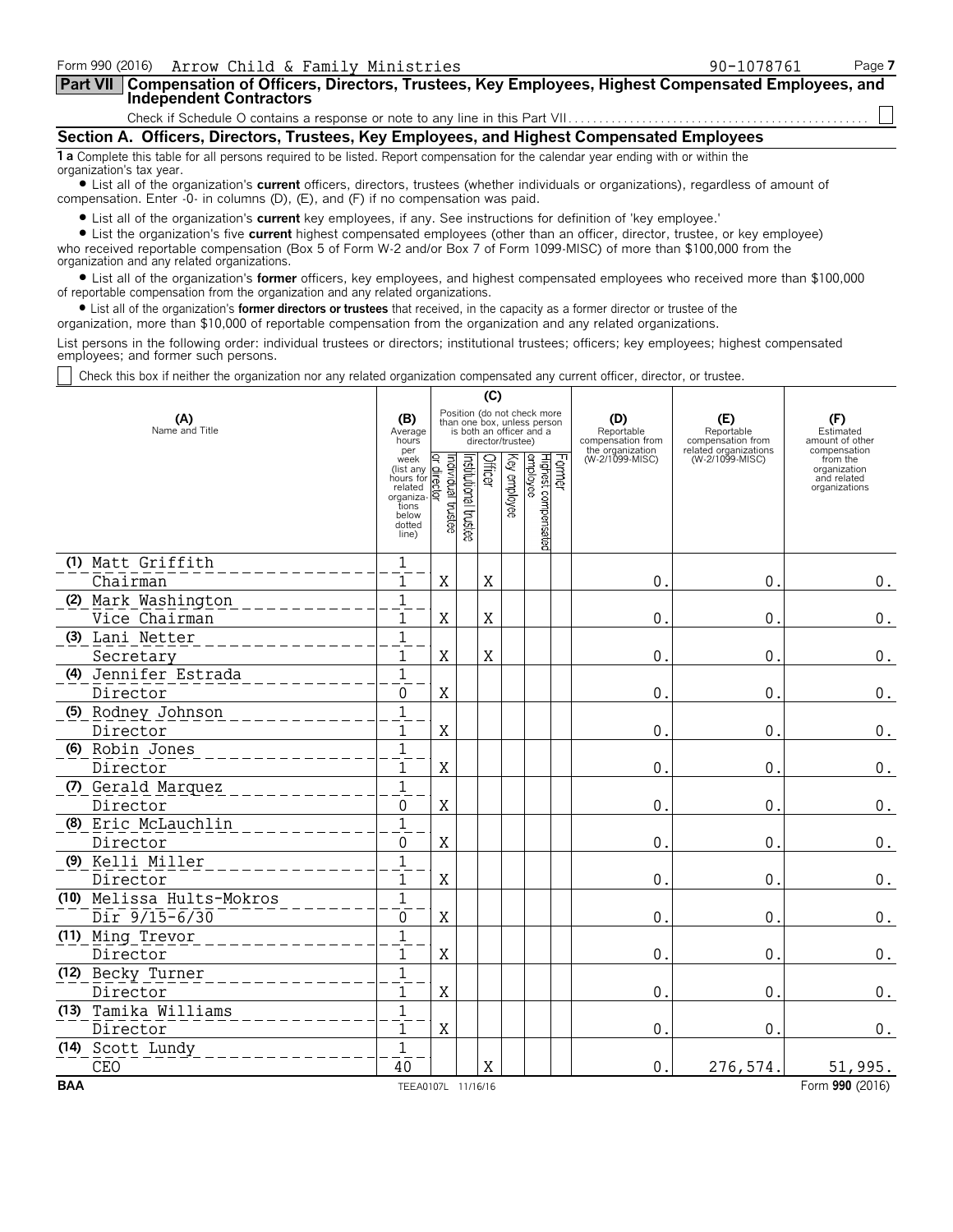#### Form 990 (2016) Page **8** Arrow Child & Family Ministries 90-1078761

| Part VII Section A. Officers, Directors, Trustees, Key Employees, and Highest Compensated Employees (continued)                                                                                                                                        |                                               |                                   |                                                                                                             |         |              |                                             |   |                                                            |                                                                 |   |                                                          |    |
|--------------------------------------------------------------------------------------------------------------------------------------------------------------------------------------------------------------------------------------------------------|-----------------------------------------------|-----------------------------------|-------------------------------------------------------------------------------------------------------------|---------|--------------|---------------------------------------------|---|------------------------------------------------------------|-----------------------------------------------------------------|---|----------------------------------------------------------|----|
|                                                                                                                                                                                                                                                        | (B)                                           | (C)                               |                                                                                                             |         |              |                                             |   |                                                            |                                                                 |   |                                                          |    |
| (A)<br>Name and title                                                                                                                                                                                                                                  | Average<br>hours<br>per<br>week               |                                   | Position<br>(do not check more than one<br>box, unless person is both an<br>officer and a director/trustee) |         |              |                                             |   | (D)<br>Reportable<br>compensation from<br>the organization | (E)<br>Reportable<br>compensation from<br>related organizations |   | (F)<br>Estimated<br>amount of other<br>compensation      |    |
|                                                                                                                                                                                                                                                        | (list any<br>hours<br>for<br>related          | or director<br>Individual trustee |                                                                                                             | Officer | Key employee |                                             |   | (W-2/1099-MISC)                                            | (W-2/1099-MISC)                                                 |   | from the<br>organization<br>and related<br>organizations |    |
|                                                                                                                                                                                                                                                        | organiza<br>tions<br>below<br>dotted<br>line) |                                   | Institutional trustee                                                                                       |         |              | Former<br> Highest compensated<br> employee |   |                                                            |                                                                 |   |                                                          |    |
|                                                                                                                                                                                                                                                        |                                               |                                   |                                                                                                             |         |              |                                             |   |                                                            |                                                                 |   |                                                          |    |
| (15) Liz Alhand                                                                                                                                                                                                                                        | $\mathbf{1}$                                  |                                   |                                                                                                             |         |              |                                             |   |                                                            |                                                                 |   |                                                          |    |
| <b>CFO</b>                                                                                                                                                                                                                                             | 40                                            |                                   |                                                                                                             | X       |              |                                             |   | 0.                                                         | 156,532.                                                        |   | 33,762.                                                  |    |
| (16) Randy Brooks                                                                                                                                                                                                                                      | $\mathbf{1}$                                  |                                   |                                                                                                             |         |              |                                             |   |                                                            |                                                                 |   |                                                          |    |
| Chief Human Resources Officer<br>(17) Joseph Leshko                                                                                                                                                                                                    | 40<br>$\mathbf 1$                             |                                   |                                                                                                             |         | X            |                                             |   | 0.                                                         | 138,967.                                                        |   | 27,085.                                                  |    |
| Chief Program Officer                                                                                                                                                                                                                                  | 40                                            |                                   |                                                                                                             |         | X            |                                             |   | 0.                                                         | 180,852.                                                        |   | 15,600.                                                  |    |
| (18) Jason Pruett                                                                                                                                                                                                                                      | $1\,$                                         |                                   |                                                                                                             |         |              |                                             |   |                                                            |                                                                 |   |                                                          |    |
| Strategy Officer                                                                                                                                                                                                                                       | 40                                            |                                   |                                                                                                             |         |              | Χ                                           |   | 0.                                                         | 117,306.                                                        |   | 12,186.                                                  |    |
| (19) Anjanette Sauers                                                                                                                                                                                                                                  | $\mathbf 1$                                   |                                   |                                                                                                             |         |              |                                             |   |                                                            |                                                                 |   |                                                          |    |
| Dir of Finance                                                                                                                                                                                                                                         | 40                                            |                                   |                                                                                                             |         |              | Χ                                           |   | 0.                                                         | 101,343.                                                        |   | 14,446.                                                  |    |
| (20) Mark Tennant                                                                                                                                                                                                                                      | $\pmb{0}$                                     |                                   |                                                                                                             |         |              |                                             |   |                                                            |                                                                 |   |                                                          |    |
| CEO/Chairman                                                                                                                                                                                                                                           | $\Omega$                                      |                                   |                                                                                                             |         |              |                                             | X | 0.                                                         | 142, 223.                                                       |   |                                                          | 0. |
| (21)                                                                                                                                                                                                                                                   |                                               |                                   |                                                                                                             |         |              |                                             |   |                                                            |                                                                 |   |                                                          |    |
|                                                                                                                                                                                                                                                        |                                               |                                   |                                                                                                             |         |              |                                             |   |                                                            |                                                                 |   |                                                          |    |
| (22)                                                                                                                                                                                                                                                   |                                               |                                   |                                                                                                             |         |              |                                             |   |                                                            |                                                                 |   |                                                          |    |
| (23)                                                                                                                                                                                                                                                   |                                               |                                   |                                                                                                             |         |              |                                             |   |                                                            |                                                                 |   |                                                          |    |
| ______________________                                                                                                                                                                                                                                 |                                               |                                   |                                                                                                             |         |              |                                             |   |                                                            |                                                                 |   |                                                          |    |
| (24)<br>_____________________                                                                                                                                                                                                                          |                                               |                                   |                                                                                                             |         |              |                                             |   |                                                            |                                                                 |   |                                                          |    |
| (25)                                                                                                                                                                                                                                                   |                                               |                                   |                                                                                                             |         |              |                                             |   |                                                            |                                                                 |   |                                                          |    |
| 1 b Sub-total                                                                                                                                                                                                                                          |                                               |                                   |                                                                                                             |         |              |                                             |   | 0.                                                         | 1, 113, 797.                                                    |   | 155,074.                                                 |    |
| c Total from continuation sheets to Part VII, Section A                                                                                                                                                                                                |                                               |                                   |                                                                                                             |         |              |                                             |   | 0.                                                         | 0.                                                              |   |                                                          | 0. |
|                                                                                                                                                                                                                                                        |                                               |                                   |                                                                                                             |         |              |                                             |   | 0.                                                         | 1, 113, 797.                                                    |   | 155,074.                                                 |    |
| 2 Total number of individuals (including but not limited to those listed above) who received more than \$100,000 of reportable compensation                                                                                                            |                                               |                                   |                                                                                                             |         |              |                                             |   |                                                            |                                                                 |   |                                                          |    |
| from the organization $\blacktriangleright$<br>0                                                                                                                                                                                                       |                                               |                                   |                                                                                                             |         |              |                                             |   |                                                            |                                                                 |   |                                                          |    |
|                                                                                                                                                                                                                                                        |                                               |                                   |                                                                                                             |         |              |                                             |   |                                                            |                                                                 |   | Yes                                                      | No |
| 3<br>Did the organization list any <b>former</b> officer, director, or trustee, key employee, or highest compensated employee                                                                                                                          |                                               |                                   |                                                                                                             |         |              |                                             |   |                                                            |                                                                 | 3 | X                                                        |    |
|                                                                                                                                                                                                                                                        |                                               |                                   |                                                                                                             |         |              |                                             |   |                                                            |                                                                 |   |                                                          |    |
| For any individual listed on line 1a, is the sum of reportable compensation and other compensation from<br>4<br>the organization and related organizations greater than \$150,000? If 'Yes,' complete Schedule J for<br>such individual $\ldots$       |                                               |                                   |                                                                                                             |         |              |                                             |   |                                                            |                                                                 | 4 | X                                                        |    |
| Did any person listed on line 1a receive or accrue compensation from any unrelated organization or individual<br>5.<br>for services rendered to the organization? If 'Yes,' complete Schedule J for such person                                        |                                               |                                   |                                                                                                             |         |              |                                             |   |                                                            |                                                                 | 5 |                                                          | X  |
| <b>Section B. Independent Contractors</b>                                                                                                                                                                                                              |                                               |                                   |                                                                                                             |         |              |                                             |   |                                                            |                                                                 |   |                                                          |    |
| Complete this table for your five highest compensated independent contractors that received more than \$100,000 of<br>compensation from the organization. Report compensation for the calendar year ending with or within the organization's tax year. |                                               |                                   |                                                                                                             |         |              |                                             |   |                                                            |                                                                 |   |                                                          |    |
| (A)<br>Name and business address                                                                                                                                                                                                                       |                                               |                                   |                                                                                                             |         |              |                                             |   | (B)<br>Description of services                             |                                                                 |   | (C)<br>Compensation                                      |    |
| Cole Stanley Home Remodeler 6666 W Amarillo Blvd Amarillo, TX 79106                                                                                                                                                                                    |                                               |                                   |                                                                                                             |         |              |                                             |   | Construction                                               |                                                                 |   | 664,000.                                                 |    |
| Cleaning Better, Inc.<br>23 Bradbury Rd Owings Mills, MD 21117                                                                                                                                                                                         |                                               |                                   |                                                                                                             |         |              |                                             |   | Janitorial services                                        |                                                                 |   | 430,156.                                                 |    |
| Fleck Holding DBA Tri-Staff 7580 Buckingham #195 Hanover, MD 21076                                                                                                                                                                                     |                                               |                                   |                                                                                                             |         |              |                                             |   | Temporary employees                                        |                                                                 |   | 161,023.                                                 |    |
| Thomas Piper<br>10500 FM 3100 Blanket, TX 76432                                                                                                                                                                                                        |                                               |                                   |                                                                                                             |         |              |                                             |   | Consulting services                                        |                                                                 |   | 115,000.                                                 |    |
| Tyrone Fillyaw MD 10803 Cherry Blossom Ct Adelphi, MD 20783                                                                                                                                                                                            |                                               |                                   |                                                                                                             |         |              |                                             |   | Psychiatric care                                           |                                                                 |   | 123,650.                                                 |    |

**2** Total number of independent contractors (including but not limited to those listed above) who received more than \$100,000 of compensation from the organization  $\blacktriangleright$  7 **BAA** TEEA0108L 11/16/16 TEEA0108L 11/16/16 Form 990 (2016)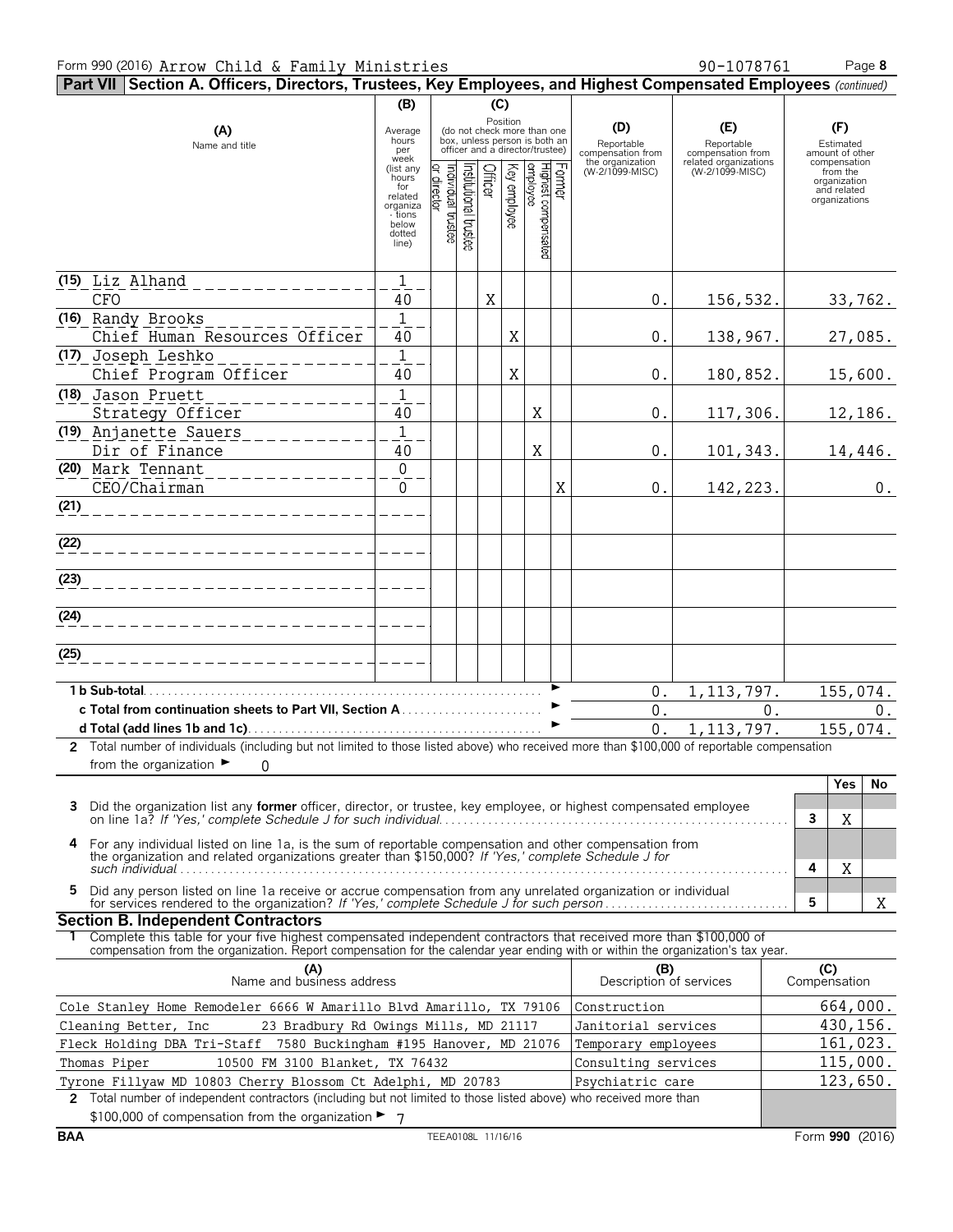#### Form 990 (2016) Page **9** Arrow Child & Family Ministries 90-1078761

#### **Part VIII Statement of Revenue**

|                                                           |           |                                                                                                                                                                                                                                                                     |                                                                      |                       | (A)<br>Total revenue        | (B)<br>Related or<br>exempt<br>function<br>revenue | (C)<br>Unrelated<br>business<br>revenue | (D)<br>Revenue<br>excluded from tax<br>under sections<br>512-514 |
|-----------------------------------------------------------|-----------|---------------------------------------------------------------------------------------------------------------------------------------------------------------------------------------------------------------------------------------------------------------------|----------------------------------------------------------------------|-----------------------|-----------------------------|----------------------------------------------------|-----------------------------------------|------------------------------------------------------------------|
| Contributions, Gifts, Grants<br>and Other Similar Amounts |           | 1a Federated campaigns<br><b>b</b> Membership dues<br>c Fundraising events<br><b>d</b> Related organizations $\ldots$<br><b>e</b> Government grants (contributions) $\ldots$<br>f All other contributions, gifts, grants, and<br>similar amounts not included above | 1a<br>1 <sub>b</sub><br>1 <sub>c</sub><br>1 <sub>d</sub><br>1e<br>1f | 1,310,564.            |                             |                                                    |                                         |                                                                  |
|                                                           |           | <b>g</b> Noncash contributions included in lines $1a-1f$ : $\zeta$                                                                                                                                                                                                  |                                                                      | 104,392.<br>►         | 1,310,564.                  |                                                    |                                         |                                                                  |
|                                                           |           |                                                                                                                                                                                                                                                                     |                                                                      | <b>Business Code</b>  |                             |                                                    |                                         |                                                                  |
| Program Service Revenue                                   |           | 2a Foster Care<br><b>b</b> Educational Services                                                                                                                                                                                                                     |                                                                      | 624100<br>624100      | 19,246,589.<br>6, 263, 558. | 19,246,589.<br>6, 263, 558.                        |                                         |                                                                  |
|                                                           |           | c Diagnostic Services                                                                                                                                                                                                                                               |                                                                      | 624100                | 3,953,627.                  | 3,953,627.                                         |                                         |                                                                  |
|                                                           |           | d Residential Treatment                                                                                                                                                                                                                                             |                                                                      | 623990                | 3, 141, 601.                | 3, 141, 601.                                       |                                         |                                                                  |
|                                                           |           | e Adoption/Other program                                                                                                                                                                                                                                            |                                                                      | 624100                | 1,767,085.                  | 1,767,085.                                         |                                         |                                                                  |
|                                                           |           | f All other program service revenue                                                                                                                                                                                                                                 |                                                                      | <b>WKS</b>            | 1,582,099.                  | 1,582,099.                                         |                                         |                                                                  |
|                                                           |           |                                                                                                                                                                                                                                                                     |                                                                      | $\blacktriangleright$ | 35, 954, 559.               |                                                    |                                         |                                                                  |
|                                                           | 3         |                                                                                                                                                                                                                                                                     |                                                                      |                       |                             |                                                    |                                         |                                                                  |
|                                                           | 4         | Income from investment of tax-exempt bond proceeds▶                                                                                                                                                                                                                 |                                                                      |                       |                             |                                                    |                                         |                                                                  |
|                                                           | 5         |                                                                                                                                                                                                                                                                     |                                                                      |                       |                             |                                                    |                                         |                                                                  |
|                                                           |           |                                                                                                                                                                                                                                                                     | (i) Real                                                             | (ii) Personal         |                             |                                                    |                                         |                                                                  |
|                                                           |           | 6a Gross rents                                                                                                                                                                                                                                                      |                                                                      |                       |                             |                                                    |                                         |                                                                  |
|                                                           |           | <b>b</b> Less: rental expenses                                                                                                                                                                                                                                      |                                                                      |                       |                             |                                                    |                                         |                                                                  |
|                                                           |           | <b>c</b> Rental income or (loss) $\ldots$                                                                                                                                                                                                                           |                                                                      |                       |                             |                                                    |                                         |                                                                  |
|                                                           |           |                                                                                                                                                                                                                                                                     | (i) Securities                                                       | (ii) Other            |                             |                                                    |                                         |                                                                  |
|                                                           |           | 7 a Gross amount from sales of<br>assets other than inventory                                                                                                                                                                                                       | 1,000                                                                |                       |                             |                                                    |                                         |                                                                  |
|                                                           |           | <b>b</b> Less: cost or other basis<br>and sales expenses                                                                                                                                                                                                            |                                                                      |                       |                             |                                                    |                                         |                                                                  |
|                                                           |           | <b>c</b> Gain or (loss)                                                                                                                                                                                                                                             | 1,000.                                                               |                       |                             |                                                    |                                         |                                                                  |
|                                                           |           |                                                                                                                                                                                                                                                                     |                                                                      |                       | 1,000.                      |                                                    |                                         | 1,000.                                                           |
| <b>Other Revenue</b>                                      |           | <b>8a</b> Gross income from fundraising events<br>(not including. $\uparrow$                                                                                                                                                                                        |                                                                      |                       |                             |                                                    |                                         |                                                                  |
|                                                           |           | of contributions reported on line 1c).                                                                                                                                                                                                                              |                                                                      |                       |                             |                                                    |                                         |                                                                  |
|                                                           |           | See Part IV, line 18. a                                                                                                                                                                                                                                             |                                                                      |                       |                             |                                                    |                                         |                                                                  |
|                                                           |           | <b>b</b> Less: direct expenses <b>b</b><br>c Net income or (loss) from fundraising events $\dots\dots\dots$                                                                                                                                                         |                                                                      |                       |                             |                                                    |                                         |                                                                  |
|                                                           |           | 9a Gross income from gaming activities.                                                                                                                                                                                                                             |                                                                      |                       |                             |                                                    |                                         |                                                                  |
|                                                           |           | <b>b</b> Less: direct expenses <b>b</b>                                                                                                                                                                                                                             |                                                                      |                       |                             |                                                    |                                         |                                                                  |
|                                                           |           | c Net income or (loss) from gaming activities                                                                                                                                                                                                                       |                                                                      |                       |                             |                                                    |                                         |                                                                  |
|                                                           |           | 10a Gross sales of inventory, less returns                                                                                                                                                                                                                          |                                                                      |                       |                             |                                                    |                                         |                                                                  |
|                                                           |           | <b>b</b> Less: cost of goods sold <b>b</b>                                                                                                                                                                                                                          |                                                                      |                       |                             |                                                    |                                         |                                                                  |
|                                                           |           | <b>c</b> Net income or (loss) from sales of inventory                                                                                                                                                                                                               |                                                                      |                       |                             |                                                    |                                         |                                                                  |
|                                                           |           | Miscellaneous Revenue                                                                                                                                                                                                                                               |                                                                      | <b>Business Code</b>  |                             |                                                    |                                         |                                                                  |
|                                                           | 11 a<br>b | _______________                                                                                                                                                                                                                                                     |                                                                      |                       |                             |                                                    |                                         |                                                                  |
|                                                           |           |                                                                                                                                                                                                                                                                     |                                                                      |                       |                             |                                                    |                                         |                                                                  |
|                                                           |           | <b>d</b> All other revenue $\ldots$ $\ldots$ $\ldots$ $\ldots$                                                                                                                                                                                                      |                                                                      |                       |                             |                                                    |                                         |                                                                  |
|                                                           |           |                                                                                                                                                                                                                                                                     |                                                                      |                       |                             |                                                    |                                         |                                                                  |
|                                                           |           |                                                                                                                                                                                                                                                                     |                                                                      |                       |                             |                                                    | 0.                                      | 1,000.                                                           |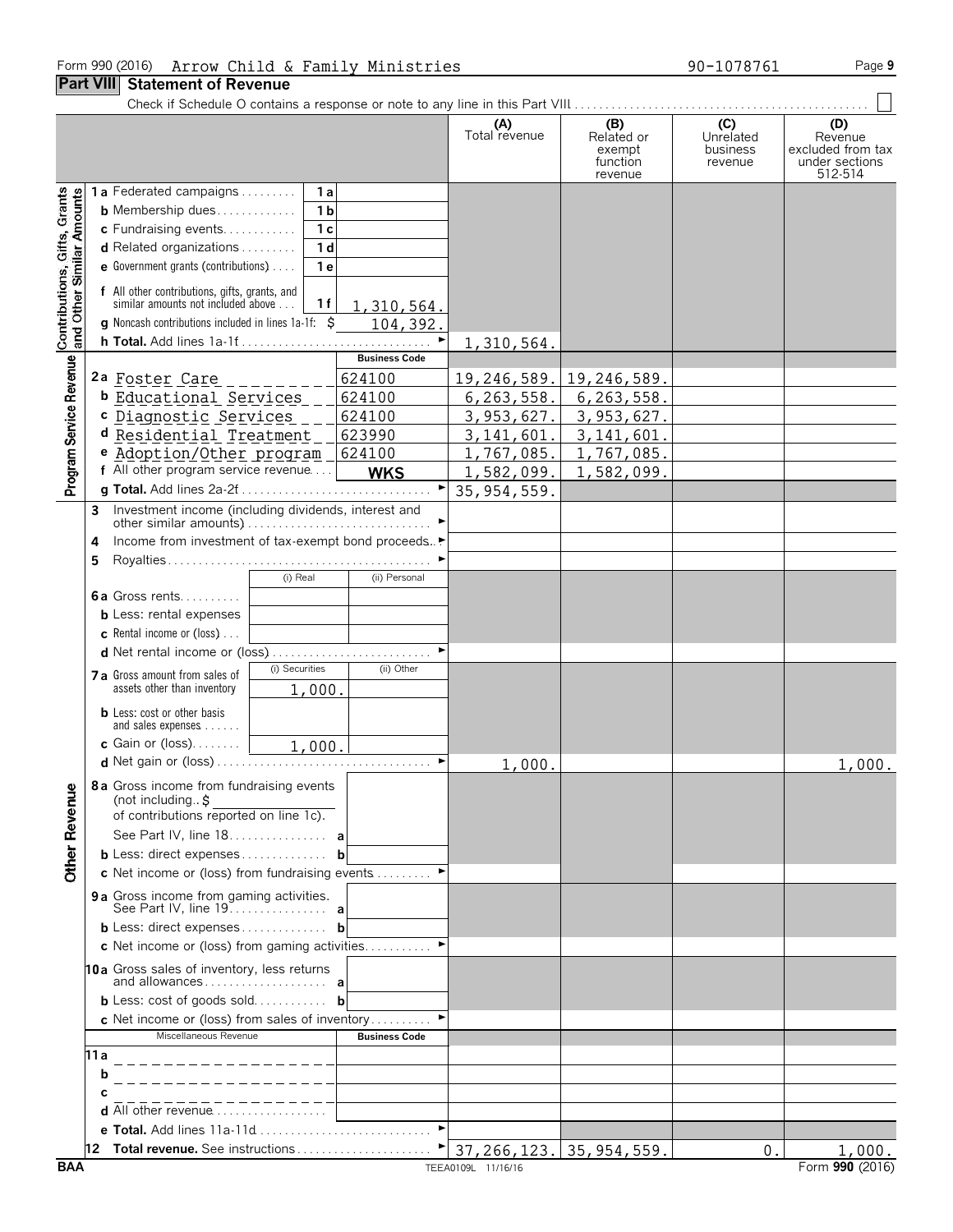*Section 501(c)(3) and 501(c)(4) organizations must complete all columns. All other organizations must complete column (A).*

|                | Do not include amounts reported on lines<br>6b, 7b, 8b, 9b, and 10b of Part VIII.                                                                                                                                                                        | (A)<br>Total expenses | (B)<br>Program service<br>expenses | $\overline{C}$<br>Management and<br>general expenses | (D)<br>Fundraising<br>expenses |
|----------------|----------------------------------------------------------------------------------------------------------------------------------------------------------------------------------------------------------------------------------------------------------|-----------------------|------------------------------------|------------------------------------------------------|--------------------------------|
| 1.             | Grants and other assistance to domestic<br>organizations and domestic governments.<br>See Part IV. line $21, \ldots, \ldots, \ldots, \ldots, \ldots, \ldots$                                                                                             |                       |                                    |                                                      |                                |
| $\mathfrak{p}$ | Grants and other assistance to domestic<br>individuals. See Part IV, line 22                                                                                                                                                                             |                       |                                    |                                                      |                                |
| 3              | Grants and other assistance to foreign<br>organizations, foreign governments, and for-<br>eign individuals. See Part IV, lines 15 and 16                                                                                                                 |                       |                                    |                                                      |                                |
| 4              | Benefits paid to or for members                                                                                                                                                                                                                          |                       |                                    |                                                      |                                |
| 5              | Compensation of current officers, directors,<br>trustees, and key employees                                                                                                                                                                              | 0.                    | 0.                                 | 0.                                                   | $0$ .                          |
| 6              | Compensation not included above, to<br>disqualified persons (as defined under<br>section $4958(f)(1)$ and persons described                                                                                                                              | 0.                    | 0.                                 | 0.                                                   | 0.                             |
| 7              | Other salaries and wages                                                                                                                                                                                                                                 | 12,300,424.           | 12,300,424.                        |                                                      |                                |
| 8              | Pension plan accruals and contributions<br>(include section $401(k)$ and $403(b)$                                                                                                                                                                        |                       |                                    |                                                      |                                |
| 9              | Other employee benefits                                                                                                                                                                                                                                  | 1,863,050.            | 1,863,050.                         |                                                      |                                |
| 10             | Payroll taxes                                                                                                                                                                                                                                            | 1,051,495.            | 1,051,495.                         |                                                      |                                |
| 11             | Fees for services (non-employees):                                                                                                                                                                                                                       |                       |                                    |                                                      |                                |
|                | a Management                                                                                                                                                                                                                                             | 4, 151, 493.          |                                    | 4, 151, 493.                                         |                                |
|                |                                                                                                                                                                                                                                                          | 16,526.               | 16,526.                            |                                                      |                                |
|                |                                                                                                                                                                                                                                                          | 6,642.                | 6,642.                             |                                                      |                                |
|                |                                                                                                                                                                                                                                                          |                       |                                    |                                                      |                                |
|                | e Professional fundraising services. See Part IV, line 17                                                                                                                                                                                                |                       |                                    |                                                      |                                |
|                | f Investment management fees                                                                                                                                                                                                                             |                       |                                    |                                                      |                                |
|                | <b>g</b> Other. (If line 11q amount exceeds 10% of line 25, column<br>(A) amount, list line 11g expenses on Schedule $0.$ )                                                                                                                              | 1,377,492.            | 1,377,492.                         |                                                      |                                |
|                | 12 Advertising and promotion                                                                                                                                                                                                                             | 502.                  | 502.                               |                                                      |                                |
| 13             | Office expenses                                                                                                                                                                                                                                          | 789, 422.             | 789, 422.                          |                                                      |                                |
| 14             | Information technology                                                                                                                                                                                                                                   |                       |                                    |                                                      |                                |
| 15             |                                                                                                                                                                                                                                                          |                       |                                    |                                                      |                                |
| 16             | Occupancy                                                                                                                                                                                                                                                | 2,810,709.            | 2,585,076.                         | 225,633.                                             |                                |
| 17             |                                                                                                                                                                                                                                                          | 491, 118.             | 491, 118.                          |                                                      |                                |
| 18             | Payments of travel or entertainment<br>expenses for any federal, state, or local                                                                                                                                                                         |                       |                                    |                                                      |                                |
|                | 19 Conferences, conventions, and meetings                                                                                                                                                                                                                |                       |                                    |                                                      |                                |
| 20             |                                                                                                                                                                                                                                                          | 181,480.              | 181,480.                           |                                                      |                                |
| 21             | Payments to affiliates                                                                                                                                                                                                                                   |                       |                                    |                                                      |                                |
| 22             | Depreciation, depletion, and amortization                                                                                                                                                                                                                | 272,428.              | 272,428.                           |                                                      |                                |
| 23             | Insurance                                                                                                                                                                                                                                                | 449,792.              | 449,792.                           |                                                      |                                |
|                | 24 Other expenses. Itemize expenses not<br>covered above (List miscellaneous expenses<br>in line 24e. If line 24e amount exceeds 10%<br>of line 25, column (A) amount, list line 24e<br>expenses on Schedule O.)                                         |                       |                                    |                                                      |                                |
|                | a <u>Foster care payments</u>                                                                                                                                                                                                                            | 9,681,794.            | 9,681,794                          |                                                      |                                |
|                | <b>b</b> Food and food prep                                                                                                                                                                                                                              | 582,725.              | 582,725.                           |                                                      |                                |
|                | c Recreational/special events                                                                                                                                                                                                                            | 123,811               | 123,811                            |                                                      |                                |
|                | d Home studies/family training                                                                                                                                                                                                                           | 110,120.              | 110,120.                           |                                                      |                                |
|                | e All other expenses                                                                                                                                                                                                                                     | 193,248.              | 193,248.                           |                                                      |                                |
| 25             | Total functional expenses. Add lines 1 through 24e                                                                                                                                                                                                       | 36, 454, 271.         | 32,077,145.                        | 4,377,126.                                           | $0$ .                          |
|                | 26 Joint costs. Complete this line only if<br>the organization reported in column (B)<br>joint costs from a combined educational<br>campaign and fundraising solicitation.<br>if following<br>Check here $\blacktriangleright$<br>SOP 98-2 (ASC 958-720) |                       |                                    |                                                      |                                |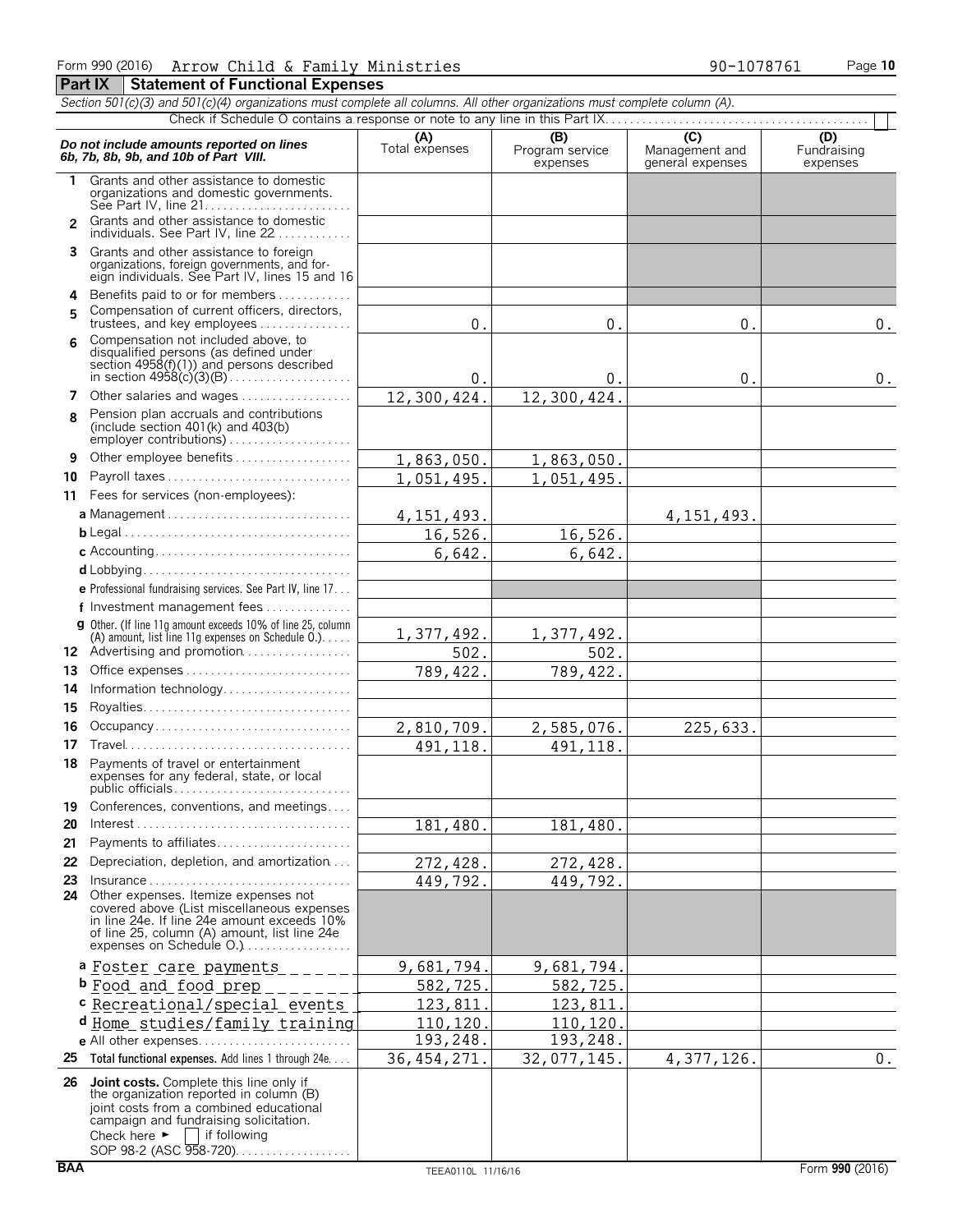#### Form 990 (2016) Page **11** Arrow Child & Family Ministries 90-1078761

|                             | <b>Part X</b> | <b>Balance Sheet</b>                                                                                                                                                                                                                                                                                                 |                             |                          |                         |                        |
|-----------------------------|---------------|----------------------------------------------------------------------------------------------------------------------------------------------------------------------------------------------------------------------------------------------------------------------------------------------------------------------|-----------------------------|--------------------------|-------------------------|------------------------|
|                             |               |                                                                                                                                                                                                                                                                                                                      |                             |                          |                         |                        |
|                             |               |                                                                                                                                                                                                                                                                                                                      |                             | (A)<br>Beginning of year |                         | $( B )$<br>End of year |
|                             | 1             |                                                                                                                                                                                                                                                                                                                      |                             | 1,126,129.               | $\mathbf{1}$            | 1,094,012.             |
|                             | 2             |                                                                                                                                                                                                                                                                                                                      |                             |                          | $\overline{2}$          |                        |
|                             | 3             |                                                                                                                                                                                                                                                                                                                      |                             |                          | $\overline{\mathbf{3}}$ |                        |
|                             | 4             |                                                                                                                                                                                                                                                                                                                      |                             | 3,636,570.               | 4                       | 3,795,877.             |
|                             | 5             | Loans and other receivables from current and former officers, directors,<br>trustees, key employees, and highest compensated employees. Complete                                                                                                                                                                     |                             |                          | 5                       |                        |
|                             | 6             | Loans and other receivables from other disqualified persons (as defined under<br>section 4958(f)(1)), persons described in section 4958(c)(3)(B), and contributing<br>employers and sponsoring organizations of section 501(c)(9) voluntary employees'<br>beneficiary organizations (see instructions). Complete Par |                             |                          | 6                       |                        |
|                             | 7             |                                                                                                                                                                                                                                                                                                                      |                             |                          | $\overline{7}$          |                        |
| Assets                      | 8             |                                                                                                                                                                                                                                                                                                                      |                             |                          | 8                       |                        |
|                             | 9             |                                                                                                                                                                                                                                                                                                                      |                             | 12,553.                  | 9                       | 13,541.                |
|                             |               |                                                                                                                                                                                                                                                                                                                      | 10,288,307.                 |                          |                         |                        |
|                             |               |                                                                                                                                                                                                                                                                                                                      | 3,753,799.                  | 6,033,204.               | 10c                     | 6,534,508.             |
|                             | 11            |                                                                                                                                                                                                                                                                                                                      |                             | 500,285.                 | 11                      |                        |
|                             | 12            |                                                                                                                                                                                                                                                                                                                      |                             |                          | 12                      |                        |
|                             | 13            | Investments – program-related. See Part IV, line 11                                                                                                                                                                                                                                                                  |                             |                          | 13                      |                        |
|                             | 14            |                                                                                                                                                                                                                                                                                                                      |                             | 17,665                   | 14                      | 11,368.                |
|                             | 15            |                                                                                                                                                                                                                                                                                                                      | 5,984,430                   | 15                       | 4,717,872.              |                        |
|                             | 16            |                                                                                                                                                                                                                                                                                                                      |                             | 17,310,836               | 16                      | 16, 167, 178.          |
|                             | 17            |                                                                                                                                                                                                                                                                                                                      |                             | 2,592,750                | 17                      | 2,580,285.             |
|                             | 18            |                                                                                                                                                                                                                                                                                                                      |                             |                          | 18                      |                        |
|                             | 19            |                                                                                                                                                                                                                                                                                                                      |                             |                          | $\overline{19}$         |                        |
|                             | 20            |                                                                                                                                                                                                                                                                                                                      |                             |                          | 20                      |                        |
|                             | 21            | Escrow or custodial account liability. Complete Part IV of Schedule D.                                                                                                                                                                                                                                               |                             |                          | 21                      |                        |
| Liabilities                 | 22            | Loans and other payables to current and former officers, directors, trustees,<br>key employees, highest compensated employees, and disqualified persons.<br>Complete Part II of Schedule L                                                                                                                           |                             |                          | 22                      |                        |
|                             | 23            | Secured mortgages and notes payable to unrelated third parties                                                                                                                                                                                                                                                       |                             | 5,443,781                | 23                      | 4,939,684.             |
|                             | 24            | Unsecured notes and loans payable to unrelated third parties                                                                                                                                                                                                                                                         |                             |                          | 24                      |                        |
|                             | 25            |                                                                                                                                                                                                                                                                                                                      |                             |                          |                         |                        |
|                             |               | Other liabilities (including federal income tax, payables to related third parties, and other liabilities not included on lines 17-24). Complete Part X of Schedule D.                                                                                                                                               |                             | 1, 142, 326.             | 25                      | 268,233.               |
|                             | 26            |                                                                                                                                                                                                                                                                                                                      |                             | 9,178,857.               | 26                      | 7,788,202.             |
|                             |               | Organizations that follow SFAS 117 (ASC 958), check here ►<br>lines 27 through 29, and lines 33 and 34.                                                                                                                                                                                                              | $\overline{X}$ and complete |                          |                         |                        |
|                             | 27            |                                                                                                                                                                                                                                                                                                                      |                             | 6, 222, 624.             | 27                      | 7,451,206.             |
|                             | 28            |                                                                                                                                                                                                                                                                                                                      |                             | 1,909,355.               | 28                      | 927,770.               |
|                             | 29            |                                                                                                                                                                                                                                                                                                                      |                             |                          | 29                      |                        |
| Net Assets or Fund Balances |               | Organizations that do not follow SFAS 117 (ASC 958), check here ►<br>and complete lines 30 through 34.                                                                                                                                                                                                               |                             |                          |                         |                        |
|                             | 30            |                                                                                                                                                                                                                                                                                                                      |                             |                          | 30                      |                        |
|                             | 31            | Paid-in or capital surplus, or land, building, or equipment fund                                                                                                                                                                                                                                                     |                             |                          | 31                      |                        |
|                             | 32            | Retained earnings, endowment, accumulated income, or other funds                                                                                                                                                                                                                                                     |                             |                          | 32                      |                        |
|                             | 33            |                                                                                                                                                                                                                                                                                                                      |                             | 8,131,979.               | 33                      | 8,378,976.             |
|                             | 34            | Total liabilities and net assets/fund balances                                                                                                                                                                                                                                                                       |                             | 17, 310, 836.            | 34                      | 16, 167, 178.          |
| <b>BAA</b>                  |               |                                                                                                                                                                                                                                                                                                                      |                             |                          |                         | Form 990 (2016)        |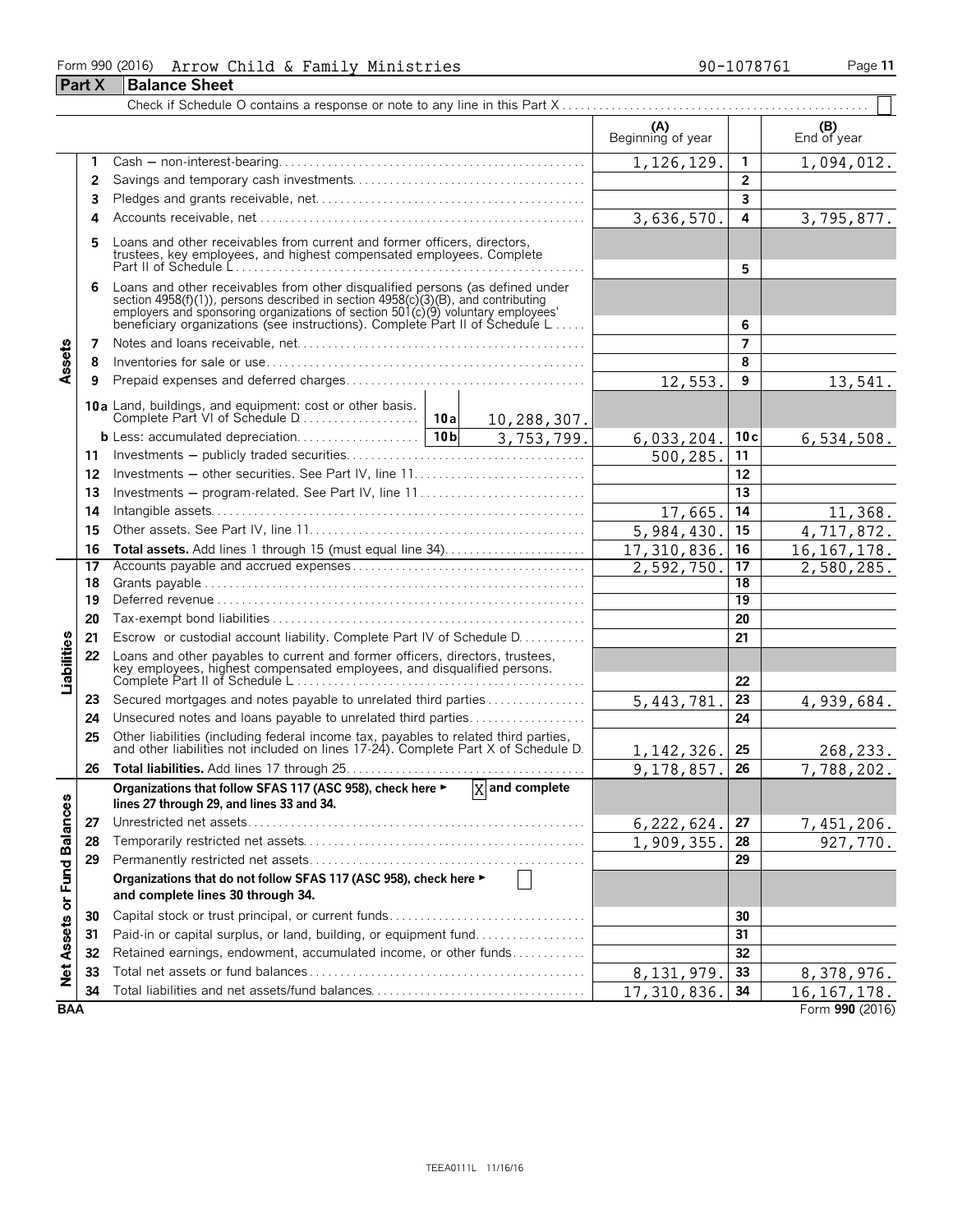|            | Form 990 (2016) Arrow Child & Family Ministries                                                                                                                                                                                                      | 90-1078761     |                |                 | Page 12 |
|------------|------------------------------------------------------------------------------------------------------------------------------------------------------------------------------------------------------------------------------------------------------|----------------|----------------|-----------------|---------|
|            | <b>Part XI</b><br><b>Reconciliation of Net Assets</b>                                                                                                                                                                                                |                |                |                 |         |
|            |                                                                                                                                                                                                                                                      |                |                |                 |         |
| 1          |                                                                                                                                                                                                                                                      | $\mathbf{1}$   | 37, 266, 123.  |                 |         |
| 2          |                                                                                                                                                                                                                                                      | $\overline{2}$ | 36, 454, 271.  |                 |         |
| 3          |                                                                                                                                                                                                                                                      | $\overline{3}$ |                | 811,852.        |         |
| 4          |                                                                                                                                                                                                                                                      | 4              |                | 8,131,979.      |         |
| 5          |                                                                                                                                                                                                                                                      | 5              |                |                 |         |
| 6          |                                                                                                                                                                                                                                                      | 6              |                | 40,000.         |         |
| 7          |                                                                                                                                                                                                                                                      | $\overline{7}$ |                |                 |         |
| 8          |                                                                                                                                                                                                                                                      | 8              |                | $-745,756.$     |         |
| 9          | Other changes in net assets or fund balances (explain in Schedule O). See: Schedule O                                                                                                                                                                | 9              |                | 140,901.        |         |
| 10         | Net assets or fund balances at end of year. Combine lines 3 through 9 (must equal Part X, line 33,                                                                                                                                                   |                |                |                 |         |
|            |                                                                                                                                                                                                                                                      | 10             |                | 8,378,976.      |         |
|            | <b>Part XII Financial Statements and Reporting</b>                                                                                                                                                                                                   |                |                |                 |         |
|            |                                                                                                                                                                                                                                                      |                |                |                 |         |
|            |                                                                                                                                                                                                                                                      |                |                | <b>Yes</b>      | No      |
| 1.         | X Accrual<br>Accounting method used to prepare the Form 990:<br>Cash<br>Other                                                                                                                                                                        |                |                |                 |         |
|            | If the organization changed its method of accounting from a prior year or checked 'Other,' explain<br>in Schedule O.                                                                                                                                 |                |                |                 |         |
|            |                                                                                                                                                                                                                                                      |                | 2a             |                 | X       |
|            | If 'Yes,' check a box below to indicate whether the financial statements for the year were compiled or reviewed on a<br>separate basis, consolidated basis, or both:<br>Both consolidated and separate basis<br>Consolidated basis<br>Separate basis |                |                |                 |         |
|            | <b>b</b> Were the organization's financial statements audited by an independent accountant?                                                                                                                                                          |                | 2 <sub>b</sub> | Χ               |         |
|            | If 'Yes,' check a box below to indicate whether the financial statements for the year were audited on a separate<br>basis, consolidated basis, or both:<br>X Consolidated basis<br>Both consolidated and separate basis<br>Separate basis            |                |                |                 |         |
|            | c If 'Yes' to line 2a or 2b, does the organization have a committee that assumes responsibility for oversight of the audit,<br>review, or compilation of its financial statements and selection of an independent accountant?                        |                | 2c             | X               |         |
|            | If the organization changed either its oversight process or selection process during the tax year, explain<br>in Schedule O.                                                                                                                         |                |                |                 |         |
|            | 3a As a result of a federal award, was the organization required to undergo an audit or audits as set forth in the Single<br>Audit Act and OMB Circular A-133?                                                                                       |                | 3a             | Χ               |         |
|            | b If 'Yes,' did the organization undergo the required audit or audits? If the organization did not undergo the required audit<br>or audits, explain why in Schedule O and describe any steps taken to undergo such audits                            |                | 3 <sub>b</sub> | Χ               |         |
| <b>BAA</b> |                                                                                                                                                                                                                                                      |                |                | Form 990 (2016) |         |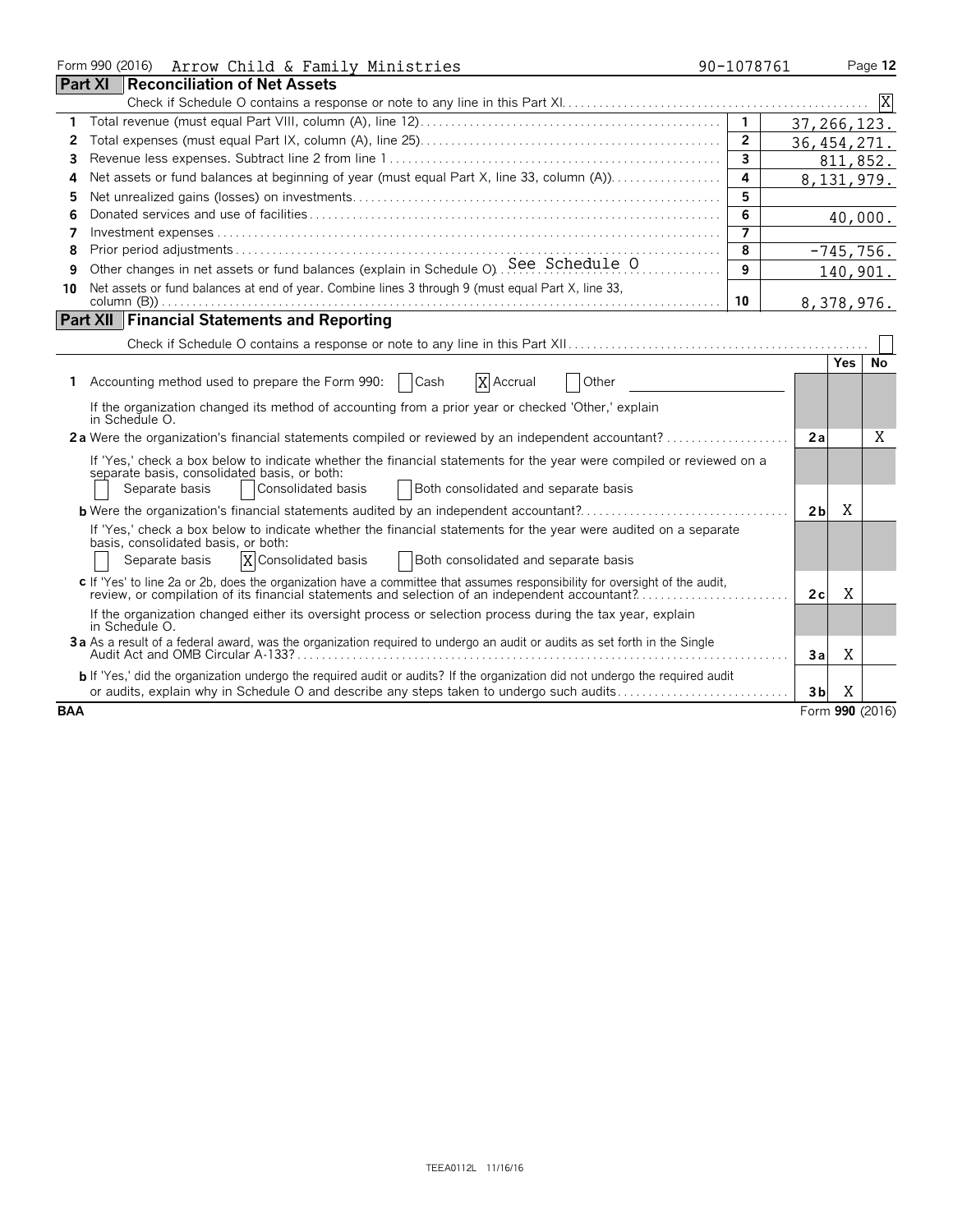|                                                                                                           |                                                                               | OMB No. 1545-0047<br><b>2016</b>                                                |                                                                                                                                                                                                                                                                                                                                                                                                                                                                                                                                                 |                                                                      |    |                                       |                                                    |
|-----------------------------------------------------------------------------------------------------------|-------------------------------------------------------------------------------|---------------------------------------------------------------------------------|-------------------------------------------------------------------------------------------------------------------------------------------------------------------------------------------------------------------------------------------------------------------------------------------------------------------------------------------------------------------------------------------------------------------------------------------------------------------------------------------------------------------------------------------------|----------------------------------------------------------------------|----|---------------------------------------|----------------------------------------------------|
| <b>SCHEDULE A</b><br>(Form 990 or 990-EZ)                                                                 | Complete if the organization is a section 501(c)(3) organization or a section |                                                                                 |                                                                                                                                                                                                                                                                                                                                                                                                                                                                                                                                                 |                                                                      |    |                                       |                                                    |
| Department of the Treasury<br>Internal Revenue Service                                                    |                                                                               |                                                                                 | Attach to Form 990 or Form 990-EZ.<br>Information about Schedule A (Form 990 or 990-EZ) and its instructions is<br>at www.irs.gov/form990.                                                                                                                                                                                                                                                                                                                                                                                                      |                                                                      |    |                                       | <b>Open to Public</b><br><b>Inspection</b>         |
| Name of the organization                                                                                  |                                                                               | Arrow Child & Family Ministries                                                 |                                                                                                                                                                                                                                                                                                                                                                                                                                                                                                                                                 |                                                                      |    | <b>Employer identification number</b> |                                                    |
| Part I                                                                                                    |                                                                               | Combined Affiliate Group                                                        | Reason for Public Charity Status (All organizations must complete this part.) See instructions.                                                                                                                                                                                                                                                                                                                                                                                                                                                 |                                                                      |    | 90-1078761                            |                                                    |
| The organization is not a private foundation because it is: (For lines 1 through 12, check only one box.) |                                                                               |                                                                                 |                                                                                                                                                                                                                                                                                                                                                                                                                                                                                                                                                 |                                                                      |    |                                       |                                                    |
| 1                                                                                                         |                                                                               |                                                                                 | A church, convention of churches, or association of churches described in section 170(b)(1)(A)(i).                                                                                                                                                                                                                                                                                                                                                                                                                                              |                                                                      |    |                                       |                                                    |
| 2                                                                                                         |                                                                               |                                                                                 | A school described in section 170(b)(1)(A)(ii). (Attach Schedule E (Form 990 or 990-EZ).)                                                                                                                                                                                                                                                                                                                                                                                                                                                       |                                                                      |    |                                       |                                                    |
| 3<br>4                                                                                                    |                                                                               |                                                                                 | A hospital or a cooperative hospital service organization described in section 170(b)(1)(A)(iii).<br>A medical research organization operated in conjunction with a hospital described in section 170(b)(1)(A)(iii). Enter the hospital's                                                                                                                                                                                                                                                                                                       |                                                                      |    |                                       |                                                    |
| name, city, and state:                                                                                    |                                                                               |                                                                                 |                                                                                                                                                                                                                                                                                                                                                                                                                                                                                                                                                 |                                                                      |    |                                       |                                                    |
| 5                                                                                                         | section 170(b)(1)(A)(iv). (Complete Part II.)                                 |                                                                                 | An organization operated for the benefit of a college or university owned or operated by a governmental unit described in                                                                                                                                                                                                                                                                                                                                                                                                                       |                                                                      |    |                                       |                                                    |
| 6                                                                                                         |                                                                               |                                                                                 | A federal, state, or local government or governmental unit described in section 170(b)(1)(A)(v).                                                                                                                                                                                                                                                                                                                                                                                                                                                |                                                                      |    |                                       |                                                    |
| 7                                                                                                         |                                                                               | in section 170(b)(1)(A)(vi). (Complete Part II.)                                | An organization that normally receives a substantial part of its support from a governmental unit or from the general public described                                                                                                                                                                                                                                                                                                                                                                                                          |                                                                      |    |                                       |                                                    |
| 8                                                                                                         |                                                                               |                                                                                 | A community trust described in <b>section 170(b)(1)(A)(vi).</b> (Complete Part II.)                                                                                                                                                                                                                                                                                                                                                                                                                                                             |                                                                      |    |                                       |                                                    |
| 9<br>university:                                                                                          |                                                                               |                                                                                 | An agricultural research organization described in section 170(b)(1)(A)(ix) operated in conjunction with a land-grant college<br>or university or a non-land-grant college of agriculture (see instructions). Enter the name, city, and state of the college or                                                                                                                                                                                                                                                                                 |                                                                      |    |                                       |                                                    |
| 10<br>X                                                                                                   |                                                                               | June 30, 1975. See section 509(a)(2). (Complete Part III.)                      | An organization that normally receives: (1) more than 33-1/3% of its support from contributions, membership fees, and gross receipts<br>from activities related to its exempt functions—subject to certain exceptions, and (2) no more than 33-1/3% of its support from gross<br>investment income and unrelated business taxable income (less section 511 tax) from businesses acquired by the organization after                                                                                                                              |                                                                      |    |                                       |                                                    |
| 11                                                                                                        |                                                                               |                                                                                 | An organization organized and operated exclusively to test for public safety. See section 509(a)(4).                                                                                                                                                                                                                                                                                                                                                                                                                                            |                                                                      |    |                                       |                                                    |
| 12<br>а                                                                                                   |                                                                               |                                                                                 | An organization organized and operated exclusively for the benefit of, to perform the functions of, or to carry out the purposes of one<br>or more publicly supported organizations described in section 509(a)(1) or section 509(a)(2). See section 509(a)(3). Check the box in<br>lines 12a through 12d that describes the type of supporting organization and complete lines 12e, 12f, and 12g.<br>Type I. A supporting organization operated, supervised, or controlled by its supported organization(s), typically by giving the supported |                                                                      |    |                                       |                                                    |
|                                                                                                           | complete Part IV, Sections A and B.                                           |                                                                                 | organization(s) the power to regularly appoint or elect a majority of the directors or trustees of the supporting organization. You must                                                                                                                                                                                                                                                                                                                                                                                                        |                                                                      |    |                                       |                                                    |
| b                                                                                                         | must complete Part IV, Sections A and C.                                      |                                                                                 | Type II. A supporting organization supervised or controlled in connection with its supported organization(s), by having control or<br>management of the supporting organization vested in the same persons that control or manage the supported organization(s). You                                                                                                                                                                                                                                                                            |                                                                      |    |                                       |                                                    |
| C                                                                                                         |                                                                               |                                                                                 | Type III functionally integrated. A supporting organization operated in connection with, and functionally integrated with, its supported organization(s) (see instructions). You must complete Part IV, Sections A, D, and E.                                                                                                                                                                                                                                                                                                                   |                                                                      |    |                                       |                                                    |
| d                                                                                                         |                                                                               |                                                                                 | Type III non-functionally integrated. A supporting organization operated in connection with its supported organization(s) that is not<br>functionally integrated. The organization generally must satisfy a distribution requirement and an attentiveness requirement (see<br>instructions). You must complete Part IV, Sections A and D, and Part V.                                                                                                                                                                                           |                                                                      |    |                                       |                                                    |
| е                                                                                                         |                                                                               |                                                                                 | Check this box if the organization received a written determination from the IRS that it is a Type I, Type II, Type III functionally<br>integrated, or Type III non-functionally integrated supporting organization.                                                                                                                                                                                                                                                                                                                            |                                                                      |    |                                       |                                                    |
|                                                                                                           |                                                                               |                                                                                 |                                                                                                                                                                                                                                                                                                                                                                                                                                                                                                                                                 |                                                                      |    |                                       |                                                    |
| (i) Name of supported organization                                                                        |                                                                               | <b>g</b> Provide the following information about the supported organization(s). |                                                                                                                                                                                                                                                                                                                                                                                                                                                                                                                                                 |                                                                      |    | (v) Amount of monetary                |                                                    |
|                                                                                                           |                                                                               | $(ii)$ $EIN$                                                                    | (iii) Type of organization<br>(described on lines 1-10<br>above (see instructions))                                                                                                                                                                                                                                                                                                                                                                                                                                                             | (iv) Is the<br>organization listed<br>in your governing<br>document? |    | support (see instructions)            | (vi) Amount of other<br>support (see instructions) |
|                                                                                                           |                                                                               |                                                                                 |                                                                                                                                                                                                                                                                                                                                                                                                                                                                                                                                                 | Yes                                                                  | No |                                       |                                                    |
| (A)                                                                                                       |                                                                               |                                                                                 |                                                                                                                                                                                                                                                                                                                                                                                                                                                                                                                                                 |                                                                      |    |                                       |                                                    |
| (B)                                                                                                       |                                                                               |                                                                                 |                                                                                                                                                                                                                                                                                                                                                                                                                                                                                                                                                 |                                                                      |    |                                       |                                                    |
| (C)                                                                                                       |                                                                               |                                                                                 |                                                                                                                                                                                                                                                                                                                                                                                                                                                                                                                                                 |                                                                      |    |                                       |                                                    |
| (D)                                                                                                       |                                                                               |                                                                                 |                                                                                                                                                                                                                                                                                                                                                                                                                                                                                                                                                 |                                                                      |    |                                       |                                                    |
| (E)                                                                                                       |                                                                               |                                                                                 |                                                                                                                                                                                                                                                                                                                                                                                                                                                                                                                                                 |                                                                      |    |                                       |                                                    |
| Total                                                                                                     |                                                                               |                                                                                 | <b>RAA</b> For Panonuark Poduction Act Notice, see the Instructions for Form 880 or 880 FZ                                                                                                                                                                                                                                                                                                                                                                                                                                                      |                                                                      |    |                                       | Schodule A (Form 990 or 990 F7) 2016               |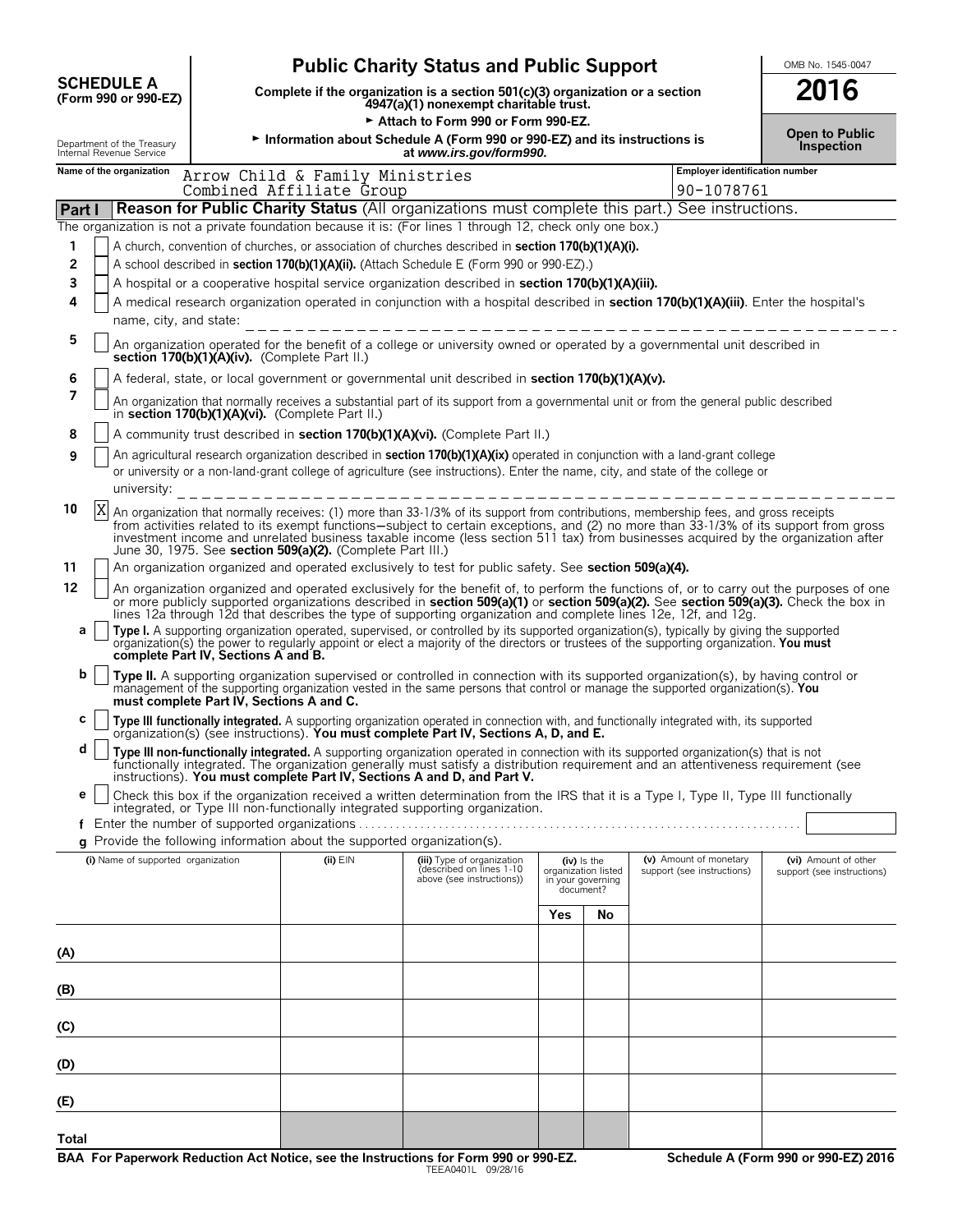| Schedule A (Form 990 or 990-EZ) 2016 Arrow Child & Family Ministries |  |  | 90-1078761 | Page 2 |
|----------------------------------------------------------------------|--|--|------------|--------|
|----------------------------------------------------------------------|--|--|------------|--------|

## **Part II Support Schedule for Organizations Described in Sections 170(b)(1)(A)(iv) and 170(b)(1)(A)(vi)**

(Complete only if you checked the box on line 5, 7, or 8 of Part I or if the organization failed to qualify under Part III. If the organization fails to qualify under the tests listed below, please complete Part III.)

|     | <b>Section A. Public Support</b>                                                                                                                                                                                                                                                                                                                                           |            |            |            |            |            |           |
|-----|----------------------------------------------------------------------------------------------------------------------------------------------------------------------------------------------------------------------------------------------------------------------------------------------------------------------------------------------------------------------------|------------|------------|------------|------------|------------|-----------|
|     | Calendar year (or fiscal year<br>beginning in) ►                                                                                                                                                                                                                                                                                                                           | (a) $2012$ | (b) 2013   | $(c)$ 2014 | $(d)$ 2015 | $(e)$ 2016 | (f) Total |
| 1.  | Gifts, grants, contributions, and<br>membership fees received. (Do not<br>include any 'unusual grants.'). $\dots$                                                                                                                                                                                                                                                          |            |            |            |            |            |           |
|     | <b>2</b> Tax revenues levied for the<br>organization's benefit and<br>either paid to or expended<br>on its behalf                                                                                                                                                                                                                                                          |            |            |            |            |            |           |
| 3   | The value of services or<br>facilities furnished by a<br>governmental unit to the<br>organization without charge                                                                                                                                                                                                                                                           |            |            |            |            |            |           |
| 4   | <b>Total.</b> Add lines 1 through 3                                                                                                                                                                                                                                                                                                                                        |            |            |            |            |            |           |
| 5   | The portion of total<br>contributions by each person<br>(other than a governmental<br>unit or publicly supported<br>organization) included on line 1<br>that exceeds 2% of the amount<br>shown on line 11, column $(f)$                                                                                                                                                    |            |            |            |            |            |           |
|     | <b>Public support.</b> Subtract line 5<br>from line $4$                                                                                                                                                                                                                                                                                                                    |            |            |            |            |            |           |
|     | <b>Section B. Total Support</b>                                                                                                                                                                                                                                                                                                                                            |            |            |            |            |            |           |
|     | Calendar year (or fiscal year<br>beginning in) $\rightarrow$                                                                                                                                                                                                                                                                                                               | (a) $2012$ | (b) $2013$ | $(c)$ 2014 | (d) $2015$ | (e) $2016$ | (f) Total |
|     | 7 Amounts from line 4.<br>in sa sa s                                                                                                                                                                                                                                                                                                                                       |            |            |            |            |            |           |
| 8   | Gross income from interest,<br>dividends, payments received<br>on securities loans, rents,<br>royalties and income from<br>similar sources                                                                                                                                                                                                                                 |            |            |            |            |            |           |
| 9   | Net income from unrelated<br>business activities, whether or<br>not the business is regularly<br>carried on                                                                                                                                                                                                                                                                |            |            |            |            |            |           |
| 10. | Other income. Do not include<br>gain or loss from the sale of<br>capital assets (Explain in                                                                                                                                                                                                                                                                                |            |            |            |            |            |           |
| 11  | <b>Total support.</b> Add lines 7                                                                                                                                                                                                                                                                                                                                          |            |            |            |            |            |           |
| 12  |                                                                                                                                                                                                                                                                                                                                                                            |            |            |            |            | 12         |           |
| 13  | <b>First five years.</b> If the Form 990 is for the organization's first, second, third, fourth, or fifth tax year as a section $501(c)(3)$                                                                                                                                                                                                                                |            |            |            |            |            | ► □       |
|     | <b>Section C. Computation of Public Support Percentage</b>                                                                                                                                                                                                                                                                                                                 |            |            |            |            |            |           |
|     | 14 Public support percentage for 2016 (line 6, column (f) divided by line 11, column (f)                                                                                                                                                                                                                                                                                   |            |            |            |            | 14         | %         |
|     |                                                                                                                                                                                                                                                                                                                                                                            |            |            |            |            | 15         | %         |
|     | 16a 33-1/3% support test-2016. If the organization did not check the box on line 13, and line 14 is 33-1/3% or more, check this box                                                                                                                                                                                                                                        |            |            |            |            |            |           |
|     | <b>b 33-1/3% support test-2015.</b> If the organization did not check a box on line 13 or 16a, and line 15 is 33-1/3% or more, check this box                                                                                                                                                                                                                              |            |            |            |            |            |           |
|     | 17a 10%-facts-and-circumstances test-2016. If the organization did not check a box on line 13, 16a, or 16b, and line 14 is 10%<br>or more, and if the organization meets the 'facts-and-circumstances' test, check this box and stop here. Explain in Part VI how the organization meets the 'facts-and-circumstances' test. The organization qualifies as a pub           |            |            |            |            |            |           |
|     | <b>b 10%-facts-and-circumstances test-2015.</b> If the organization did not check a box on line 13, 16a, 16b, or 17a, and line 15 is 10%<br>or more, and if the organization meets the 'facts-and-circumstances' test, check this box and stop here. Explain in Part VI how the organization meets the 'facts-and-circumstances' test. The organization qualifies as a pub |            |            |            |            |            |           |
|     | 18 Private foundation. If the organization did not check a box on line 13, 16a, 16b, 17a, or 17b, check this box and see instructions                                                                                                                                                                                                                                      |            |            |            |            |            |           |

**BAA Schedule A (Form 990 or 990-EZ) 2016**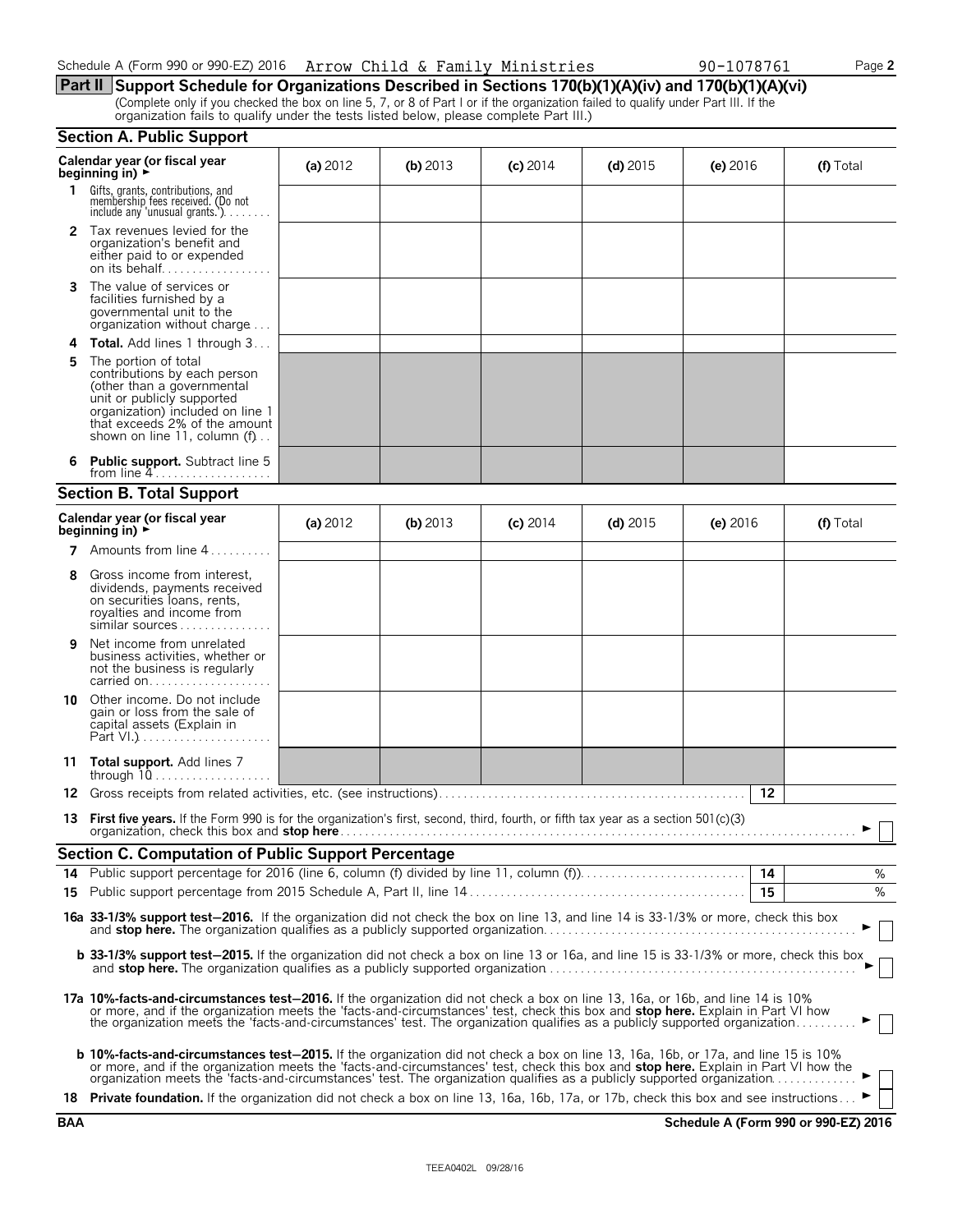#### **Part III Support Schedule for Organizations Described in Section 509(a)(2)**

(Complete only if you checked the box on line 10 of Part I or if the organization failed to qualify under Part II. If the organization fails to qualify under the tests listed below, please complete Part II.)

|    | <b>Section A. Public Support</b>                                                                                                                                                                                                                                      |              |              |                                                                            |               |                |                   |
|----|-----------------------------------------------------------------------------------------------------------------------------------------------------------------------------------------------------------------------------------------------------------------------|--------------|--------------|----------------------------------------------------------------------------|---------------|----------------|-------------------|
|    | Calendar year (or fiscal year beginning in) ►                                                                                                                                                                                                                         | (a) 2012     | (b) $2013$   | (c) 2014                                                                   | $(d)$ 2015    | (e) 2016       | (f) Total         |
|    | 1 Gifts, grants, contributions,<br>and membership fees<br>received. (Do not include                                                                                                                                                                                   |              |              |                                                                            |               |                |                   |
|    |                                                                                                                                                                                                                                                                       |              |              |                                                                            |               |                |                   |
|    | any 'unusual grants.')<br>2 Gross receipts from admissions,                                                                                                                                                                                                           |              |              | $1, 513, 027.   1, 255, 120.   2, 672, 013.   1, 229, 215.   1, 350, 564.$ |               |                | 8,019,939.        |
|    | merchandise sold or services                                                                                                                                                                                                                                          |              |              |                                                                            |               |                |                   |
|    | performed, or facilities                                                                                                                                                                                                                                              |              |              |                                                                            |               |                |                   |
|    | furnished in any activity that is<br>related to the organization's                                                                                                                                                                                                    |              |              |                                                                            |               |                |                   |
|    | $tax\text{-}exempt$ purpose                                                                                                                                                                                                                                           | 32762868.    | 29342655.    | 31608413.                                                                  | 35758733.     | 35954559.      | 165427228.        |
| 3  | Gross receipts from activities                                                                                                                                                                                                                                        |              |              |                                                                            |               |                |                   |
|    | that are not an unrelated trade<br>or business under section 513.                                                                                                                                                                                                     |              |              |                                                                            |               |                | 0.                |
|    | 4 Tax revenues levied for the                                                                                                                                                                                                                                         |              |              |                                                                            |               |                |                   |
|    | organization's benefit and                                                                                                                                                                                                                                            |              |              |                                                                            |               |                |                   |
|    | either paid to or expended on                                                                                                                                                                                                                                         |              |              |                                                                            |               |                | 0.                |
|    | 5 The value of services or                                                                                                                                                                                                                                            |              |              |                                                                            |               |                |                   |
|    | facilities furnished by a<br>governmental unit to the                                                                                                                                                                                                                 |              |              |                                                                            |               |                |                   |
|    | organization without charge                                                                                                                                                                                                                                           |              |              |                                                                            |               |                | 0.                |
|    | 6 Total. Add lines 1 through 5                                                                                                                                                                                                                                        | 34275895.    | 30597775     | 34280426.                                                                  | 36987948.     | 37305123.      | 173447167.        |
|    | <b>7a</b> Amounts included on lines 1,                                                                                                                                                                                                                                |              |              |                                                                            |               |                |                   |
|    | 2, and 3 received from<br>disqualified persons                                                                                                                                                                                                                        | $\mathbf{0}$ | $\mathbf{0}$ | $\mathbf{0}$ .                                                             | $\mathbf 0$ . | $\mathbf{0}$ . |                   |
|    | <b>b</b> Amounts included on lines 2                                                                                                                                                                                                                                  |              |              |                                                                            |               |                | $0$ .             |
|    | and 3 received from other than                                                                                                                                                                                                                                        |              |              |                                                                            |               |                |                   |
|    | disqualified persons that<br>exceed the greater of \$5,000 or                                                                                                                                                                                                         |              |              |                                                                            |               |                |                   |
|    | 1% of the amount on line 13                                                                                                                                                                                                                                           |              |              |                                                                            |               |                |                   |
|    | for the year                                                                                                                                                                                                                                                          | 0.           | $\mathbf{0}$ | $\mathbf 0$ .                                                              | $\mathbf{0}$  | 0.             | 0.                |
|    | c Add lines $7a$ and $7b$                                                                                                                                                                                                                                             | $\Omega$     | $\mathbf 0$  | $\mathbf 0$                                                                | $\mathbf 0$   | $\overline{0}$ | 0.                |
|    | Public support. (Subtract line<br>7c from line 6.).                                                                                                                                                                                                                   |              |              |                                                                            |               |                |                   |
|    | <b>Section B. Total Support</b>                                                                                                                                                                                                                                       |              |              |                                                                            |               |                | 173447167.        |
|    | Calendar year (or fiscal year beginning in) $\blacktriangleright$                                                                                                                                                                                                     | (a) 2012     | (b) 2013     | $(c)$ 2014                                                                 | $(d)$ 2015    | (e) 2016       | (f) Total         |
|    | <b>9</b> Amounts from line $6, \ldots, \ldots$                                                                                                                                                                                                                        | 34275895.    | 30597775.    | 34280426.                                                                  | 36987948.     |                |                   |
|    | 10a Gross income from interest, dividends,                                                                                                                                                                                                                            |              |              |                                                                            |               | 37305123.      | 173447167.        |
|    | payments received on securities loans,                                                                                                                                                                                                                                |              |              |                                                                            |               |                |                   |
|    | rents, royalties and income from<br>$similar$ sources                                                                                                                                                                                                                 |              |              |                                                                            |               |                |                   |
|    | <b>b</b> Unrelated business taxable                                                                                                                                                                                                                                   | 254,469.     | 10,334.      | 222,347.                                                                   | 8,636.        | 4,453.         | 500, 239.         |
|    | income (less section 511                                                                                                                                                                                                                                              |              |              |                                                                            |               |                |                   |
|    | taxes) from businesses<br>acquired after June 30, 1975                                                                                                                                                                                                                |              |              |                                                                            |               |                |                   |
|    | c Add lines 10a and $10b$                                                                                                                                                                                                                                             | 254,469.     | 10,334.      | $2\overline{22, 347}$ .                                                    | 8,636.        | 4,453.         | 500,239.          |
|    | <b>11</b> Net income from unrelated business                                                                                                                                                                                                                          |              |              |                                                                            |               |                |                   |
|    | activities not included in line 10b,<br>whether or not the business is                                                                                                                                                                                                |              |              |                                                                            |               |                |                   |
|    | regularly carried on $\dots\dots\dots\dots$                                                                                                                                                                                                                           |              |              |                                                                            |               |                | 0.                |
|    | 12 Other income. Do not include                                                                                                                                                                                                                                       |              |              |                                                                            |               |                |                   |
|    | gain or loss from the sale of                                                                                                                                                                                                                                         |              |              |                                                                            |               |                |                   |
|    | capital assets (Explain in Part VI.) See Part                                                                                                                                                                                                                         | 1,720.       |              | $258, 811.   1, 699, 461.   1, 466, 680.$                                  |               |                | 3,426,672.        |
|    | 13 Total support. (Add lines 9,<br>10c, 11, and $12.$ )                                                                                                                                                                                                               | 34532084.    | 30866920.    | 36202234.                                                                  | 38463264.     | 37309576.      | 177374078.        |
|    | 14 First five years. If the Form 990 is for the organization's first, second, third, fourth, or fifth tax year as a section 501(c)(3)                                                                                                                                 |              |              |                                                                            |               |                |                   |
|    | organization, check this box and stop here.                                                                                                                                                                                                                           |              |              |                                                                            |               |                |                   |
|    | <b>Section C. Computation of Public Support Percentage</b>                                                                                                                                                                                                            |              |              |                                                                            |               |                |                   |
| 15 | Public support percentage for 2016 (line 8, column (f) divided by line 13, column (f)                                                                                                                                                                                 |              |              |                                                                            |               | 15             | $97.79$ $%$       |
|    |                                                                                                                                                                                                                                                                       |              |              |                                                                            |               | 16             | ႜ<br>97.71        |
|    | Section D. Computation of Investment Income Percentage                                                                                                                                                                                                                |              |              |                                                                            |               |                |                   |
| 17 | Investment income percentage for 2016 (line 10c, column (f) divided by line 13, column (f)                                                                                                                                                                            |              |              |                                                                            |               | 17             | $0.28$ $%$        |
| 18 |                                                                                                                                                                                                                                                                       |              |              |                                                                            |               | 18             | $0.36\frac{2}{3}$ |
|    | 19a 33-1/3% support tests-2016. If the organization did not check the box on line 14, and line 15 is more than 33-1/3%, and line 17                                                                                                                                   |              |              |                                                                            |               |                | X                 |
|    | is not more than 33-1/3%, check this box and stop here. The organization qualifies as a publicly supported organization<br><b>b</b> 33-1/3% support tests-2015. If the organization did not check a box on line 14 or line 19a, and line 16 is more than 33-1/3%, and |              |              |                                                                            |               |                |                   |
|    | line 18 is not more than 33-1/3%, check this box and stop here. The organization qualifies as a publicly supported organization                                                                                                                                       |              |              |                                                                            |               |                |                   |
|    | 20 Private foundation. If the organization did not check a box on line 14, 19a, or 19b, check this box and see instructions                                                                                                                                           |              |              |                                                                            |               |                |                   |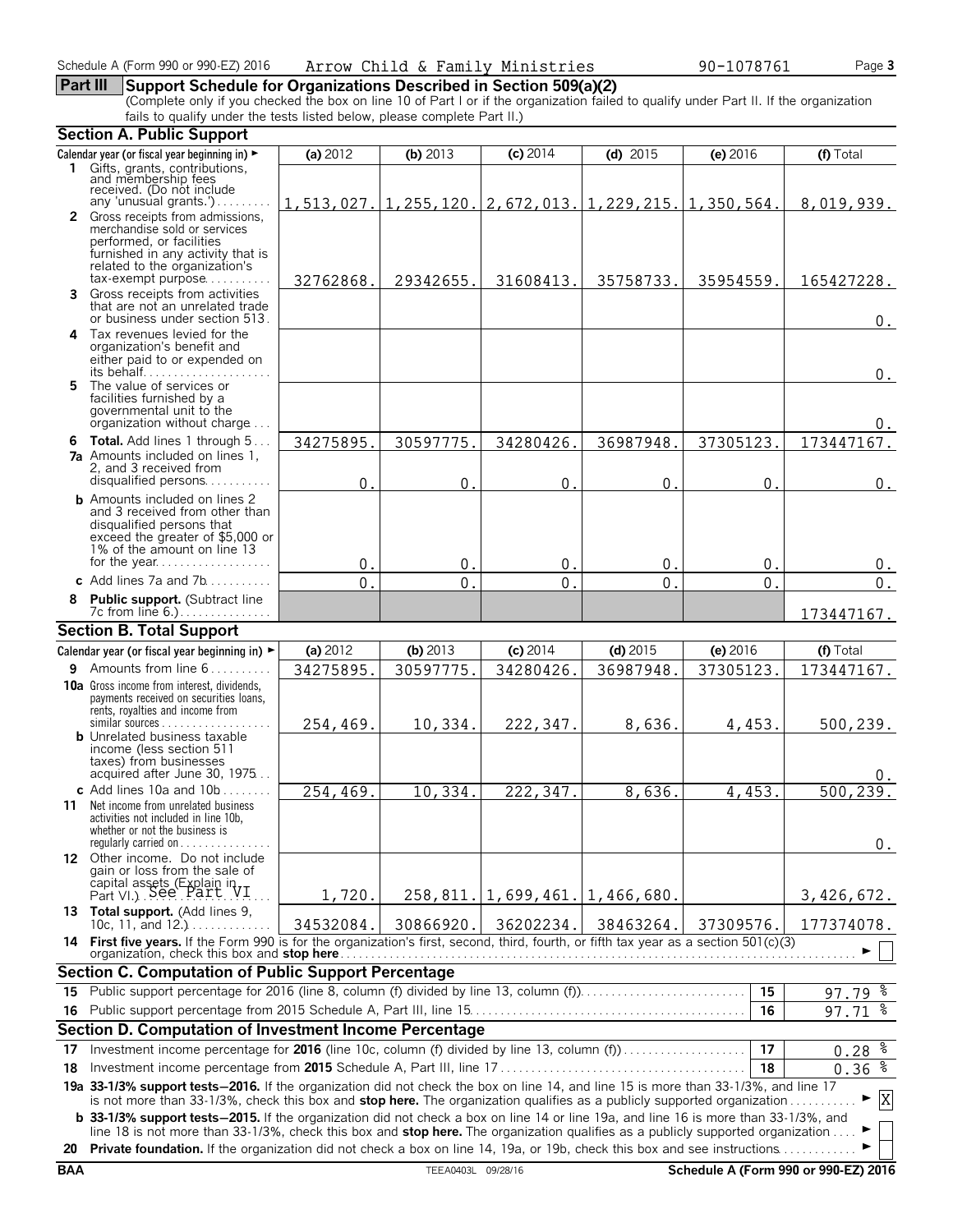#### **Part IV Supporting Organizations**

(Complete only if you checked a box in line 12 on Part I. If you checked 12a of Part I, complete Sections A and B. If you checked 12b of Part I, complete Sections A and C. If you checked 12c of Part I, complete Sections A, D, and E. If you checked 12d of Part I, complete Sections A and D, and complete Part V.)

#### **Section A. All Supporting Organizations**

**Yes No 1** Are all of the organization's supported organizations listed by name in the organization's governing documents? *If 'No,' describe in Part VI how the supported organizations are designated. If designated by class or purpose, describe the designation. If historic and continuing relationship, explain.* **1 2** Did the organization have any supported organization that does not have an IRS determination of status under section 509(a)(1) or (2)? *If 'Yes,' explain in Part VI how the organization determined that the supported organization was described in section 509(a)(1) or (2).* **2 a3** Did the organization have a supported organization described in section 501(c)(4), (5), or (6)? *If 'Yes,' answer (b) and (c) below.* **3a b** Did the organization confirm that each supported organization qualified under section 501(c)(4), (5), or (6) and satisfied the public support tests under section 509(a)(2)? *If 'Yes,' describe in Part VI when and how the organization made the determination.* **3b c** Did the organization ensure that all support to such organizations was used exclusively for section 170(c)(2)(B) purposes? *If 'Yes,' explain in Part VI what controls the organization put in place to ensure such use.*  $\begin{bmatrix} 1 & 3c \\ 2 & 1 \end{bmatrix}$  *3* **a4** Was any supported organization not organized in the United States ('foreign supported organization')? *If 'Yes' and if you checked 12a or 12b in Part I, answer (b) and (c) below.* **a** and the set of the set of the set of the **4a b** Did the organization have ultimate control and discretion in deciding whether to make grants to the foreign supported organization? *If 'Yes,' describe in Part VI how the organization had such control and discretion despite being controlled or supervised by or in connection with its supported organizations.* **4b c** Did the organization support any foreign supported organization that does not have an IRS determination under sections 501(c)(3) and 509(a)(1) or (2)? *If 'Yes,' explain in Part VI what controls the organization used to ensure that all support to the foreign supported organization was used exclusively for section 170(c)(2)(B) purposes.* **4c 5a** Did the organization add, substitute, or remove any supported organizations during the tax year? *If 'Yes,' answer (b) and (c) below (if applicable). Also, provide detail in Part VI, including (i) the names and EIN numbers of the supported organizations added, substituted, or removed; (ii) the reasons for each such action; (iii) the authority under the organization's organizing document authorizing such action; and (iv) how the action was accomplished (such as by* amendment to the organizing document). **Same in the organizing document** (see also see also see also see also see also see also see also see also see also see also see also see also see also see also see also see also see **b Type I or Type II only.** Was any added or substituted supported organization part of a class already designated in the organization's organizing document? **5b c Substitutions only.** Was the substitution the result of an event beyond the organization's control? **5 6** Did the organization provide support (whether in the form of grants or the provision of services or facilities) to anyone other than (i) its supported organizations, (ii) individuals that are part of the charitable class benefited by one or more of its supported organizations, or (iii) other supporting organizations that also support or benefit one or more of the filing organization's supported organizations? *If 'Yes,' provide detail in Part VI.* **6 7** Did the organization provide a grant, loan, compensation, or other similar payment to a substantial contributor (defined in section 4958(c)(3)(C)), a family member of a substantial contributor, or a 35% controlled entity with regard to a substantial contributor? *If 'Yes,' complete Part I of Schedule L (Form 990 or 990-EZ).* **7 8** Did the organization make a loan to a disqualified person (as defined in section 4958) not described in line 7? *If 'Yes,' complete Part I of Schedule L (Form 990 or 990-EZ).* **8 9a** Was the organization controlled directly or indirectly at any time during the tax year by one or more disqualified persons as defined in section 4946 (other than foundation managers and organizations described in section 509(a)(1) or (2))? *If 'Yes,' provide detail in Part VI*. b Did one or more disqualified persons (as defined in line 9a) hold a controlling interest in any entity in which the<br>supporting organization had an interest? If 'Yes,' provide detail in Part VI. **c** Did a disqualified person (as defined in line 9a) have an ownership interest in, or derive any personal benefit from, assets in which the supporting organization also had an interest? *If 'Yes,' provide detail in Part VI.* **c c 9c 10a** Was the organization subject to the excess business holdings rules of section 4943 because of section 4943(f) (regarding certain Type II supporting organizations, and all Type III non-functionally integrated supporting organizations)? *If 'Yes,' answer 10b below.* **10a b** Did the organization have any excess business holdings in the tax year? *(Use Schedule C, Form 4720, to determine whether the organization had excess business holdings.)* **10b**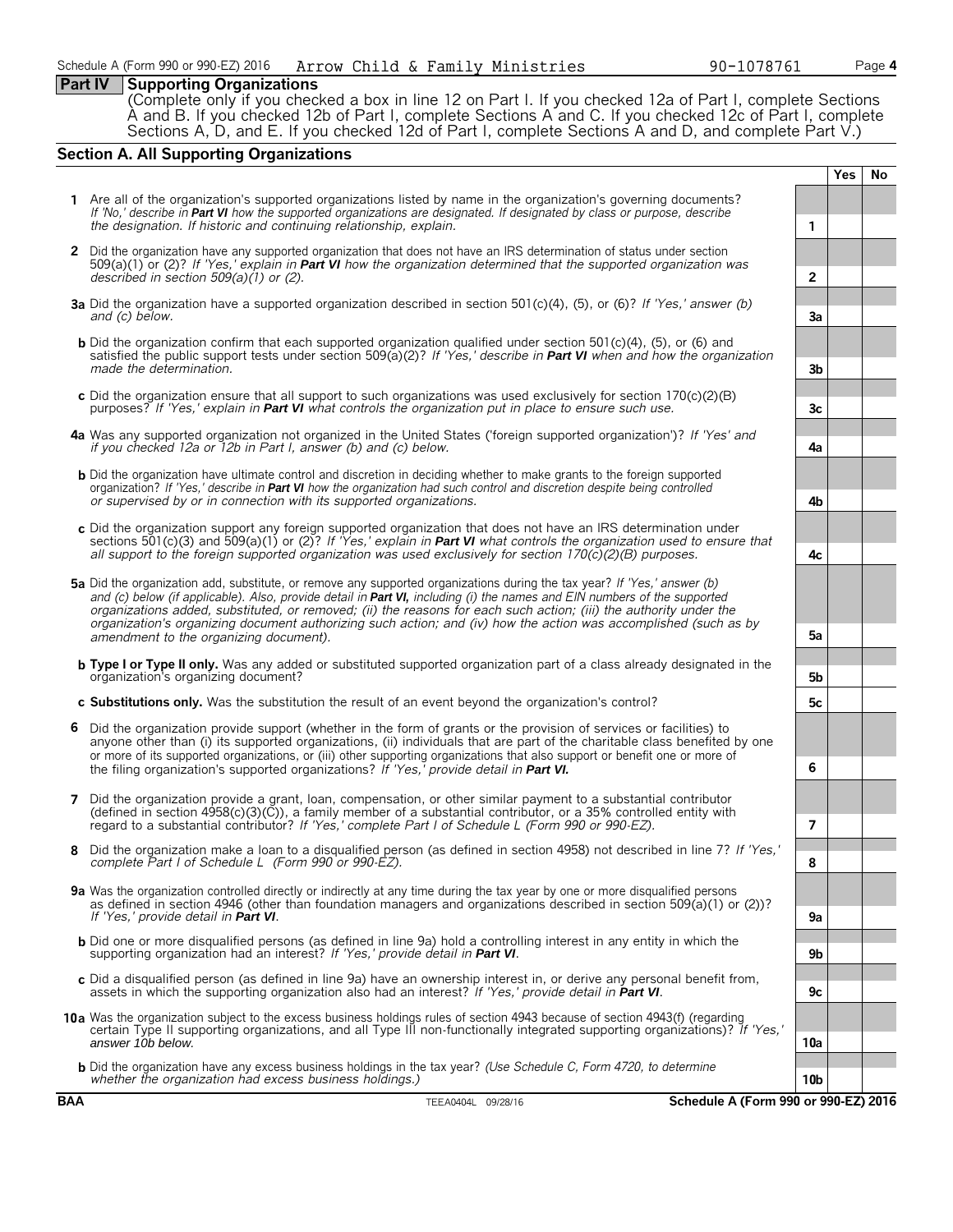| 90-1078761 |  |
|------------|--|
|------------|--|

**Yes No**

**Yes No**

| <b>Part IV</b> | <b>Supporting Organizations</b> (continued)                                                                                                                              |                 |     |    |
|----------------|--------------------------------------------------------------------------------------------------------------------------------------------------------------------------|-----------------|-----|----|
|                |                                                                                                                                                                          |                 | Yes | Νo |
| 11             | Has the organization accepted a gift or contribution from any of the following persons?                                                                                  |                 |     |    |
|                | a A person who directly or indirectly controls, either alone or together with persons described in (b) and (c) below, the<br>governing body of a supported organization? | 11a             |     |    |
|                | <b>b</b> A family member of a person described in (a) above?                                                                                                             | 11 <sub>b</sub> |     |    |
|                | c A 35% controlled entity of a person described in (a) or (b) above? If 'Yes' to a, b, or c, provide detail in Part VI.                                                  | 11c             |     |    |
| ~              | $\sim$                                                                                                                                                                   |                 |     |    |

#### **Section B. Type I Supporting Organizations**

- **1** Did the directors, trustees, or membership of one or more supported organizations have the power to regularly appoint or elect at least a majority of the organization's directors or trustees at all times during the tax year? *If 'No,' describe in Part VI how the supported organization(s) effectively operated, supervised, or controlled the organization's activities. If the organization had more than one supported organization, describe how the powers to appoint and/or remove directors or trustees were allocated among the supported organizations and what conditions or restrictions, if any, applied to such powers during the tax* year. **1**
- **2** Did the organization operate for the benefit of any supported organization other than the supported organization(s) that operated, supervised, or controlled the supporting organization? *If 'Yes,' explain in Part VI how providing such benefit carried out the purposes of the supported organization(s) that operated, supervised, or controlled the supporting organization.* **2**

#### **Section C. Type II Supporting Organizations**

|                                                                                                                                                                                                                                                               | . |  |
|---------------------------------------------------------------------------------------------------------------------------------------------------------------------------------------------------------------------------------------------------------------|---|--|
| Were a majority of the organization's directors or trustees during the tax year also a majority of the directors or trustees<br>of each of the organization's supported organization(s)? If 'No,' describe in <b>Part VI</b> how control or management of the |   |  |
| supporting organization was vested in the same persons that controlled or managed the supported organization(s).                                                                                                                                              |   |  |

#### **Section D. All Type III Supporting Organizations**

|                                                                                                                                                                                                                                                                                                                                                                     |  | 'es |  |  |  |  |
|---------------------------------------------------------------------------------------------------------------------------------------------------------------------------------------------------------------------------------------------------------------------------------------------------------------------------------------------------------------------|--|-----|--|--|--|--|
| 1 Did the organization provide to each of its supported organizations, by the last day of the fifth month of the<br>organization's tax year, (i) a written notice describing the type and amount of support provided during the prior tax<br>year, (ii) a copy of the Form 990 that was most recently filed as of the date of notification, and (iii) copies of the |  |     |  |  |  |  |
| organization's governing documents in effect on the date of notification, to the extent not previously provided?                                                                                                                                                                                                                                                    |  |     |  |  |  |  |
|                                                                                                                                                                                                                                                                                                                                                                     |  |     |  |  |  |  |
| 2 Were any of the organization's officers, directors, or trustees either (i) appointed or elected by the supported<br>organization(s) or (ii) serving on the governing body of a supported organization? If 'No,' explain in Part VI how                                                                                                                            |  |     |  |  |  |  |
| the organization maintained a close and continuous working relationship with the supported organization(s).                                                                                                                                                                                                                                                         |  |     |  |  |  |  |
|                                                                                                                                                                                                                                                                                                                                                                     |  |     |  |  |  |  |
| 3 By reason of the relationship described in (2), did the organization's supported organizations have a significant<br>voice in the organization's investment policies and in directing the use of the organization's income or assets at                                                                                                                           |  |     |  |  |  |  |
| all times during the tax year? If 'Yes,' describe in <b>Part VI</b> the role the organization's supported organizations played                                                                                                                                                                                                                                      |  |     |  |  |  |  |
| in this regard.                                                                                                                                                                                                                                                                                                                                                     |  |     |  |  |  |  |

#### **Section E. Type III Functionally Integrated Supporting Organizations**

- **1** *Check the box next to the method that the organization used to satisfy the Integral Part Test during the year (see instructions).* 
	- **a** The organization satisfied the Activities Test. *Complete line 2 below.*
	- **b** The organization is the parent of each of its supported organizations. *Complete line* 3 *below*.
	- **c** The organization supported a governmental entity. *Describe in Part VI how you supported a government entity (see instructions).*

#### **2** Activities Test. *Answer (a) and (b) below.* **Yes No**

- **a** Did substantially all of the organization's activities during the tax year directly further the exempt purposes of the supported organization(s) to which the organization was responsive? *If 'Yes,' then in Part VI identify those supported organizations and explain how these activities directly furthered their exempt purposes, how the organization was responsive to those supported organizations, and how the organization determined that these activities constituted substantially all of its activities.* **a2**
- **b** Did the activities described in (a) constitute activities that, but for the organization's involvement, one or more of the organization's supported organization(s) would have been engaged in? *If 'Yes,' explain in Part VI the reasons for the organization's position that its supported organization(s) would have engaged in these activities but for the organization's involvement.* **b2**
- **3** Parent of Supported Organizations. *Answer (a) and (b) below.*
- **a** Did the organization have the power to regularly appoint or elect a majority of the officers, directors, or trustees of each of the supported organizations? *Provide details in Part VI.* **a3**
- **b** Did the organization exercise a substantial degree of direction over the policies, programs, and activities of each of its supported organizations? *If 'Yes,' describe in Part VI the role played by the organization in this regard.* **3b**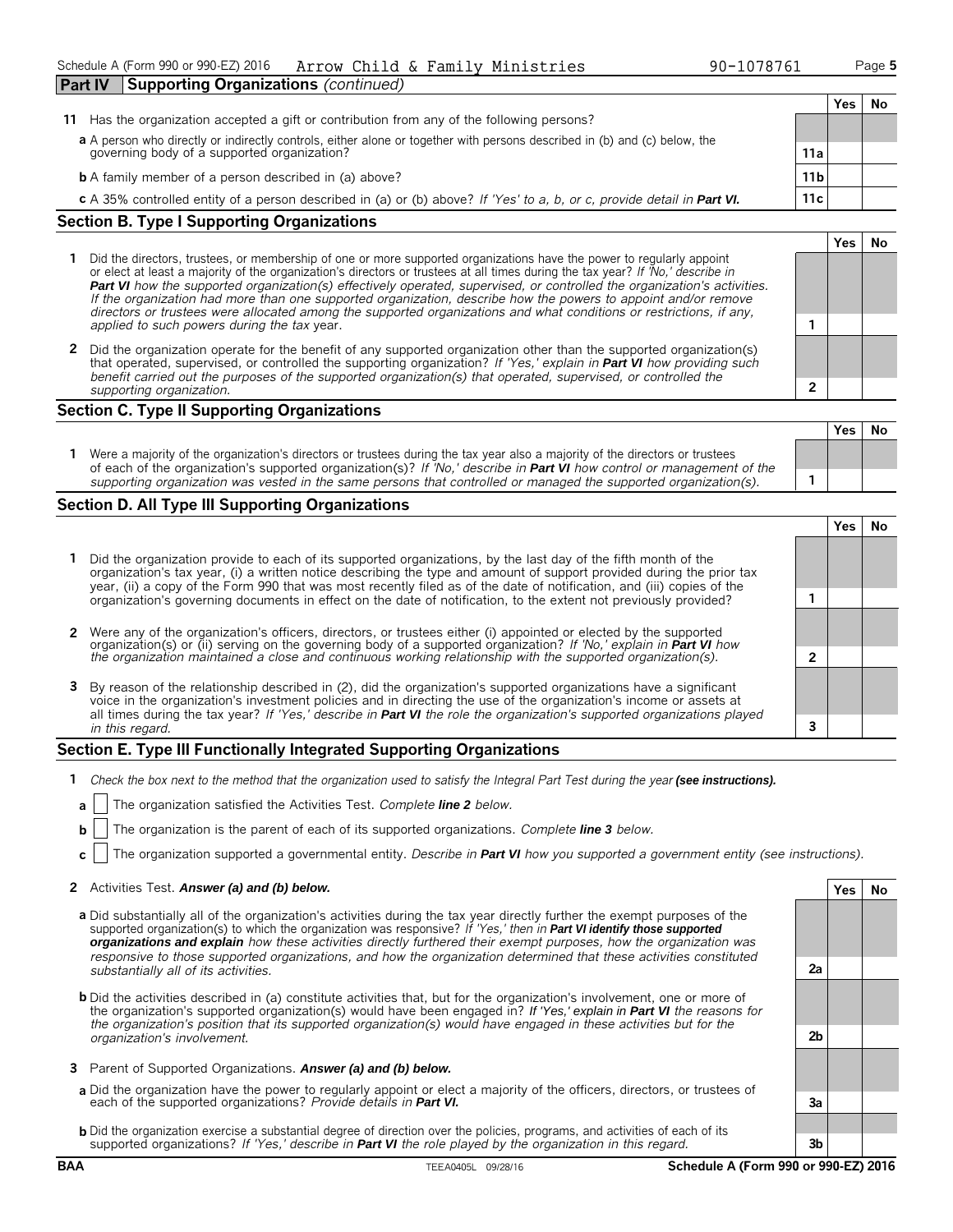| 1              | Check here if the organization satisfied the Integral Part Test as a qualifying trust on Nov. 20, 1970 (explain in Part VI). See<br><b>instructions.</b> All other Type III non-functionally integrated supporting organizations must complete Sections A through E. |                |                |                                |
|----------------|----------------------------------------------------------------------------------------------------------------------------------------------------------------------------------------------------------------------------------------------------------------------|----------------|----------------|--------------------------------|
|                | Section A - Adjusted Net Income                                                                                                                                                                                                                                      |                | (A) Prior Year | (B) Current Year<br>(optional) |
|                | <b>1</b> Net short-term capital gain                                                                                                                                                                                                                                 | 1              |                |                                |
| $\mathbf{2}$   | Recoveries of prior-year distributions                                                                                                                                                                                                                               | $\overline{2}$ |                |                                |
| 3              | Other gross income (see instructions)                                                                                                                                                                                                                                | 3              |                |                                |
| 4              | Add lines 1 through 3.                                                                                                                                                                                                                                               | 4              |                |                                |
| 5.             | Depreciation and depletion                                                                                                                                                                                                                                           | 5              |                |                                |
| 6              | Portion of operating expenses paid or incurred for production or collection of gross<br>income or for management, conservation, or maintenance of property held for<br>production of income (see instructions)                                                       | 6              |                |                                |
|                | 7 Other expenses (see instructions)                                                                                                                                                                                                                                  | $\overline{7}$ |                |                                |
| 8              | Adjusted Net Income (subtract lines 5, 6, and 7 from line 4).                                                                                                                                                                                                        | 8              |                |                                |
|                | Section B - Minimum Asset Amount                                                                                                                                                                                                                                     |                | (A) Prior Year | (B) Current Year<br>(optional) |
|                | 1 Aggregate fair market value of all non-exempt-use assets (see instructions for short<br>tax year or assets held for part of year):                                                                                                                                 |                |                |                                |
|                | a Average monthly value of securities                                                                                                                                                                                                                                | 1a             |                |                                |
|                | <b>b</b> Average monthly cash balances                                                                                                                                                                                                                               | 1b             |                |                                |
|                | c Fair market value of other non-exempt-use assets                                                                                                                                                                                                                   | 1c             |                |                                |
|                | <b>d Total</b> (add lines 1a, 1b, and 1c)                                                                                                                                                                                                                            | 1 <sub>d</sub> |                |                                |
|                | <b>e Discount</b> claimed for blockage or other<br>factors (explain in detail in <b>Part VI</b> ):                                                                                                                                                                   |                |                |                                |
| $\mathbf{2}$   | Acquisition indebtedness applicable to non-exempt-use assets                                                                                                                                                                                                         | $\overline{2}$ |                |                                |
| 3              | Subtract line 2 from line 1d.                                                                                                                                                                                                                                        | 3              |                |                                |
| 4              | Cash deemed held for exempt use. Enter 1-1/2% of line 3 (for greater amount,<br>see instructions).                                                                                                                                                                   | 4              |                |                                |
| 5.             | Net value of non-exempt-use assets (subtract line 4 from line 3)                                                                                                                                                                                                     | 5              |                |                                |
| 6              | Multiply line 5 by .035.                                                                                                                                                                                                                                             | 6              |                |                                |
| 7              | Recoveries of prior-year distributions                                                                                                                                                                                                                               | $\overline{7}$ |                |                                |
| 8              | Minimum Asset Amount (add line 7 to line 6)                                                                                                                                                                                                                          | 8              |                |                                |
|                | Section C - Distributable Amount                                                                                                                                                                                                                                     |                |                | <b>Current Year</b>            |
| 1              | Adjusted net income for prior year (from Section A, line 8, Column A)                                                                                                                                                                                                | $\mathbf{1}$   |                |                                |
| $\overline{2}$ | Enter 85% of line 1.                                                                                                                                                                                                                                                 | $\overline{2}$ |                |                                |
| 3              | Minimum asset amount for prior year (from Section B, line 8, Column A)                                                                                                                                                                                               | 3              |                |                                |
| 4              | Enter greater of line 2 or line 3.                                                                                                                                                                                                                                   | 4              |                |                                |
| 5              | Income tax imposed in prior year                                                                                                                                                                                                                                     | 5              |                |                                |
| 6              | <b>Distributable Amount.</b> Subtract line 5 from line 4, unless subject to emergency<br>temporary reduction (see instructions).                                                                                                                                     | 6              |                |                                |

**7**  $\mid$  Check here if the current year is the organization's first as a non-functionally integrated Type III supporting organization (see instructions).

**BAA Schedule A (Form 990 or 990-EZ) 2016**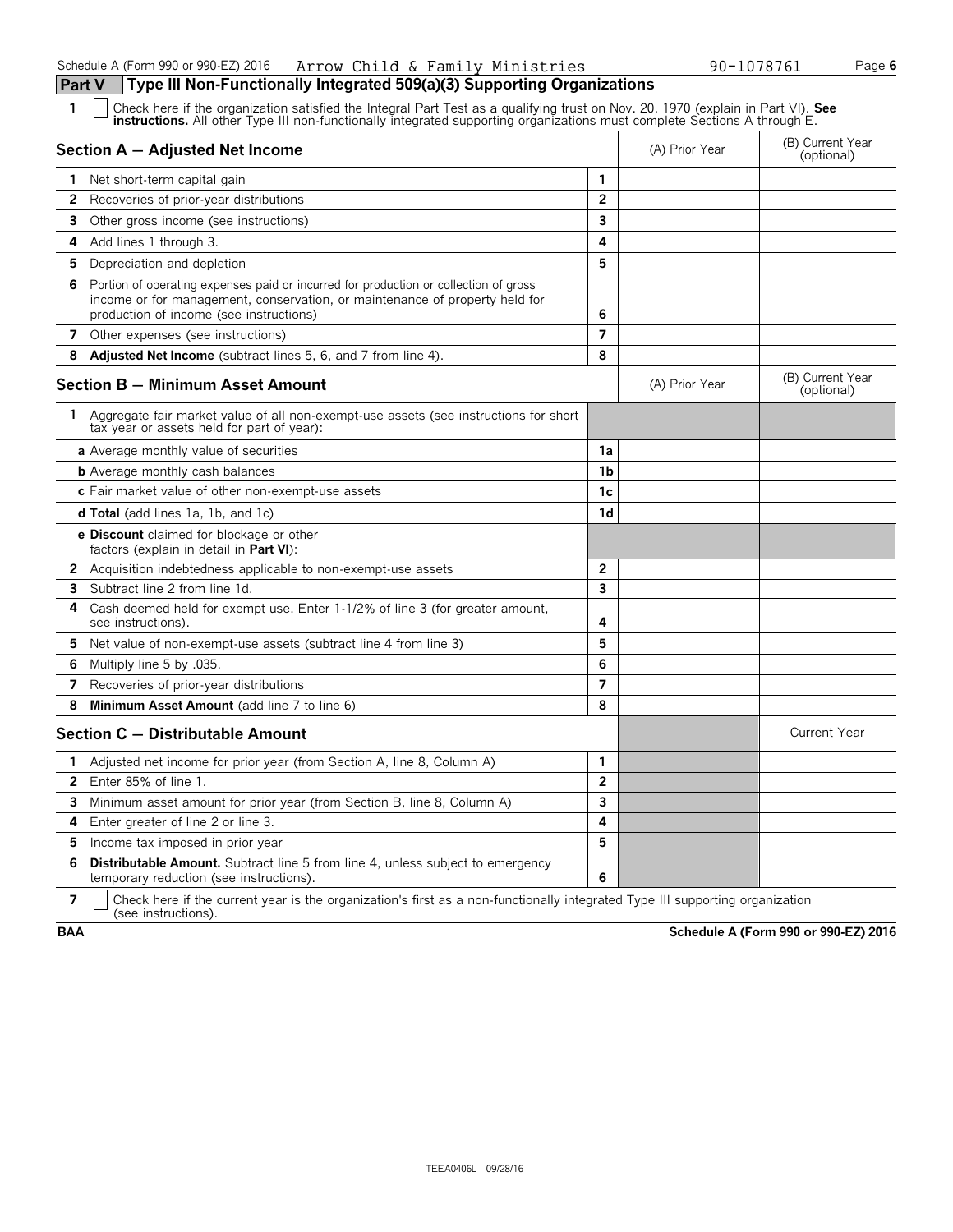| <b>Part V</b> | Type III Non-Functionally Integrated 509(a)(3) Supporting Organizations (continued)                                                                                           |                                              |                                              |                                                  |
|---------------|-------------------------------------------------------------------------------------------------------------------------------------------------------------------------------|----------------------------------------------|----------------------------------------------|--------------------------------------------------|
|               | <b>Section D - Distributions</b>                                                                                                                                              |                                              |                                              | <b>Current Year</b>                              |
|               | Amounts paid to supported organizations to accomplish exempt purposes                                                                                                         |                                              |                                              |                                                  |
| $\mathbf{2}$  | Amounts paid to perform activity that directly furthers exempt purposes of supported organizations,<br>in excess of income from activity                                      |                                              |                                              |                                                  |
| 3             | Administrative expenses paid to accomplish exempt purposes of supported organizations                                                                                         |                                              |                                              |                                                  |
| 4             | Amounts paid to acquire exempt-use assets                                                                                                                                     |                                              |                                              |                                                  |
| 5.            | Qualified set-aside amounts (prior IRS approval required)                                                                                                                     |                                              |                                              |                                                  |
| 6             | Other distributions (describe in Part VI). See instructions.                                                                                                                  |                                              |                                              |                                                  |
| 7             | Total annual distributions. Add lines 1 through 6.                                                                                                                            |                                              |                                              |                                                  |
| 8             | Distributions to attentive supported organizations to which the organization is responsive (provide details<br>in Part VI). See instructions.                                 |                                              |                                              |                                                  |
| 9             | Distributable amount for 2016 from Section C, line 6                                                                                                                          |                                              |                                              |                                                  |
|               | 10 Line 8 amount divided by Line 9 amount                                                                                                                                     |                                              |                                              |                                                  |
|               | Section $E -$ Distribution Allocations (see instructions)                                                                                                                     | (i)<br><b>Excess</b><br><b>Distributions</b> | (i)<br><b>Underdistributions</b><br>Pre-2016 | (iii)<br><b>Distributable</b><br>Amount for 2016 |
| 1.            | Distributable amount for 2016 from Section C, line 6                                                                                                                          |                                              |                                              |                                                  |
|               | 2 Underdistributions, if any, for years prior to 2016 (reasonable<br>cause required - explain in Part VI). See instructions.                                                  |                                              |                                              |                                                  |
| 3             | Excess distributions carryover, if any, to 2016:                                                                                                                              |                                              |                                              |                                                  |
| а             |                                                                                                                                                                               |                                              |                                              |                                                  |
| b             |                                                                                                                                                                               |                                              |                                              |                                                  |
|               | c From 2013                                                                                                                                                                   |                                              |                                              |                                                  |
|               | d From 2014                                                                                                                                                                   |                                              |                                              |                                                  |
|               | e From 2015                                                                                                                                                                   |                                              |                                              |                                                  |
|               | f Total of lines 3a through e                                                                                                                                                 |                                              |                                              |                                                  |
|               | g Applied to underdistributions of prior years                                                                                                                                |                                              |                                              |                                                  |
|               | h Applied to 2016 distributable amount                                                                                                                                        |                                              |                                              |                                                  |
|               | <i>i</i> Carryover from 2011 not applied (see instructions)                                                                                                                   |                                              |                                              |                                                  |
|               | j Remainder. Subtract lines 3g, 3h, and 3i from 3f.                                                                                                                           |                                              |                                              |                                                  |
| 4             | Distributions for 2016 from Section D.<br>\$<br>line 7:                                                                                                                       |                                              |                                              |                                                  |
|               | a Applied to underdistributions of prior years                                                                                                                                |                                              |                                              |                                                  |
|               | <b>b</b> Applied to 2016 distributable amount                                                                                                                                 |                                              |                                              |                                                  |
|               | c Remainder. Subtract lines 4a and 4b from 4.                                                                                                                                 |                                              |                                              |                                                  |
| 5.            | Remaining underdistributions for years prior to 2016, if any.<br>Subtract lines 3g and 4a from line 2. For result greater than<br>zero, explain in Part VI. See instructions. |                                              |                                              |                                                  |
|               | 6 Remaining underdistributions for 2016. Subtract lines 3h and 4b<br>from line 1. For result greater than zero, explain in Part VI. See<br>instructions.                      |                                              |                                              |                                                  |
|               | 7 Excess distributions carryover to 2017. Add lines 3j and 4c.                                                                                                                |                                              |                                              |                                                  |
|               | 8 Breakdown of line 7:                                                                                                                                                        |                                              |                                              |                                                  |
| a             |                                                                                                                                                                               |                                              |                                              |                                                  |
|               | <b>b</b> Excess from 2013                                                                                                                                                     |                                              |                                              |                                                  |
|               | <b>c</b> Excess from 2014                                                                                                                                                     |                                              |                                              |                                                  |
|               | <b>d</b> Excess from $2015$                                                                                                                                                   |                                              |                                              |                                                  |
|               | <b>e</b> Excess from 2016                                                                                                                                                     |                                              |                                              |                                                  |

**BAA Schedule A (Form 990 or 990-EZ) 2016**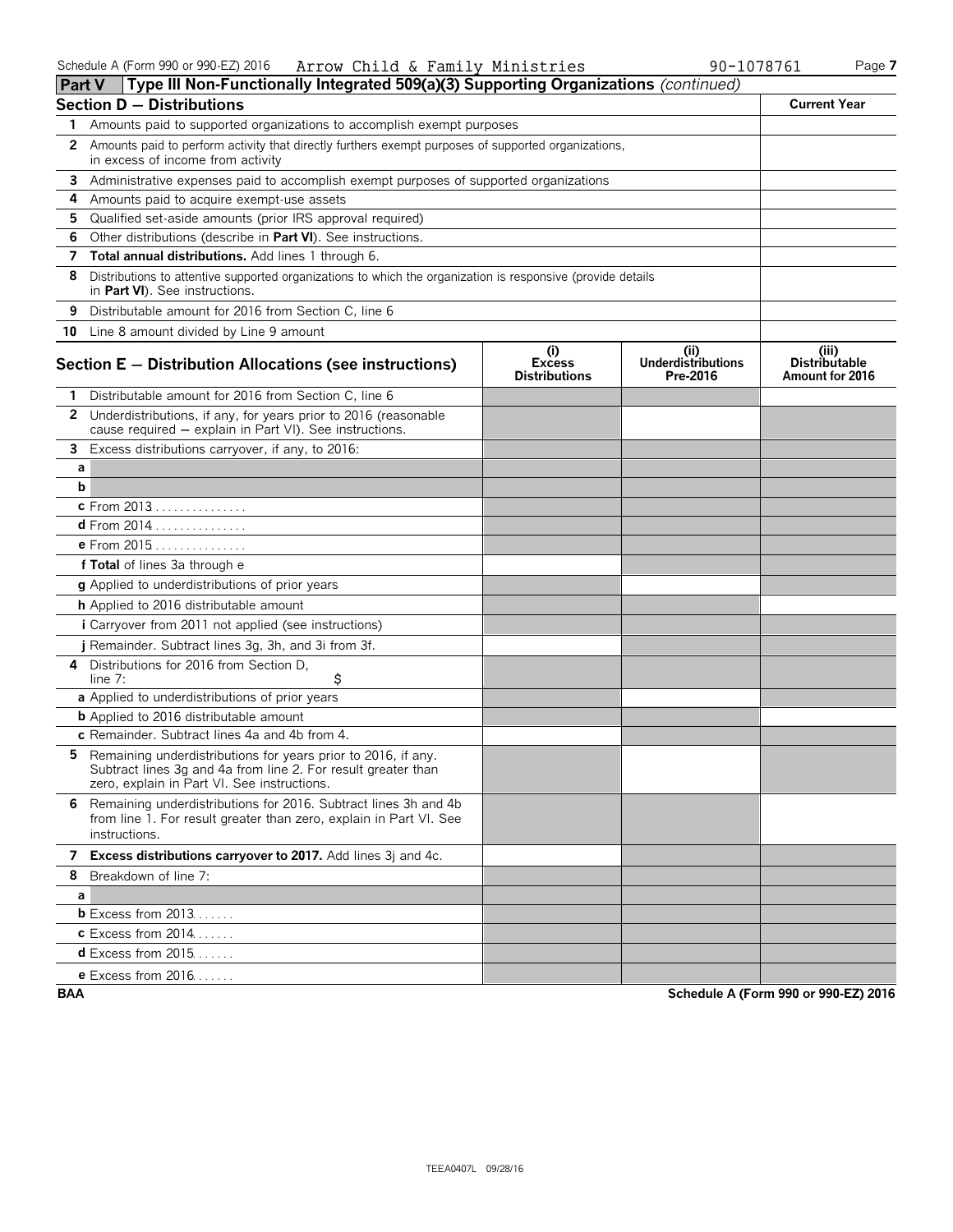**Part VI** Supplemental Information. Provide the explanations required by Part II, line 10; Part II, line 17a or 17b; Part III, line 12; Part IV, Section A, lines 1, 2, 3b, 3c, 4b, 4c, 5a, 6, 9a, 9b, 9c, 11a, 11b, and 11c; Part IV, Section B, lines 1 and 2; Part IV, Section C, line 1; Part IV, Section D, lines 2 and 3; Part IV, Section E, lines 1c, 2a, 2b, 3a, and 3b; Part V, line 1; Part V, Section B, line 1e; Part V, Section D, lines 5, 6, and 8; and Part V, Section E, lines 2, 5, and 6. Also complete this part for any additional information. (See instructions.)

#### **Part III, Line 12 - Other Income**

| Nature and Source |  | 2014                                                                                                                             |                        |
|-------------------|--|----------------------------------------------------------------------------------------------------------------------------------|------------------------|
| Total             |  | $\frac{$1,466,680}{0.}$ $\frac{$1,466,680}{1,466,680}$ . $\frac{$1,699,461}{0.}$ . $\frac{$258,811}{0.}$ . $\frac{$258,811}{0.}$ | $\frac{1,720}{,720}$ . |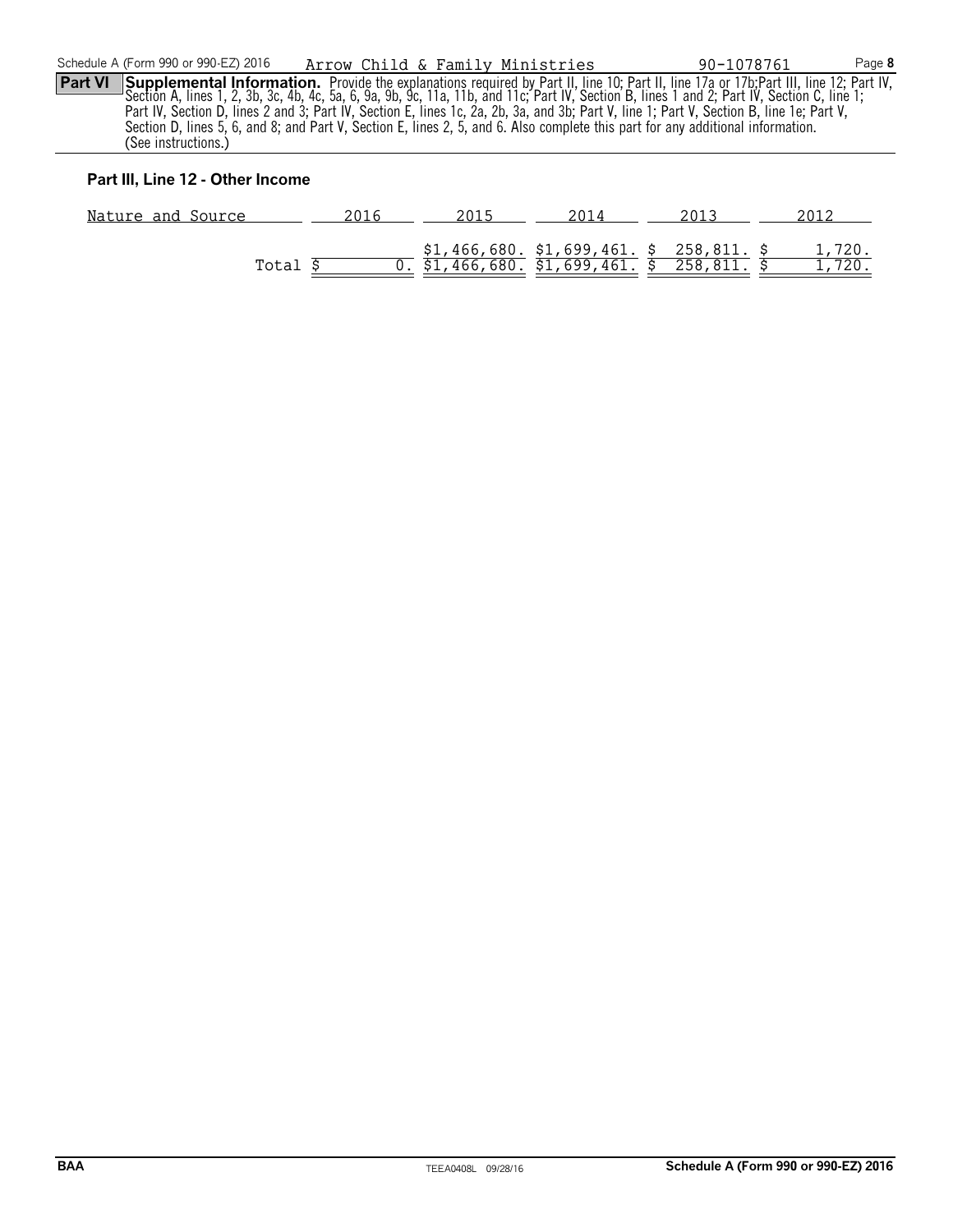**(Form 990, 990-EZ,**

#### **Schedule B**  $\bigcup_{\text{OMB No. 1545-0047}}$  PUBLIC DISCLOSURE COPY

#### **Schedule of Contributors**

| or 990-PF)                                                                                                                                                                                                            | 2016                                                                               |                                       |  |  |  |
|-----------------------------------------------------------------------------------------------------------------------------------------------------------------------------------------------------------------------|------------------------------------------------------------------------------------|---------------------------------------|--|--|--|
| Attach to Form 990, Form 990-EZ, or Form 990-PF.<br>Department of the Treasury<br>Information about Schedule B (Form 990, 990-EZ, 990-PF) and its instructions is at www.irs.gov/form990.<br>Internal Revenue Service |                                                                                    |                                       |  |  |  |
|                                                                                                                                                                                                                       | Name of the organization Arrow Child & Family Ministries                           | <b>Employer identification number</b> |  |  |  |
|                                                                                                                                                                                                                       | 90-1078761<br>Combined Affiliate Group                                             |                                       |  |  |  |
| <b>Organization type</b> (check one):                                                                                                                                                                                 |                                                                                    |                                       |  |  |  |
| Filers of:                                                                                                                                                                                                            | Section:                                                                           |                                       |  |  |  |
| Form 990 or 990-EZ                                                                                                                                                                                                    | $ X $ 501(c)( 3) (enter number) organization                                       |                                       |  |  |  |
|                                                                                                                                                                                                                       | $4947(a)(1)$ nonexempt charitable trust <b>not</b> treated as a private foundation |                                       |  |  |  |
|                                                                                                                                                                                                                       | 527 political organization                                                         |                                       |  |  |  |
| Form 990-PF                                                                                                                                                                                                           | 501(c)(3) exempt private foundation                                                |                                       |  |  |  |
|                                                                                                                                                                                                                       | 4947(a)(1) nonexempt charitable trust treated as a private foundation              |                                       |  |  |  |
|                                                                                                                                                                                                                       | 501(c)(3) taxable private foundation                                               |                                       |  |  |  |

Check if your organization is covered by the **General Rule** or a **Special Rule.**

**Note.** Only a section 501(c)(7), (8), or (10) organization can check boxes for both the General Rule and a Special Rule. See instructions.

#### **General Rule**

For an organization filing Form 990, 990-EZ, or 990-PF that received, during the year, contributions totaling \$5,000 or more (in money or Xproperty) from any one contributor. Complete Parts I and II. See instructions for determining a contributor's total contributions.

#### **Special Rules**

For an organization described in section 501(c)(3) filing Form 990 or 990-EZ that met the 33-1/3% support test of the regulations<br>under sections 509(a)(1) and 170(b)(1)(A)(vi), that checked Schedule A (Form 990 or 990-EZ), Form 990, Part VIII, line 1h, or (ii) Form 990-EZ, line 1. Complete Parts I and II.

For an organization described in section 501(c)(7), (8), or (10) filing Form 990 or 990-EZ that received from any one contributor, during the year, total contributions of more than \$1,000 *exclusively* for religious, charitable, scientific, literary, or educational purposes, or for the prevention of cruelty to children or animals. Complete Parts I, II, and III.

For an organization described in section 501(c)(7), (8), or (10) filing Form 990 or 990-EZ that received from any one contributor, during the year, contributions *exclusively* for religious, charitable, etc., purposes, but no such contributions totaled more than \$1,000. If this box is checked, enter here the total contributions that were received during the year for an *exclusively* religious, charitable, etc., purpose. Don't complete any of the parts unless the **General Rule** applies to this organization because it received *nonexclusively* religious, charitable, etc., contributions totaling \$5,000 or more during the year . . . . . .  $\blacktriangleright$ 

**Caution.** An organization that isn't covered by the General Rule and/or the Special Rules doesn't file Schedule B (Form 990, 990-EZ, or 990-PF), but it **must** answer 'No' on Part IV, line 2, of its Form 990; or check the box on line H of its Form 990-EZ or on its Form 990-PF, Part I, line 2, to certify that it doesn't meet the filing requirements of Schedule B (Form 990, 990-EZ, or 990-PF).

**BAA For Paperwork Reduction Act Notice, see the Instructions for Form 990, 990-EZ, or 990-PF. Schedule B (Form 990, 990-EZ, or 990-PF) (2016)**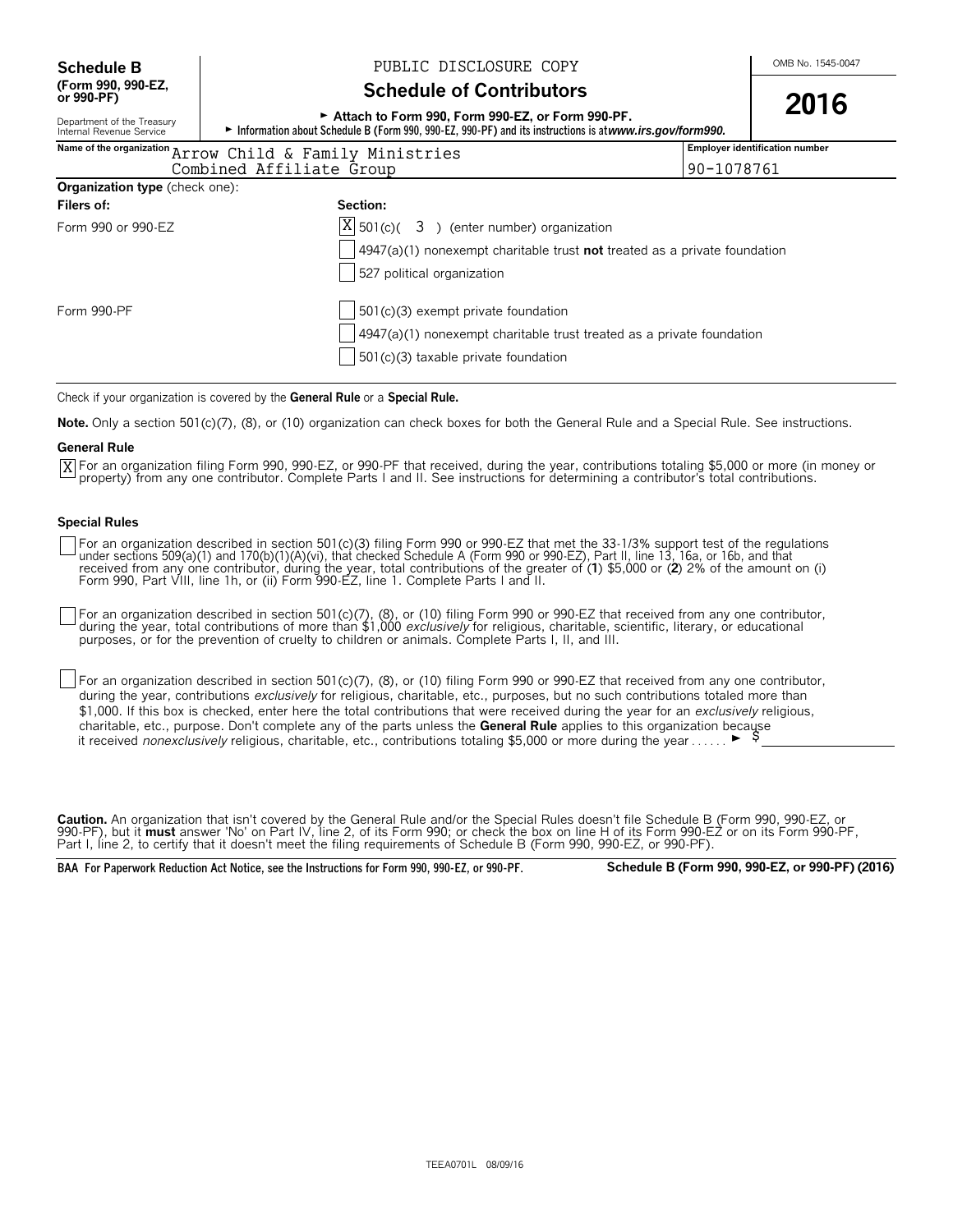| Schedule B (Form 990, 990-EZ, or 990-PF) (2016) | Page                                  | 0Ť | of Part I |
|-------------------------------------------------|---------------------------------------|----|-----------|
| Name of organization                            | <b>Employer identification number</b> |    |           |
| Arrow Child & Family Ministries                 | 190-1078761                           |    |           |

| Part I               | Contributors (see instructions). Use duplicate copies of Part I if additional space is needed. |                               |                                                                                                             |
|----------------------|------------------------------------------------------------------------------------------------|-------------------------------|-------------------------------------------------------------------------------------------------------------|
| (a)<br>Number        | (b)<br>Name, address, and ZIP + 4                                                              | (c)<br>Total<br>contributions | (d)<br>Type of contribution                                                                                 |
| $\mathbf{1}$         |                                                                                                | \$<br>52,922.                 | $\overline{\mathbf{X}}$<br>Person<br>Payroll<br>Noncash<br>(Complete Part II for<br>noncash contributions.) |
| (a)<br>Number        | (b)<br>Name, address, and ZIP + 4                                                              | (c)<br>Total<br>contributions | (d)<br>Type of contribution                                                                                 |
| $\overline{c}$       |                                                                                                | \$<br>75,000.                 | $\mathbf X$<br>Person<br>Payroll<br>Noncash<br>(Complete Part II for<br>noncash contributions.)             |
| (a)<br><b>Number</b> | (b)<br>Name, address, and ZIP + 4                                                              | (c)<br>Total<br>contributions | (d)<br>Type of contribution                                                                                 |
| $\overline{3}$       |                                                                                                | \$<br>50,000.                 | $\overline{X}$<br>Person<br>Payroll<br>Noncash<br>(Complete Part II for<br>noncash contributions.)          |
| (a)<br>Number        | (b)<br>Name, address, and ZIP + 4                                                              | (c)<br>Total<br>contributions | (d)<br>Type of contribution                                                                                 |
| 4                    |                                                                                                | \$<br>250,000.                | $\overline{\text{X}}$<br>Person<br>Payroll<br>Noncash<br>(Complete Part II for<br>noncash contributions.)   |
| (a)<br>Number        | (b)<br>Name, address, and ZIP + 4                                                              | (c)<br>Total<br>contributions | (d)<br>Type of contribution                                                                                 |
| $\overline{5}$       |                                                                                                | S<br><u>33, 333.</u>          | Χ<br>Person<br>Payroll<br>Noncash<br>(Complete Part II for<br>noncash contributions.)                       |
| (a)<br>Number        | (b)<br>Name, address, and ZIP + 4                                                              | (c)<br>Total<br>contributions | (d)<br>Type of contribution                                                                                 |
| 6                    |                                                                                                | \$<br>5,000.                  | Χ<br>Person<br>Payroll<br>Noncash<br>(Complete Part II for<br>noncash contributions.)                       |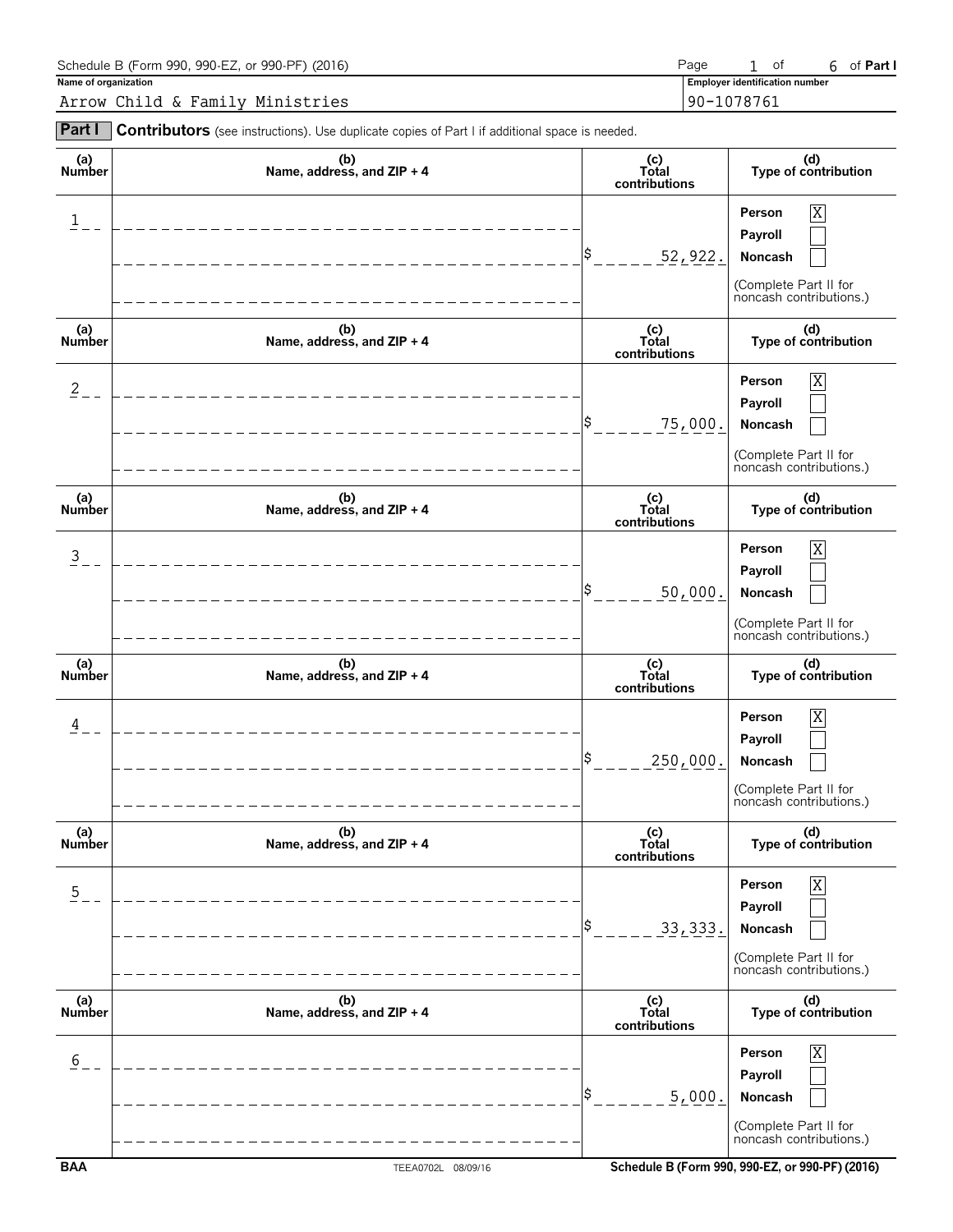| Schedule B (Form 990, 990-EZ, or 990-PF) (2016) | Page                                  | ot. | of <b>Part I</b> |
|-------------------------------------------------|---------------------------------------|-----|------------------|
| Name of organization                            | <b>Employer identification number</b> |     |                  |
| Arrow Child & Family Ministries                 | 90-1078761                            |     |                  |

| Part I               | Contributors (see instructions). Use duplicate copies of Part I if additional space is needed. |                               |                                                                                       |
|----------------------|------------------------------------------------------------------------------------------------|-------------------------------|---------------------------------------------------------------------------------------|
| (a)<br>Number        | (b)<br>Name, address, and ZIP + 4                                                              | (c)<br>Total<br>contributions | (d)<br>Type of contribution                                                           |
| 7                    |                                                                                                | l\$<br>10,000.                | X<br>Person<br>Payroll<br>Noncash<br>(Complete Part II for<br>noncash contributions.) |
| (a)<br>Number        | (b)<br>Name, address, and ZIP + 4                                                              | (c)<br>Total<br>contributions | (d)<br>Type of contribution                                                           |
| 8                    |                                                                                                | \$<br>20,000.                 | X<br>Person<br>Payroll<br>Noncash<br>(Complete Part II for<br>noncash contributions.) |
| (a)<br><b>Number</b> | (b)<br>Name, address, and ZIP + 4                                                              | (c)<br>Total<br>contributions | (d)<br>Type of contribution                                                           |
| $\overline{9}$       |                                                                                                | 10,000.                       | X<br>Person<br>Payroll<br>Noncash<br>(Complete Part II for<br>noncash contributions.) |
| (a)<br>Number        | (b)<br>Name, address, and ZIP + 4                                                              | (c)<br>Total<br>contributions | (d)<br>Type of contribution                                                           |
| 10 <sub>1</sub>      | _ _ _ _ _ _ _ _ _ _ _ _ _ _ _ _ _ _                                                            | 6,000.                        | X<br>Person<br>Payroll<br>Noncash<br>(Complete Part II for<br>noncash contributions.) |
| (a)<br>Number        | (b)<br>Name, address, and ZIP + 4                                                              | (c)<br>Total<br>contributions | (d)<br>Type of contribution                                                           |
| 11                   |                                                                                                | \$<br>5,000.                  | X<br>Person<br>Payroll<br>Noncash<br>(Complete Part II for<br>noncash contributions.) |
| (a)<br>Number        | (b)<br>Name, address, and ZIP + 4                                                              | (c)<br>Total<br>contributions | (d)<br>Type of contribution                                                           |
| 12                   |                                                                                                | \$<br>10,000.                 | Χ<br>Person<br>Payroll<br>Noncash<br>(Complete Part II for<br>noncash contributions.) |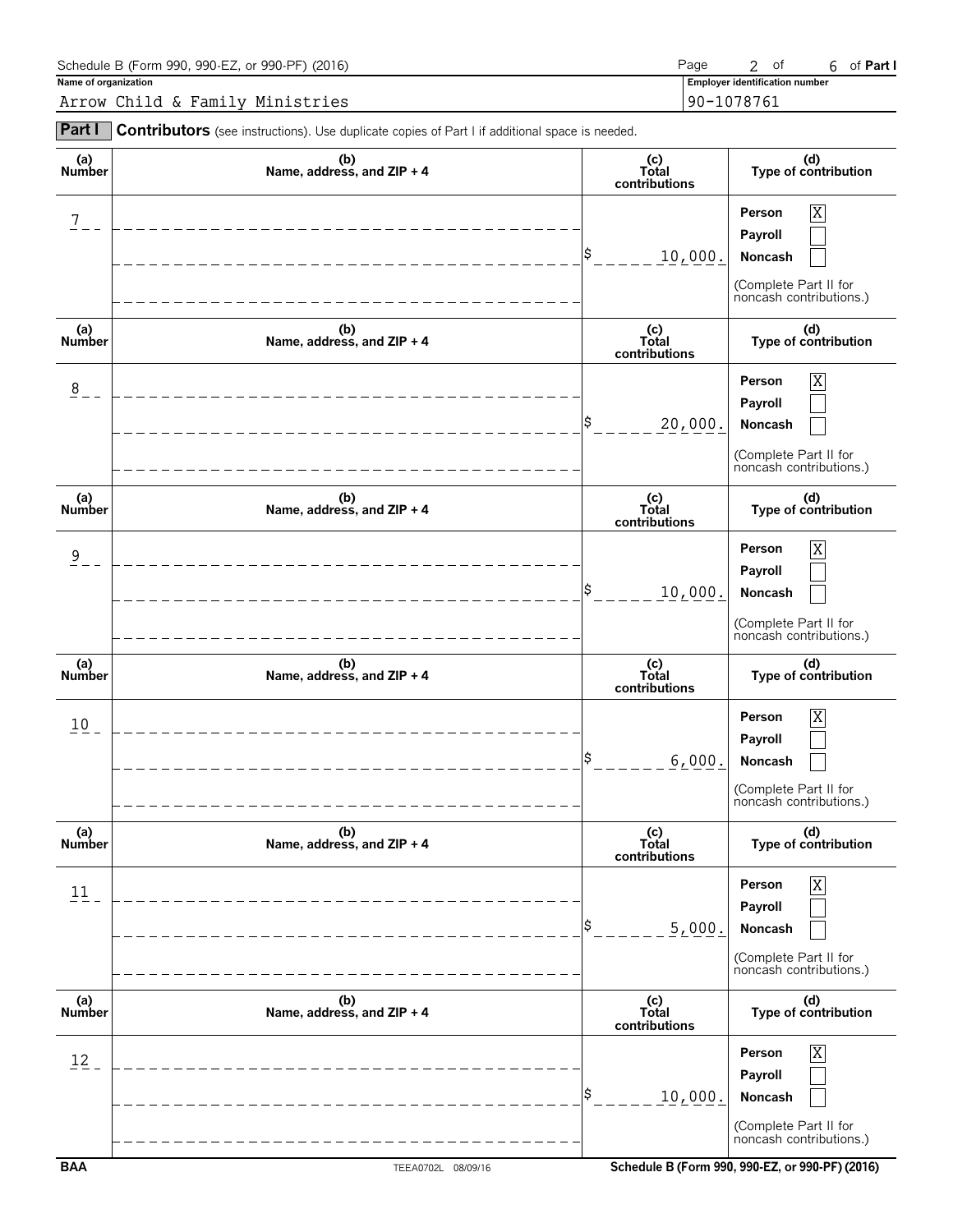| Schedule B (Form 990, 990-EZ, or 990-PF) (2016) | Page                                  | ot o | of Part I |
|-------------------------------------------------|---------------------------------------|------|-----------|
| Name of organization                            | <b>Employer identification number</b> |      |           |
| Arrow Child & Family Ministries                 | 190-1078761                           |      |           |

| Part I               | Contributors (see instructions). Use duplicate copies of Part I if additional space is needed. |                                                               |                                                                                                             |
|----------------------|------------------------------------------------------------------------------------------------|---------------------------------------------------------------|-------------------------------------------------------------------------------------------------------------|
| (a)<br>Number        | (b)<br>Name, address, and ZIP + 4                                                              | (c)<br>Total<br>contributions                                 | (d)<br>Type of contribution                                                                                 |
| $13 -$               | ______________________                                                                         | \$<br>9,000.                                                  | $\overline{\mathbf{X}}$<br>Person<br>Payroll<br>Noncash<br>(Complete Part II for<br>noncash contributions.) |
| (a)<br>Number        | (b)<br>Name, address, and ZIP + 4                                                              | $\begin{matrix}\n(c) \\ Total\n\end{matrix}$<br>contributions | (d)<br>Type of contribution                                                                                 |
| 14                   |                                                                                                | S<br>7,484.                                                   | $\mathbf X$<br>Person<br>Payroll<br>Noncash<br>(Complete Part II for<br>noncash contributions.)             |
| (a)<br><b>Number</b> | (b)<br>Name, address, and ZIP + 4                                                              | (c)<br>Total<br>contributions                                 | (d)<br>Type of contribution                                                                                 |
| 15                   |                                                                                                | \$<br>5,000.                                                  | $\overline{X}$<br>Person<br>Payroll<br>Noncash<br>(Complete Part II for<br>noncash contributions.)          |
| (a)<br>Number        | (b)<br>Name, address, and ZIP + 4                                                              | (c)<br>Total<br>contributions                                 | (d)<br>Type of contribution                                                                                 |
| 16                   | _________________                                                                              | \$<br>5,000.                                                  | $\overline{\text{X}}$<br>Person<br>Payroll<br>Noncash<br>(Complete Part II for<br>noncash contributions.)   |
| (a)<br>Number        | (b)<br>Name, address, and ZIP + 4                                                              | (c)<br>Total<br>contributions                                 | (d)<br>Type of contribution                                                                                 |
| 17                   |                                                                                                | S<br>5,000.                                                   | Χ<br>Person<br>Payroll<br>Noncash<br>(Complete Part II for<br>noncash contributions.)                       |
| (a)<br>Number        | (b)<br>Name, address, and ZIP + 4                                                              | (c)<br>Total<br>contributions                                 | (d)<br>Type of contribution                                                                                 |
| 18                   |                                                                                                | S<br>10,000.                                                  | Χ<br>Person<br>Payroll<br>Noncash<br>(Complete Part II for<br>noncash contributions.)                       |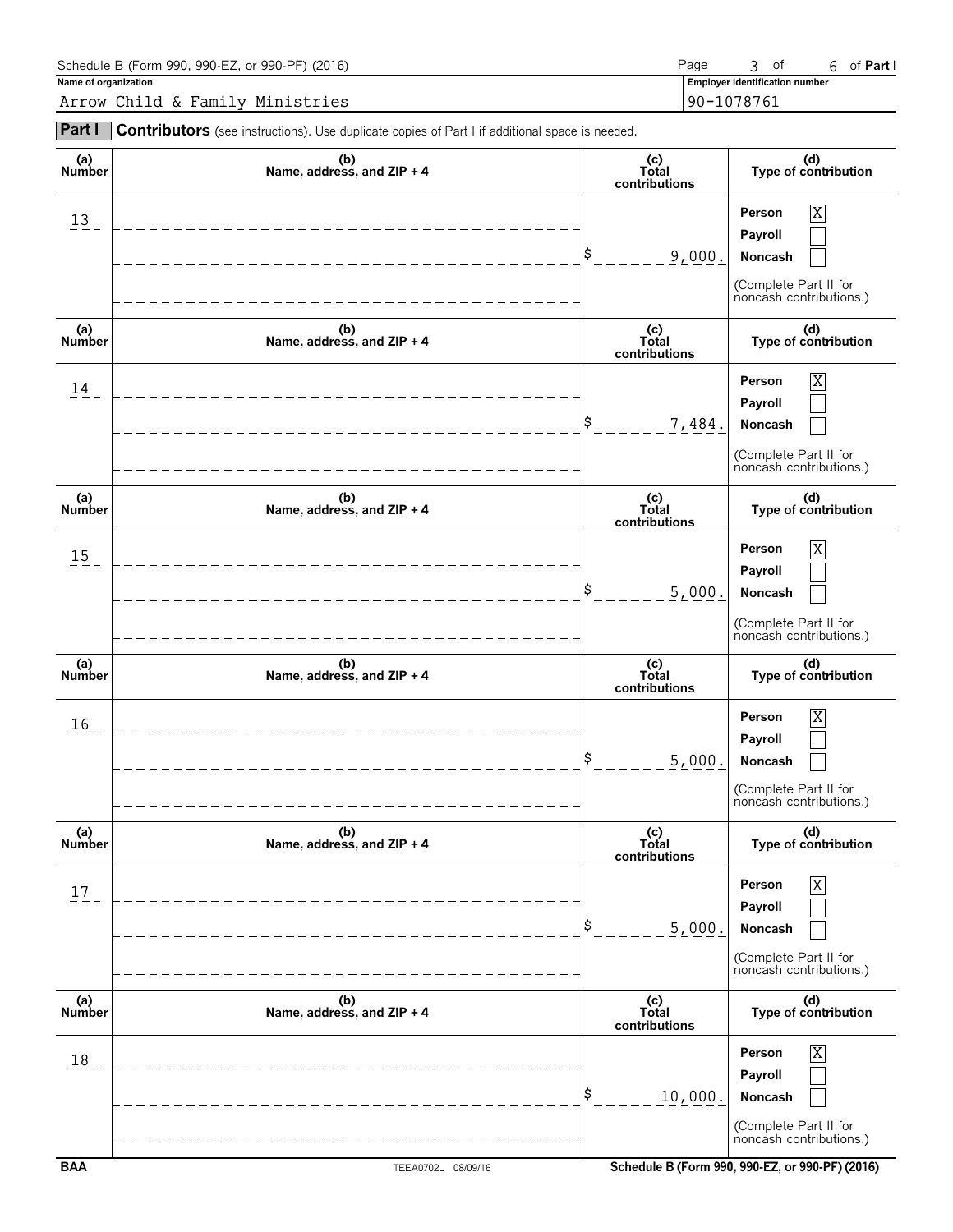| Schedule B (Form 990, 990-EZ, or 990-PF) (2016) | Page                                  | $\Delta$ | 0Ť | of Part I |
|-------------------------------------------------|---------------------------------------|----------|----|-----------|
| Name of organization                            | <b>Employer identification number</b> |          |    |           |
| Arrow Child & Family Ministries                 | 190-1078761                           |          |    |           |

| Part I               | Contributors (see instructions). Use duplicate copies of Part I if additional space is needed. |                                                               |                                                                                                             |
|----------------------|------------------------------------------------------------------------------------------------|---------------------------------------------------------------|-------------------------------------------------------------------------------------------------------------|
| (a)<br>Number        | (b)<br>Name, address, and ZIP + 4                                                              | (c)<br>Total<br>contributions                                 | (d)<br>Type of contribution                                                                                 |
| $19 -$               | ___________________________                                                                    | \$<br>5,000.                                                  | $\overline{\mathbf{X}}$<br>Person<br>Payroll<br>Noncash<br>(Complete Part II for<br>noncash contributions.) |
| (a)<br>Number        | (b)<br>Name, address, and ZIP + 4                                                              | $\begin{matrix}\n(c) \\ Total\n\end{matrix}$<br>contributions | (d)<br>Type of contribution                                                                                 |
| $20 -$               | ----------------------------                                                                   | Ş.<br>10,000.                                                 | $\mathbf X$<br>Person<br>Payroll<br>Noncash<br>(Complete Part II for<br>noncash contributions.)             |
| (a)<br><b>Number</b> | (b)<br>Name, address, and ZIP + 4                                                              | (c)<br>Total<br>contributions                                 | (d)<br>Type of contribution                                                                                 |
| 21                   | _______________________                                                                        | S<br>5,000.                                                   | $\overline{X}$<br>Person<br>Payroll<br>Noncash<br>(Complete Part II for<br>noncash contributions.)          |
| (a)<br><b>Number</b> | (b)<br>Name, address, and ZIP + 4                                                              | (c)<br>Total<br>contributions                                 | (d)<br>Type of contribution                                                                                 |
| $22 -$               | _______________________                                                                        | \$<br>5,000.                                                  | $\overline{\text{X}}$<br>Person<br>Payroll<br>Noncash<br>(Complete Part II for<br>noncash contributions.)   |
| (a)<br><b>Number</b> | (b)<br>Name, address, and ZIP + 4                                                              | (c)<br>Total<br>contributions                                 | (d)<br>Type of contribution                                                                                 |
| 23                   |                                                                                                | \$<br>5,000.                                                  | Χ<br>Person<br>Payroll<br>Noncash<br>(Complete Part II for<br>noncash contributions.)                       |
| (a)<br>Number        | (b)<br>Name, address, and ZIP + 4                                                              | (c)<br>Total<br>contributions                                 | (d)<br>Type of contribution                                                                                 |
| 24                   |                                                                                                | \$<br>5,000.                                                  | Person<br>Χ<br>Payroll<br>Noncash<br>(Complete Part II for<br>noncash contributions.)                       |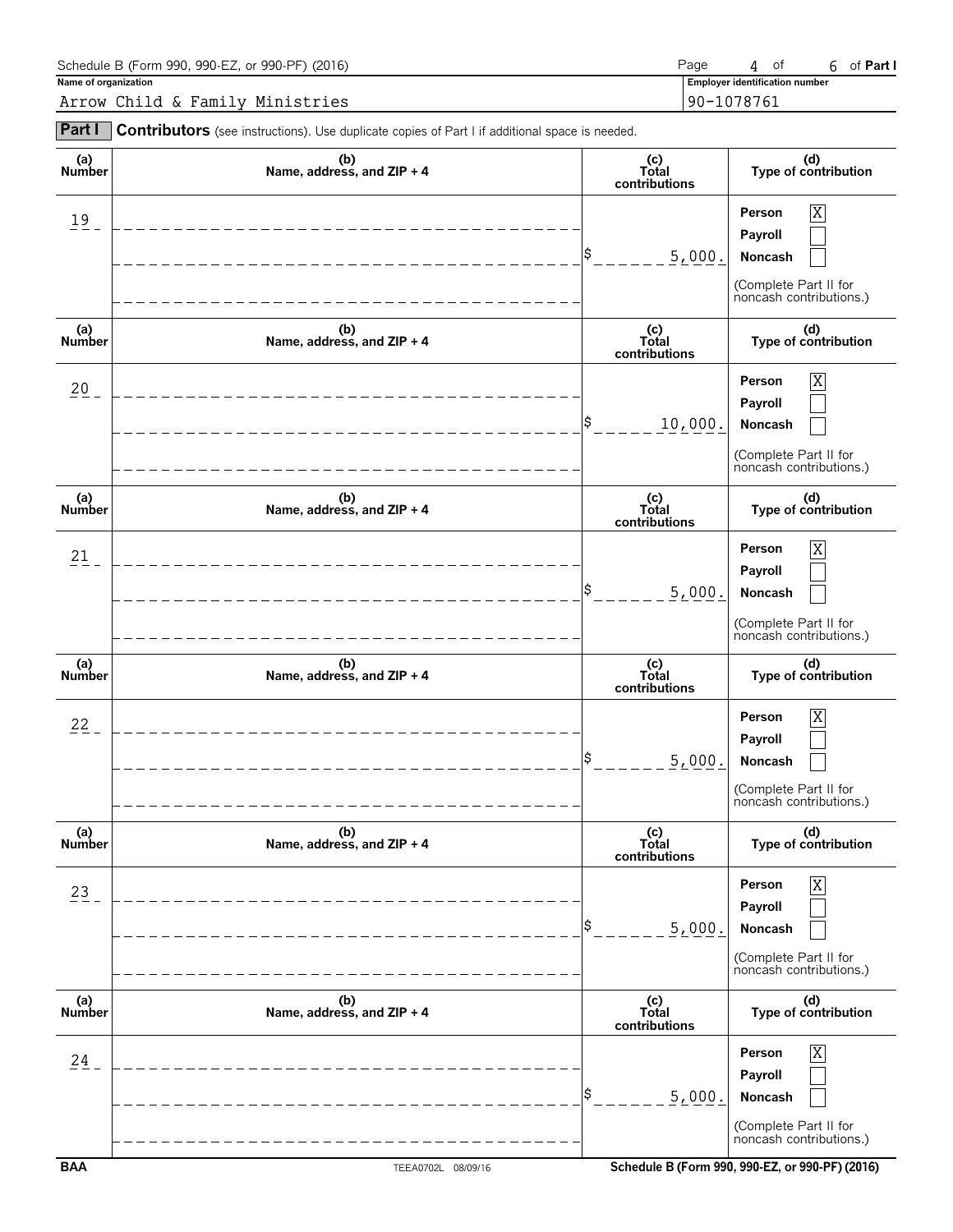| Schedule B (Form 990, 990-EZ, or 990-PF) (2016) | Page                                  | -ot | of <b>Part I</b> |
|-------------------------------------------------|---------------------------------------|-----|------------------|
| Name of organization                            | <b>Employer identification number</b> |     |                  |
| Arrow Child & Family Ministries                 | 90-1078761                            |     |                  |

| Part I               | Contributors (see instructions). Use duplicate copies of Part I if additional space is needed. |                               |                                                                                       |
|----------------------|------------------------------------------------------------------------------------------------|-------------------------------|---------------------------------------------------------------------------------------|
| (a)<br>Number        | (b)<br>Name, address, and ZIP + 4                                                              | (c)<br>Total<br>contributions | (d)<br>Type of contribution                                                           |
| $25 -$               | -----------------------------                                                                  | l\$<br>5,000.                 | X<br>Person<br>Payroll<br>Noncash<br>(Complete Part II for<br>noncash contributions.) |
| (a)<br>Number        | (b)<br>Name, address, and ZIP + 4                                                              | (c)<br>Total<br>contributions | (d)<br>Type of contribution                                                           |
| $\frac{26}{5}$       | _____________________________                                                                  | l\$<br>25,000.                | X<br>Person<br>Payroll<br>Noncash<br>(Complete Part II for<br>noncash contributions.) |
| (a)<br><b>Number</b> | (b)<br>Name, address, and ZIP + 4                                                              | (c)<br>Total<br>contributions | (d)<br>Type of contribution                                                           |
| $27 -$               | _______________________________                                                                | l\$<br>20,000.                | X<br>Person<br>Payroll<br>Noncash<br>(Complete Part II for<br>noncash contributions.) |
| (a)<br><b>Number</b> | (b)<br>Name, address, and ZIP + 4                                                              | (c)<br>Total<br>contributions | (d)<br>Type of contribution                                                           |
| 28                   | _________________________                                                                      | 6,000.                        | X<br>Person<br>Payroll<br>Noncash<br>(Complete Part II for<br>noncash contributions.) |
| (a)<br>Number        | (b)<br>Name, address, and ZIP + 4                                                              | (c)<br>Total<br>contributions | (d)<br>Type of contribution                                                           |
| 29                   |                                                                                                | 20,000.                       | Χ<br>Person<br>Payroll<br>Noncash<br>(Complete Part II for<br>noncash contributions.) |
| (a)<br>Number        | (b)<br>Name, address, and ZIP + 4                                                              | (c)<br>Total<br>contributions | (d)<br>Type of contribution                                                           |
| 30                   |                                                                                                | 10,000.                       | Person<br>Payroll<br>Noncash<br>X<br>(Complete Part II for<br>noncash contributions.) |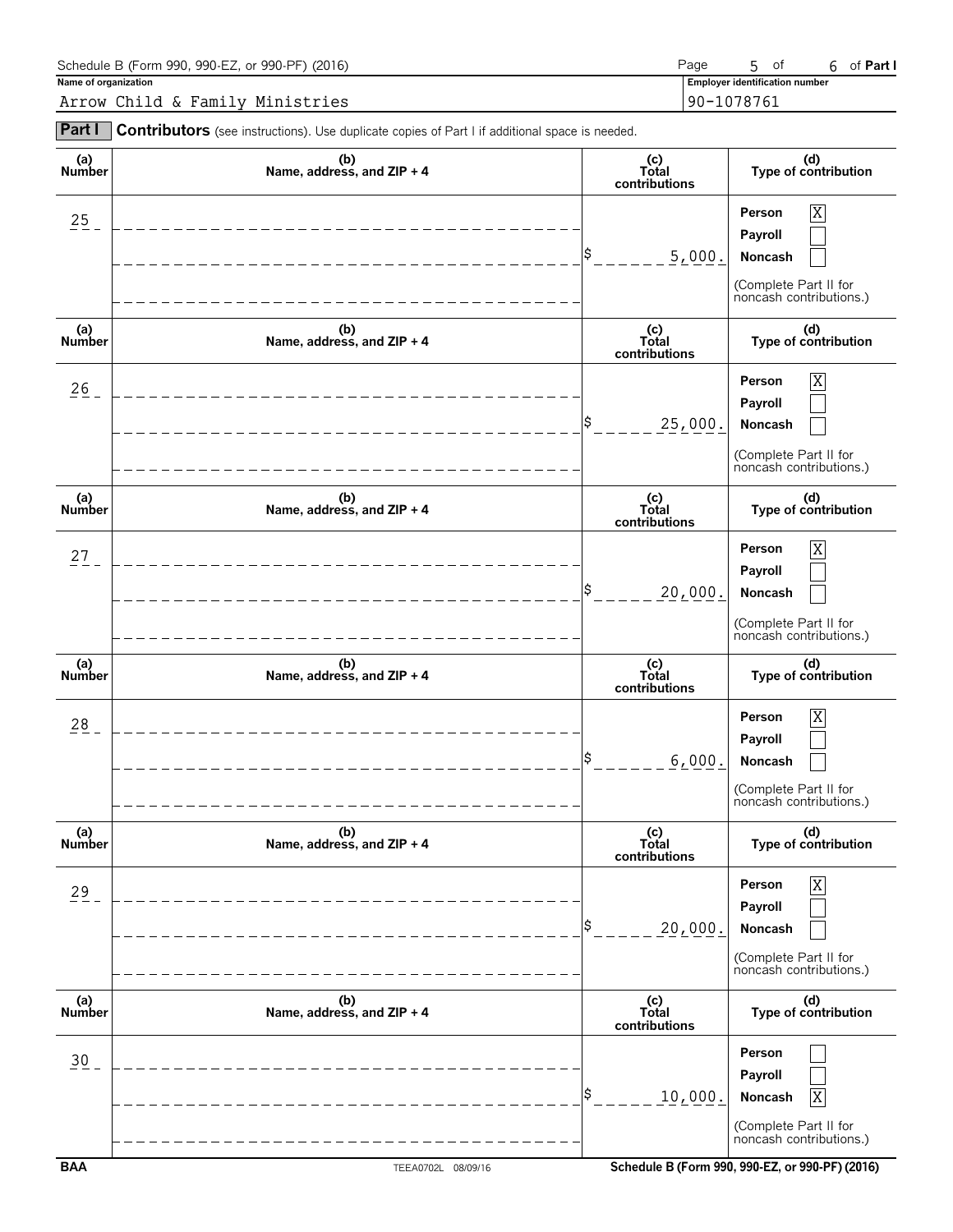| Schedule B (Form 990, 990-EZ, or 990-PF) (2016) | Page                                  | 0Ť | Part I |
|-------------------------------------------------|---------------------------------------|----|--------|
| Name of organization                            | <b>Employer identification number</b> |    |        |
| Arrow Child & Family Ministries                 | 90-1078761                            |    |        |

| Part I               | Contributors (see instructions). Use duplicate copies of Part I if additional space is needed. |                               |                                                                                        |
|----------------------|------------------------------------------------------------------------------------------------|-------------------------------|----------------------------------------------------------------------------------------|
| (a)<br>Number        | (b)<br>Name, address, and ZIP + 4                                                              | (c)<br>Total<br>contributions | (d)<br>Type of contribution                                                            |
| $31 -$               | ________________________                                                                       | \$<br>15,960.                 | Person<br>Payroll<br>Noncash<br>X<br>(Complete Part II for<br>noncash contributions.)  |
| (a)<br>Number        | (b)<br>Name, address, and ZIP + 4                                                              | (c)<br>Total<br>contributions | (d)<br>Type of contribution                                                            |
| $32 -$               | ____________________________                                                                   | \$<br>5,440.                  | Person<br>Payroll<br>Noncash<br>ΙX<br>(Complete Part II for<br>noncash contributions.) |
| (a)<br><b>Number</b> | (b)<br>Name, address, and ZIP + 4                                                              | (c)<br>Total<br>contributions | (d)<br>Type of contribution                                                            |
| $33 -$               | _______________________                                                                        | l\$<br>15,682.                | Person<br>Payroll<br>Noncash<br>ΙX<br>(Complete Part II for<br>noncash contributions.) |
| (a)<br><b>Number</b> | (b)<br>Name, address, and ZIP + 4                                                              | (c)<br>Total<br>contributions | (d)<br>Type of contribution                                                            |
| 34                   | -----------------------                                                                        | \$<br>6, 200.                 | Person<br>Payroll<br>Noncash<br>ΙX<br>(Complete Part II for<br>noncash contributions.) |
| (a)<br>Number        | (b)<br>Name, address, and ZIP + 4                                                              | (c)<br>Total<br>contributions | (d)<br>Type of contribution                                                            |
|                      |                                                                                                |                               | Person<br>Payroll<br>Noncash<br>(Complete Part II for<br>noncash contributions.)       |
| (a)<br>Number        | (b)<br>Name, address, and ZIP + 4                                                              | (c)<br>Total<br>contributions | (d)<br>Type of contribution                                                            |
|                      |                                                                                                |                               | Person<br>Payroll<br>Noncash<br>(Complete Part II for<br>noncash contributions.)       |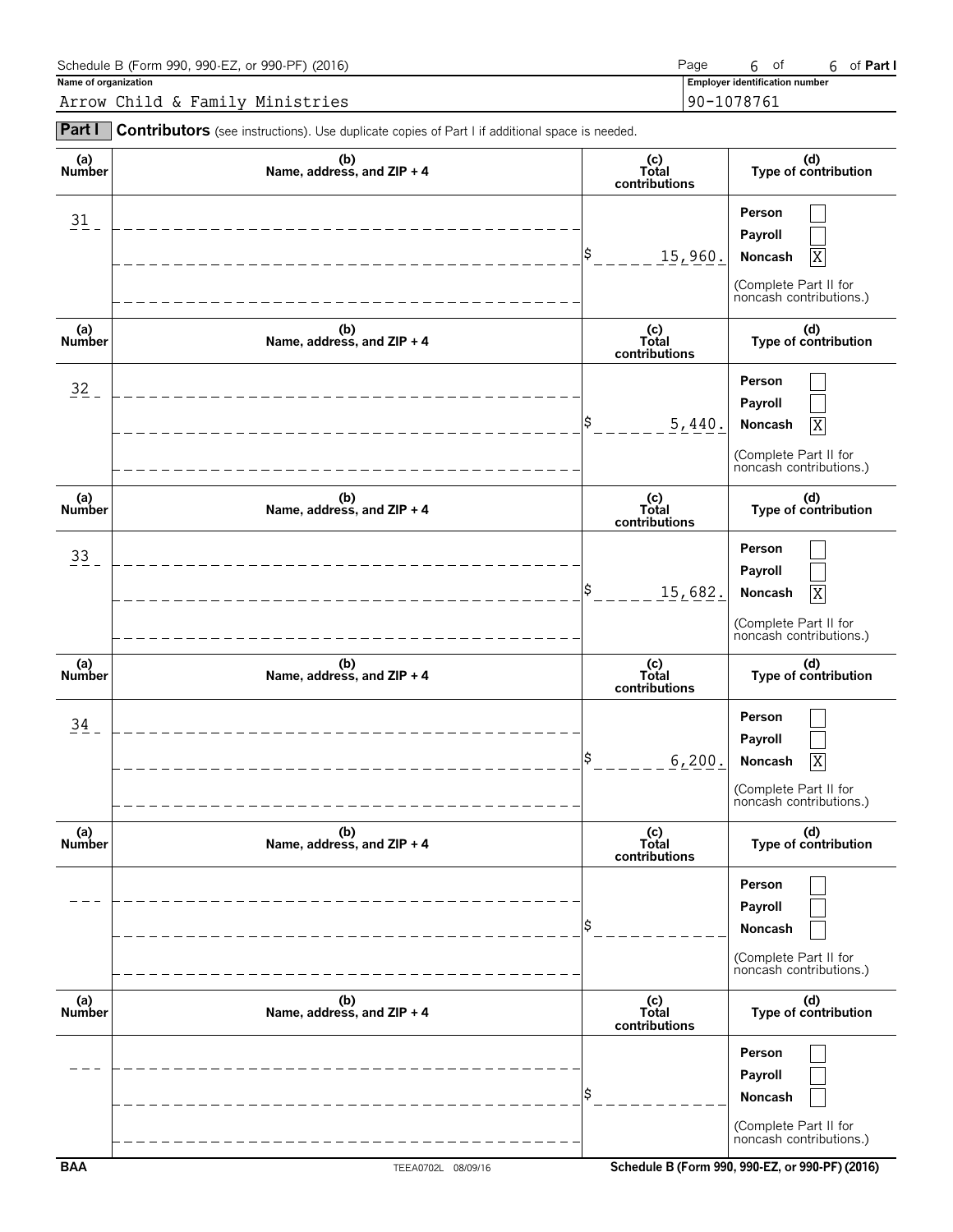| Schedule B (Form 990, 990-EZ, or 990-PF) (2016) | Page |  | 1 of <b>Part II</b> |
|-------------------------------------------------|------|--|---------------------|
|-------------------------------------------------|------|--|---------------------|

**Name of organization Employer identification number** 1 to 1

Arrow Child & Family Ministries 90-1078761

**Part II** Noncash Property (see instructions). Use duplicate copies of Part II if additional space is needed.

| (a) No.<br>from<br>Part I | (b)<br>Description of noncash property given      | (c)<br>FMV (or estimate)<br>(see instructions)  | (d)<br>Date received |
|---------------------------|---------------------------------------------------|-------------------------------------------------|----------------------|
| $30 -$                    | Clothing and household goods                      |                                                 |                      |
|                           |                                                   | 10,000.                                         | 11/05/16             |
| (a) No.<br>from<br>Part I | (b)<br>Description of noncash property given      | (c)<br>FMV (or estimate)<br>(see instructions)  | (d)<br>Date received |
| $\frac{31}{1}$            | Clothing and household goods ____________________ |                                                 |                      |
|                           |                                                   | \$<br>15,960.                                   | 11/07/16             |
| (a) No.<br>from<br>Part I | (b)<br>Description of noncash property given      | (c)<br>FMV (or estimate)<br>(see instructions)  | (d)<br>Date received |
| $\frac{32}{2}$ – –        | Clothing and household goods                      |                                                 |                      |
|                           |                                                   | \$<br>5,440.                                    | 1/11/17              |
| (a) No.<br>from<br>Part I | (b)<br>Description of noncash property given      | (c)<br>FMV (or estimate)<br>(see instructions)  | (d)<br>Date received |
| 33                        | Equipment                                         |                                                 |                      |
|                           |                                                   | \$<br>15,682.                                   | 11/16/16             |
| (a) No.<br>from<br>Part I | (b)<br>Description of noncash property given      | (c)<br>FMV (or estimate)<br>(see instructions)  | (d)<br>Date received |
| 34                        | Sprinkler system                                  |                                                 |                      |
|                           |                                                   | 6,200.                                          | 9/06/16              |
| (a) No.<br>from<br>Part I | (b)<br>Description of noncash property given      | (c)<br>FMV (or estimate)<br>(see instructions)  | (d)<br>Date received |
|                           |                                                   |                                                 |                      |
|                           |                                                   |                                                 |                      |
| <b>BAA</b>                |                                                   | Schedule B (Form 990, 990-EZ, or 990-PF) (2016) |                      |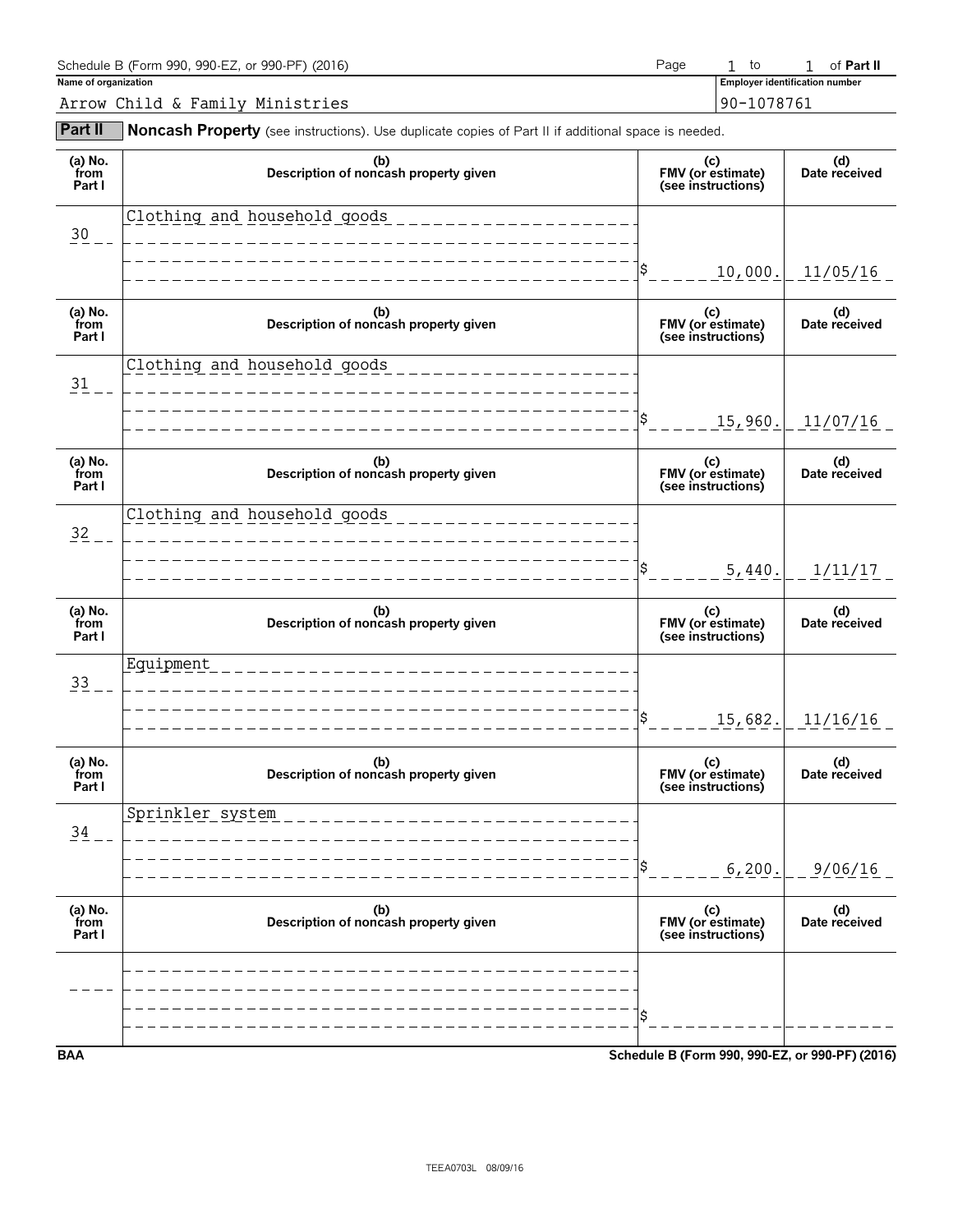|                           | Schedule B (Form 990, 990-EZ, or 990-PF) (2016)                                                                                                                                                                                                                                                                                                                                                                                                                                                                                                            |                         |  | Page | $1$ to                                          | $\mathbf{1}$ | of Part III |
|---------------------------|------------------------------------------------------------------------------------------------------------------------------------------------------------------------------------------------------------------------------------------------------------------------------------------------------------------------------------------------------------------------------------------------------------------------------------------------------------------------------------------------------------------------------------------------------------|-------------------------|--|------|-------------------------------------------------|--------------|-------------|
| Name of organization      |                                                                                                                                                                                                                                                                                                                                                                                                                                                                                                                                                            |                         |  |      | <b>Employer identification number</b>           |              |             |
|                           | Arrow Child & Family Ministries                                                                                                                                                                                                                                                                                                                                                                                                                                                                                                                            |                         |  |      | 90-1078761                                      |              |             |
| Part III                  | Exclusively religious, charitable, etc., contributions to organizations described in section 501(c)(7), (8),<br>or (10) that total more than \$1,000 for the year from any one contributor. Complete columns (a) through (e) and<br>the following line entry. For organizations completing Part III, enter the total of exclusively religious, charitable, etc.,<br>contributions of \$1,000 or less for the year. (Enter this information once. See instructions.) $\triangleright$ \$<br>Use duplicate copies of Part III if additional space is needed. |                         |  |      |                                                 |              |             |
| (a)<br>No. from           | (b)<br>Purpose of gift                                                                                                                                                                                                                                                                                                                                                                                                                                                                                                                                     | (c)<br>Use of gift      |  |      | (d)<br>Description of how gift is held          |              |             |
| Part I                    | N/A                                                                                                                                                                                                                                                                                                                                                                                                                                                                                                                                                        |                         |  |      |                                                 |              |             |
|                           |                                                                                                                                                                                                                                                                                                                                                                                                                                                                                                                                                            |                         |  |      |                                                 |              |             |
|                           |                                                                                                                                                                                                                                                                                                                                                                                                                                                                                                                                                            |                         |  |      |                                                 |              |             |
|                           | (e)<br>Transfer of gift<br>Transferee's name, address, and ZIP + 4                                                                                                                                                                                                                                                                                                                                                                                                                                                                                         |                         |  |      | Relationship of transferor to transferee        |              |             |
|                           |                                                                                                                                                                                                                                                                                                                                                                                                                                                                                                                                                            |                         |  |      |                                                 |              |             |
| (a)<br>No. from<br>Part I | (b)<br>Purpose of gift                                                                                                                                                                                                                                                                                                                                                                                                                                                                                                                                     | (c)<br>Use of gift      |  |      | (d)<br>Description of how gift is held          |              |             |
|                           |                                                                                                                                                                                                                                                                                                                                                                                                                                                                                                                                                            |                         |  |      |                                                 |              |             |
|                           | Transferee's name, address, and ZIP + 4                                                                                                                                                                                                                                                                                                                                                                                                                                                                                                                    | (e)<br>Transfer of gift |  |      | Relationship of transferor to transferee        |              |             |
|                           |                                                                                                                                                                                                                                                                                                                                                                                                                                                                                                                                                            |                         |  |      |                                                 |              |             |
| (a)<br>No. from<br>Part I | (b)<br>Purpose of gift                                                                                                                                                                                                                                                                                                                                                                                                                                                                                                                                     | (c)<br>Use of gift      |  |      | (d)<br>Description of how gift is held          |              |             |
|                           |                                                                                                                                                                                                                                                                                                                                                                                                                                                                                                                                                            |                         |  |      |                                                 |              |             |
|                           | Transferee's name, address, and ZIP + 4                                                                                                                                                                                                                                                                                                                                                                                                                                                                                                                    | (e)<br>Transfer of gift |  |      | Relationship of transferor to transferee        |              |             |
|                           |                                                                                                                                                                                                                                                                                                                                                                                                                                                                                                                                                            |                         |  |      |                                                 |              |             |
|                           |                                                                                                                                                                                                                                                                                                                                                                                                                                                                                                                                                            |                         |  |      |                                                 |              |             |
| (a)<br>No. from<br>Part I | (b)<br>Purpose of gift                                                                                                                                                                                                                                                                                                                                                                                                                                                                                                                                     | (c)<br>Use of gift      |  |      | (d)<br>Description of how gift is held          |              |             |
|                           |                                                                                                                                                                                                                                                                                                                                                                                                                                                                                                                                                            |                         |  |      |                                                 |              |             |
|                           |                                                                                                                                                                                                                                                                                                                                                                                                                                                                                                                                                            |                         |  |      |                                                 |              |             |
|                           | Transferee's name, address, and ZIP + 4                                                                                                                                                                                                                                                                                                                                                                                                                                                                                                                    | (e)<br>Transfer of gift |  |      | Relationship of transferor to transferee        |              |             |
|                           |                                                                                                                                                                                                                                                                                                                                                                                                                                                                                                                                                            |                         |  |      |                                                 |              |             |
|                           |                                                                                                                                                                                                                                                                                                                                                                                                                                                                                                                                                            |                         |  |      |                                                 |              |             |
| <b>BAA</b>                |                                                                                                                                                                                                                                                                                                                                                                                                                                                                                                                                                            |                         |  |      | Schedule B (Form 990, 990-EZ, or 990-PF) (2016) |              |             |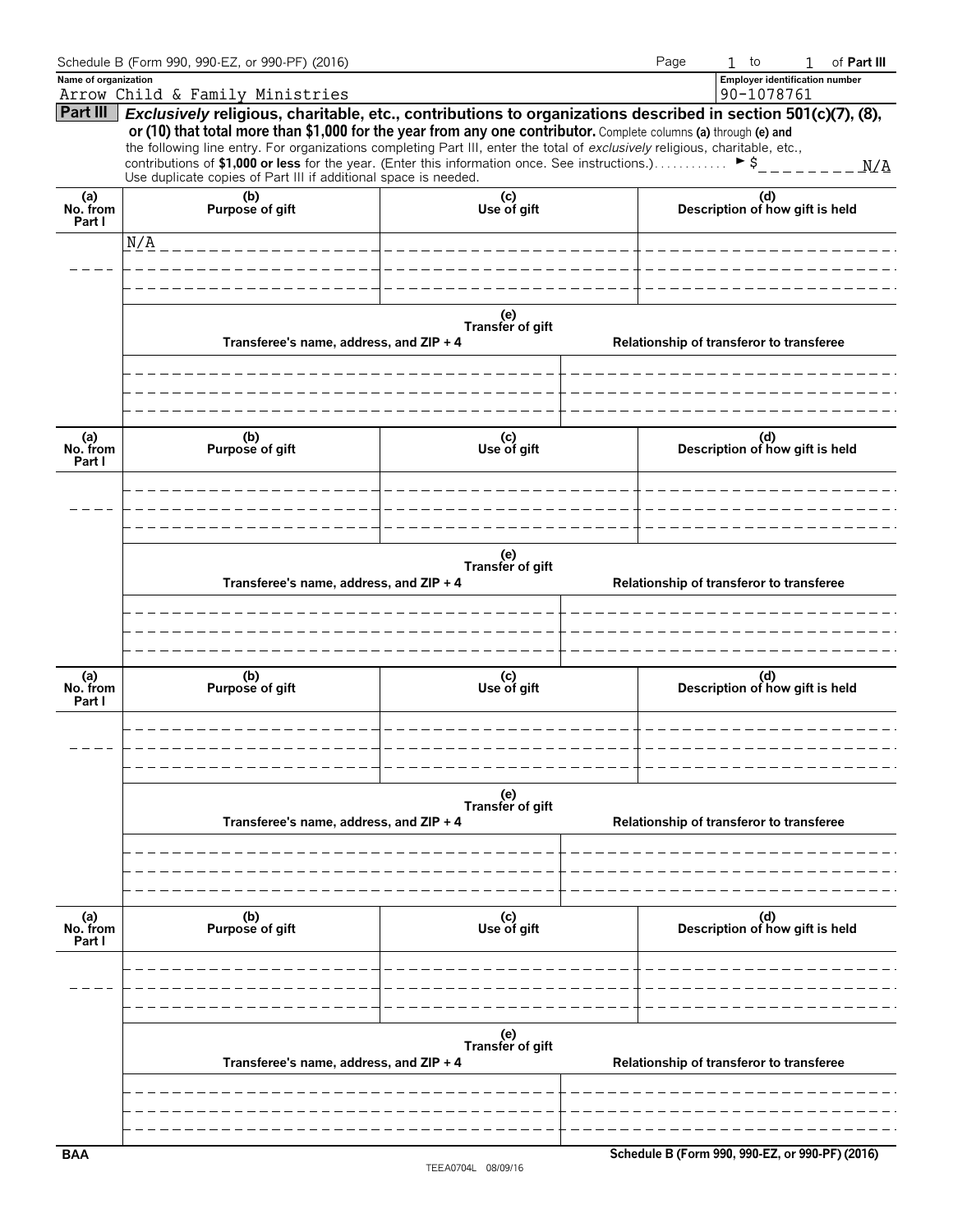|          |                                                        |                                                                               |                                                                                                                                                                                                                                                                                                                                                                                                |                                                                                                                                                                                    |                |                          | OMB No. 1545-0047                     |  |
|----------|--------------------------------------------------------|-------------------------------------------------------------------------------|------------------------------------------------------------------------------------------------------------------------------------------------------------------------------------------------------------------------------------------------------------------------------------------------------------------------------------------------------------------------------------------------|------------------------------------------------------------------------------------------------------------------------------------------------------------------------------------|----------------|--------------------------|---------------------------------------|--|
|          | <b>SCHEDULE D</b><br>(Form 990)                        |                                                                               |                                                                                                                                                                                                                                                                                                                                                                                                | <b>Supplemental Financial Statements</b><br>► Complete if the organization answered 'Yes' on Form 990,<br>Part IV, line 6, 7, 8, 9, 10, 11a, 11b, 11c, 11d, 11e, 11f, 12a, or 12b. |                |                          |                                       |  |
|          | Department of the Treasury<br>Internal Revenue Service |                                                                               | Attach to Form 990.<br>Information about Schedule D (Form 990) and its instructions is at www.irs.gov/form990.                                                                                                                                                                                                                                                                                 |                                                                                                                                                                                    |                |                          | Open to Public<br><b>Inspection</b>   |  |
|          | Name of the organization                               |                                                                               |                                                                                                                                                                                                                                                                                                                                                                                                |                                                                                                                                                                                    |                |                          | <b>Employer identification number</b> |  |
|          |                                                        | Arrow Child & Family Ministries<br>Combined Affiliate Group                   |                                                                                                                                                                                                                                                                                                                                                                                                |                                                                                                                                                                                    |                | 90-1078761               |                                       |  |
| Part I   |                                                        |                                                                               | Organizations Maintaining Donor Advised Funds or Other Similar Funds or Accounts.<br>Complete if the organization answered 'Yes' on Form 990, Part IV, line 6.                                                                                                                                                                                                                                 |                                                                                                                                                                                    |                |                          |                                       |  |
|          |                                                        |                                                                               | (a) Donor advised funds                                                                                                                                                                                                                                                                                                                                                                        |                                                                                                                                                                                    |                |                          | (b) Funds and other accounts          |  |
| 1        |                                                        | Total number at end of year                                                   |                                                                                                                                                                                                                                                                                                                                                                                                |                                                                                                                                                                                    |                |                          |                                       |  |
| 2        |                                                        | Aggregate value of contributions to (during year)                             |                                                                                                                                                                                                                                                                                                                                                                                                |                                                                                                                                                                                    |                |                          |                                       |  |
| 3        |                                                        | Aggregate value of grants from (during year)                                  |                                                                                                                                                                                                                                                                                                                                                                                                |                                                                                                                                                                                    |                |                          |                                       |  |
| 4        |                                                        | Aggregate value at end of year                                                |                                                                                                                                                                                                                                                                                                                                                                                                |                                                                                                                                                                                    |                |                          |                                       |  |
| 5        |                                                        |                                                                               | Did the organization inform all donors and donor advisors in writing that the assets held in donor advised funds<br>are the organization's property, subject to the organization's exclusive legal control?                                                                                                                                                                                    |                                                                                                                                                                                    |                |                          | Yes<br>No                             |  |
| 6        |                                                        |                                                                               | Did the organization inform all grantees, donors, and donor advisors in writing that grant funds can be used only<br>for charitable purposes and not for the benefit of the donor or donor advisor, or for any other purpose conferring                                                                                                                                                        |                                                                                                                                                                                    |                |                          | Yes<br>No                             |  |
| Part II  |                                                        | <b>Conservation Easements.</b>                                                | Complete if the organization answered 'Yes' on Form 990, Part IV, line 7.                                                                                                                                                                                                                                                                                                                      |                                                                                                                                                                                    |                |                          |                                       |  |
|          |                                                        |                                                                               | Purpose(s) of conservation easements held by the organization (check all that apply).                                                                                                                                                                                                                                                                                                          |                                                                                                                                                                                    |                |                          |                                       |  |
|          |                                                        | Preservation of land for public use (e.g., recreation or education)           |                                                                                                                                                                                                                                                                                                                                                                                                | Preservation of a historically important land area                                                                                                                                 |                |                          |                                       |  |
|          |                                                        | Protection of natural habitat                                                 |                                                                                                                                                                                                                                                                                                                                                                                                | Preservation of a certified historic structure                                                                                                                                     |                |                          |                                       |  |
|          |                                                        | Preservation of open space                                                    |                                                                                                                                                                                                                                                                                                                                                                                                |                                                                                                                                                                                    |                |                          |                                       |  |
| 2        | last day of the tax year.                              |                                                                               | Complete lines 2a through 2d if the organization held a qualified conservation contribution in the form of a conservation easement on the                                                                                                                                                                                                                                                      |                                                                                                                                                                                    |                |                          |                                       |  |
|          |                                                        |                                                                               |                                                                                                                                                                                                                                                                                                                                                                                                |                                                                                                                                                                                    |                |                          | Held at the End of the Tax Year       |  |
|          |                                                        |                                                                               |                                                                                                                                                                                                                                                                                                                                                                                                |                                                                                                                                                                                    | 2a             |                          |                                       |  |
|          |                                                        |                                                                               |                                                                                                                                                                                                                                                                                                                                                                                                |                                                                                                                                                                                    | 2 <sub>b</sub> |                          |                                       |  |
|          |                                                        |                                                                               | <b>c</b> Number of conservation easements on a certified historic structure included in (a) $\dots \dots \dots$                                                                                                                                                                                                                                                                                |                                                                                                                                                                                    | 2c             |                          |                                       |  |
|          |                                                        |                                                                               | <b>d</b> Number of conservation easements included in (c) acquired after 8/17/06, and not on a historic                                                                                                                                                                                                                                                                                        |                                                                                                                                                                                    | 2d             |                          |                                       |  |
| 3.       | tax year ►                                             |                                                                               | Number of conservation easements modified, transferred, released, extinguished, or terminated by the organization during the                                                                                                                                                                                                                                                                   |                                                                                                                                                                                    |                |                          |                                       |  |
|          |                                                        | Number of states where property subject to conservation easement is located ▶ |                                                                                                                                                                                                                                                                                                                                                                                                |                                                                                                                                                                                    |                |                          |                                       |  |
| 5        |                                                        |                                                                               | Does the organization have a written policy regarding the periodic monitoring, inspection, handling of violations,                                                                                                                                                                                                                                                                             |                                                                                                                                                                                    |                |                          | <b>No</b>                             |  |
| 6        |                                                        |                                                                               | Staff and volunteer hours devoted to monitoring, inspecting, handling of violations, and enforcing conservation easements during the year                                                                                                                                                                                                                                                      |                                                                                                                                                                                    |                |                          |                                       |  |
| 7        | ►\$                                                    |                                                                               | Amount of expenses incurred in monitoring, inspecting, handling of violations, and enforcing conservation easements during the year                                                                                                                                                                                                                                                            |                                                                                                                                                                                    |                |                          |                                       |  |
| 8        |                                                        |                                                                               | Does each conservation easement reported on line 2(d) above satisfy the requirements of section 170(h)(4)(B)(i)                                                                                                                                                                                                                                                                                |                                                                                                                                                                                    |                |                          | Yes<br>No                             |  |
| 9        | conservation easements.                                |                                                                               | In Part XIII, describe how the organization reports conservation easements in its revenue and expense statement, and balance sheet, and<br>include, if applicable, the text of the footnote to the organization's financial statements that describes the organization's accounting for                                                                                                        |                                                                                                                                                                                    |                |                          |                                       |  |
| Part III |                                                        |                                                                               | Organizations Maintaining Collections of Art, Historical Treasures, or Other Similar Assets.<br>Complete if the organization answered 'Yes' on Form 990, Part IV, line 8.                                                                                                                                                                                                                      |                                                                                                                                                                                    |                |                          |                                       |  |
|          |                                                        |                                                                               | 1a If the organization elected, as permitted under SFAS 116 (ASC 958), not to report in its revenue statement and balance sheet works of<br>art, historical treasures, or other similar assets held for public exhibition, education, or research in furtherance of public service, provide,<br>in Part XIII, the text of the footnote to its financial statements that describes these items. |                                                                                                                                                                                    |                |                          |                                       |  |
|          |                                                        | following amounts relating to these items:                                    | b If the organization elected, as permitted under SFAS 116 (ASC 958), to report in its revenue statement and balance sheet works of art,<br>historical treasures, or other similar assets held for public exhibition, education, or research in furtherance of public service, provide the                                                                                                     |                                                                                                                                                                                    |                |                          |                                       |  |
|          |                                                        |                                                                               |                                                                                                                                                                                                                                                                                                                                                                                                |                                                                                                                                                                                    |                | $\triangleright$ \$      |                                       |  |
|          |                                                        |                                                                               |                                                                                                                                                                                                                                                                                                                                                                                                |                                                                                                                                                                                    |                |                          |                                       |  |
| 2        |                                                        |                                                                               | If the organization received or held works of art, historical treasures, or other similar assets for financial gain, provide the following<br>amounts required to be reported under SFAS 116 (ASC 958) relating to these items:                                                                                                                                                                |                                                                                                                                                                                    |                | $\blacktriangleright$ \$ |                                       |  |
|          |                                                        |                                                                               |                                                                                                                                                                                                                                                                                                                                                                                                |                                                                                                                                                                                    |                | $\triangleright$ \$      |                                       |  |
|          |                                                        |                                                                               | BAA For Paperwork Reduction Act Notice, see the Instructions for Form 990. TEEA3301L 08/15/16                                                                                                                                                                                                                                                                                                  |                                                                                                                                                                                    |                |                          | Schedule D (Form 990) 2016            |  |
|          |                                                        |                                                                               |                                                                                                                                                                                                                                                                                                                                                                                                |                                                                                                                                                                                    |                |                          |                                       |  |

| 3AA  For Paperwork Reduction Act Notice. see the Instructions for Form 99 |  |  |  |
|---------------------------------------------------------------------------|--|--|--|
|---------------------------------------------------------------------------|--|--|--|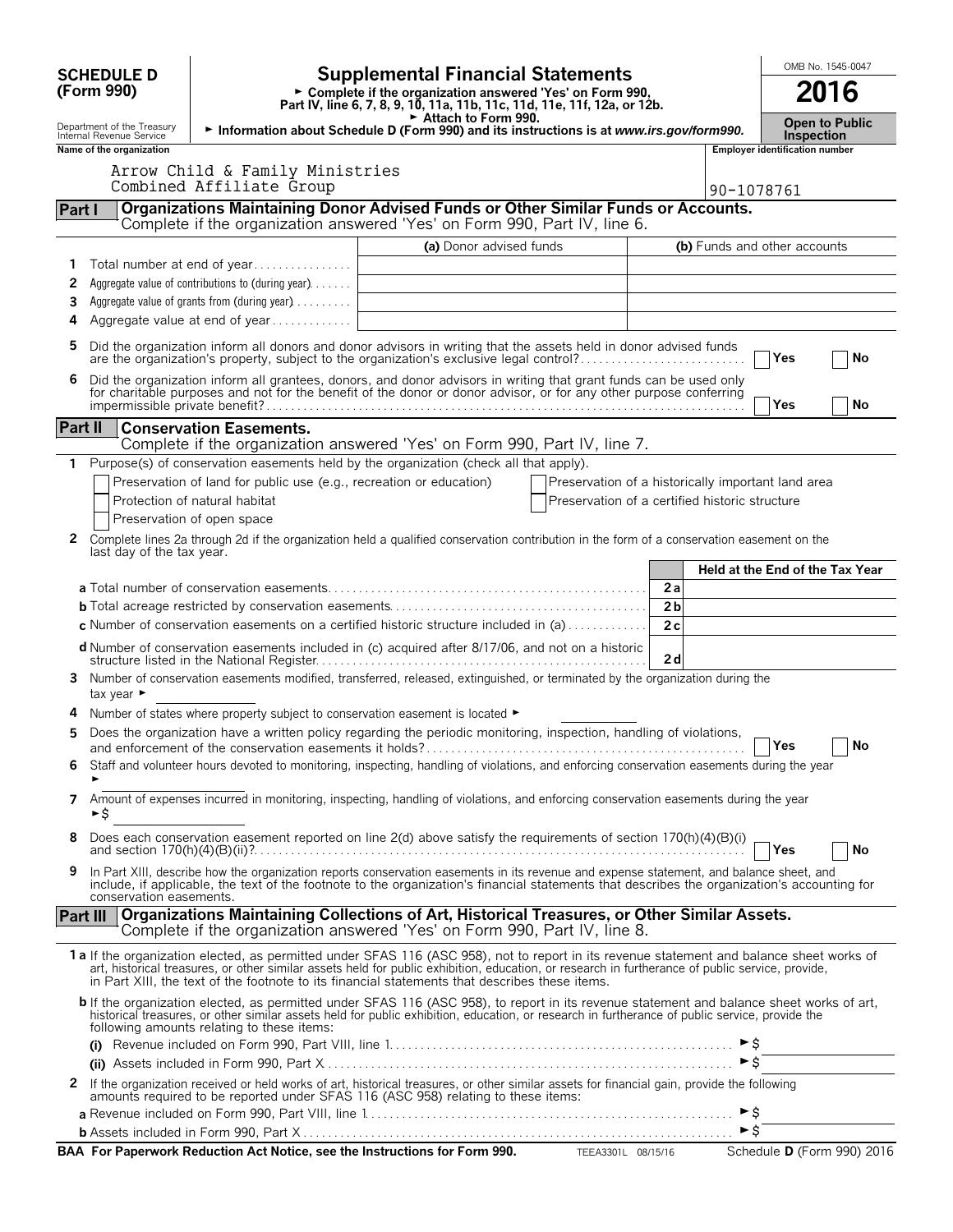| Schedule D (Form 990) 2016 Arrow Child & Family Ministries                                                                                                                                                                        |                  |                                         |                                    | 90-1078761                      |                            | Page 2     |
|-----------------------------------------------------------------------------------------------------------------------------------------------------------------------------------------------------------------------------------|------------------|-----------------------------------------|------------------------------------|---------------------------------|----------------------------|------------|
| Organizations Maintaining Collections of Art, Historical Treasures, or Other Similar Assets (continued)<br>Part III                                                                                                               |                  |                                         |                                    |                                 |                            |            |
| Using the organization's acquisition, accession, and other records, check any of the following that are a significant use of its collection<br>3<br>items (check all that apply):                                                 |                  |                                         |                                    |                                 |                            |            |
| Public exhibition<br>a                                                                                                                                                                                                            |                  | d                                       | Loan or exchange programs          |                                 |                            |            |
| Scholarly research<br>b                                                                                                                                                                                                           |                  | Other<br>е                              |                                    |                                 |                            |            |
| Preservation for future generations<br>C                                                                                                                                                                                          |                  |                                         |                                    |                                 |                            |            |
| Provide a description of the organization's collections and explain how they further the organization's exempt purpose in<br>4<br>Part XIII.                                                                                      |                  |                                         |                                    |                                 |                            |            |
| During the year, did the organization solicit or receive donations of art, historical treasures, or other similar assets<br>5<br>to be sold to raise funds rather than to be maintained as part of the organization's collection? |                  |                                         |                                    |                                 | Yes                        | No         |
| <b>Escrow and Custodial Arrangements.</b> Complete if the organization answered 'Yes' on Form 990, Part IV,<br><b>Part IV</b><br>line 9, or reported an amount on Form 990, Part X, line 21.                                      |                  |                                         |                                    |                                 |                            |            |
| 1a Is the organization an agent, trustee, custodian or other intermediary for contributions or other assets not included                                                                                                          |                  |                                         |                                    |                                 |                            |            |
| <b>b</b> If 'Yes,' explain the arrangement in Part XIII and complete the following table:                                                                                                                                         |                  |                                         |                                    |                                 | Yes                        | No         |
|                                                                                                                                                                                                                                   |                  |                                         |                                    |                                 | Amount                     |            |
|                                                                                                                                                                                                                                   |                  |                                         |                                    | 1 с                             |                            |            |
|                                                                                                                                                                                                                                   |                  |                                         |                                    | 1 d                             |                            |            |
|                                                                                                                                                                                                                                   |                  |                                         |                                    | 1 e                             |                            |            |
|                                                                                                                                                                                                                                   |                  |                                         |                                    | 1f                              |                            |            |
| 2a Did the organization include an amount on Form 990, Part X, line 21, for escrow or custodial account liability?                                                                                                                |                  |                                         |                                    |                                 | Yes                        | No         |
|                                                                                                                                                                                                                                   |                  |                                         |                                    |                                 |                            |            |
|                                                                                                                                                                                                                                   |                  |                                         |                                    |                                 |                            |            |
| <b>Part V</b><br><b>Endowment Funds.</b> Complete if the organization answered 'Yes' on Form 990, Part IV, line 10.                                                                                                               |                  |                                         |                                    |                                 |                            |            |
|                                                                                                                                                                                                                                   | (a) Current year | (b) Prior year                          | (c) Two years back                 | (d) Three years back            | (e) Four years back        |            |
| <b>1 a</b> Beginning of year balance                                                                                                                                                                                              | 506,166.         | 603,248.                                |                                    | 0.<br>0.                        |                            | $0$ .      |
| $b$ Contributions                                                                                                                                                                                                                 |                  |                                         | 604,110.                           |                                 |                            |            |
|                                                                                                                                                                                                                                   |                  |                                         |                                    |                                 |                            |            |
| c Net investment earnings, gains,<br>and losses                                                                                                                                                                                   |                  | $-12,571.$                              | 33,565.                            |                                 |                            |            |
| d Grants or scholarships                                                                                                                                                                                                          |                  |                                         |                                    |                                 |                            |            |
| <b>e</b> Other expenditures for facilities                                                                                                                                                                                        |                  |                                         |                                    |                                 |                            |            |
| and programs                                                                                                                                                                                                                      | 506,166.         | 84,511.                                 | 34, 427.                           | 0.                              |                            |            |
| f Administrative expenses                                                                                                                                                                                                         |                  |                                         |                                    |                                 |                            |            |
| $\alpha$ End of year balance $\ldots \ldots \ldots$                                                                                                                                                                               | 0.               | 506,166.                                | 603,248.                           | 0.                              |                            | 0.         |
| 2 Provide the estimated percentage of the current year end balance (line 1g, column (a)) held as:                                                                                                                                 |                  |                                         |                                    |                                 |                            |            |
| a Board designated or quasi-endowment $\blacktriangleright$                                                                                                                                                                       |                  |                                         |                                    |                                 |                            |            |
| <b>b</b> Permanent endowment ►                                                                                                                                                                                                    | ిం               |                                         |                                    |                                 |                            |            |
| c Temporarily restricted endowment ►                                                                                                                                                                                              |                  |                                         |                                    |                                 |                            |            |
| The percentages on lines 2a, 2b, and 2c should equal 100%.                                                                                                                                                                        |                  |                                         |                                    |                                 |                            |            |
| 3a Are there endowment funds not in the possession of the organization that are held and administered for the                                                                                                                     |                  |                                         |                                    |                                 |                            |            |
| organization by:                                                                                                                                                                                                                  |                  |                                         |                                    |                                 | Yes                        | No         |
|                                                                                                                                                                                                                                   |                  |                                         |                                    |                                 | 3a(i)                      | Χ          |
|                                                                                                                                                                                                                                   |                  |                                         |                                    |                                 | 3a(ii)                     | X          |
|                                                                                                                                                                                                                                   |                  |                                         |                                    |                                 | 3 <sub>b</sub>             |            |
| Describe in Part XIII the intended uses of the organization's endowment funds. See Part XIII<br>4                                                                                                                                 |                  |                                         |                                    |                                 |                            |            |
| Part VI   Land, Buildings, and Equipment.                                                                                                                                                                                         |                  |                                         |                                    |                                 |                            |            |
| Complete if the organization answered 'Yes' on Form 990, Part IV, line 11a. See Form 990, Part X, line 10.                                                                                                                        |                  |                                         |                                    |                                 |                            |            |
| Description of property                                                                                                                                                                                                           |                  | (a) Cost or other basis<br>(investment) | (b) Cost or other<br>basis (other) | (c) Accumulated<br>depreciation | (d) Book value             |            |
|                                                                                                                                                                                                                                   |                  |                                         | 750,487.                           |                                 |                            | 750,487.   |
|                                                                                                                                                                                                                                   |                  |                                         | 5,433,493.                         | 1,537,452.                      |                            | 3,896,041. |
| c Leasehold improvements                                                                                                                                                                                                          |                  |                                         | 2,513,408.                         | 1, 132, 552.                    |                            | 1,380,856. |
|                                                                                                                                                                                                                                   |                  |                                         | 1,266,886.                         | 1,083,795.                      |                            | 183,091.   |
|                                                                                                                                                                                                                                   |                  |                                         | 324,033                            |                                 |                            | 324,033.   |
|                                                                                                                                                                                                                                   |                  |                                         |                                    |                                 |                            | 6,534,508. |
| <b>BAA</b>                                                                                                                                                                                                                        |                  |                                         |                                    |                                 | Schedule D (Form 990) 2016 |            |
|                                                                                                                                                                                                                                   |                  |                                         |                                    |                                 |                            |            |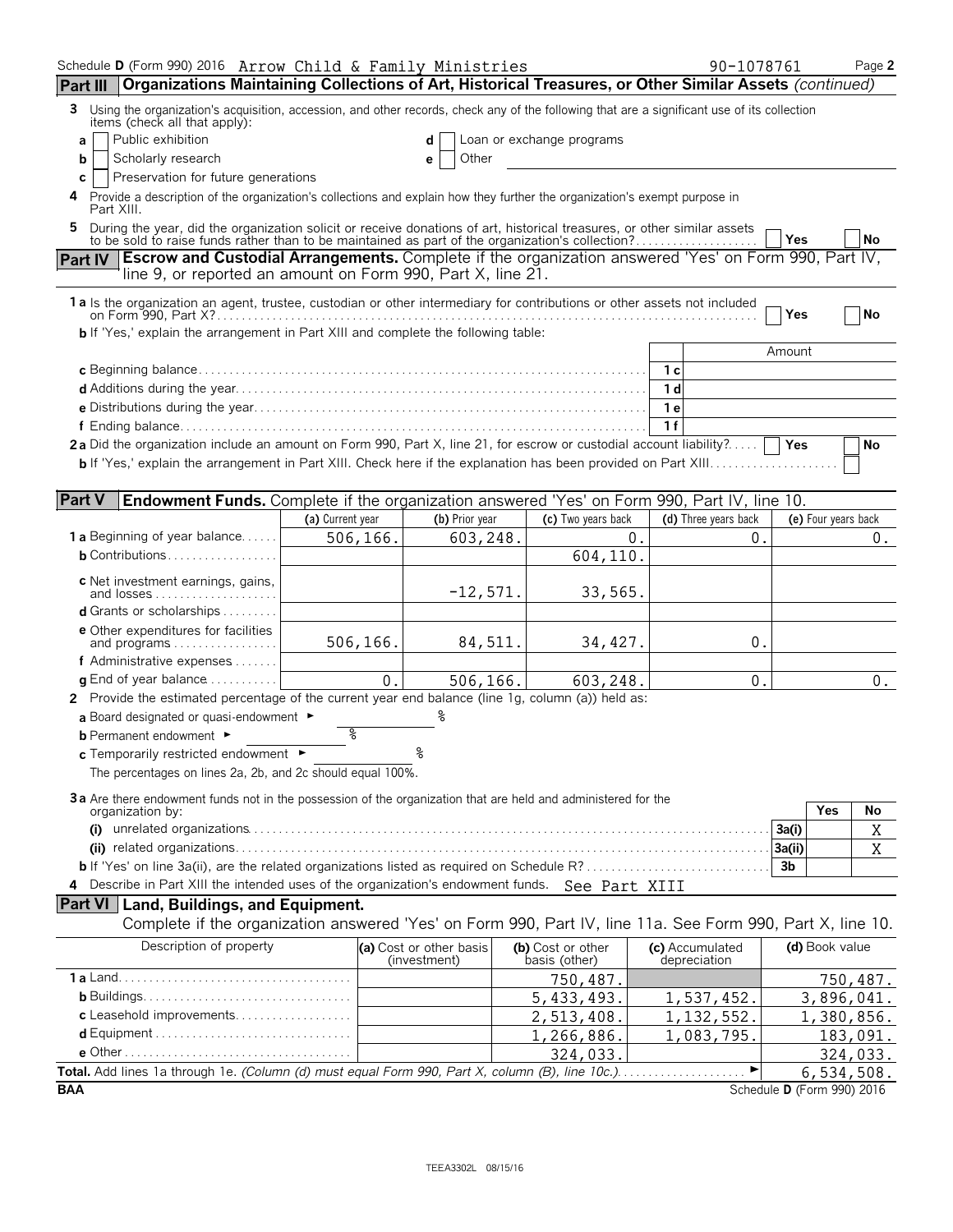| Schedule <b>D</b> (Form 990) 2016 Arrow Chi <u>ld &amp; Family Ministries</u>                              |                 |                                                           | $90 - 1078761$ | Page 3     |
|------------------------------------------------------------------------------------------------------------|-----------------|-----------------------------------------------------------|----------------|------------|
| <b>Part VII</b><br>Investments - Other Securities.                                                         |                 | N/A                                                       |                |            |
| Complete if the organization answered 'Yes' on Form 990, Part IV, line 11b. See Form 990, Part X, line 12. |                 |                                                           |                |            |
| (a) Description of security or category (including name of security)                                       | (b) Book value  | (c) Method of valuation: Cost or end-of-year market value |                |            |
| (1) Financial derivatives                                                                                  |                 |                                                           |                |            |
| (2) Closely-held equity interests                                                                          |                 |                                                           |                |            |
| (3) Other                                                                                                  |                 |                                                           |                |            |
| (A)                                                                                                        |                 |                                                           |                |            |
| (B)                                                                                                        |                 |                                                           |                |            |
| (C)                                                                                                        |                 |                                                           |                |            |
| $\overline{(\mathsf{D})}$                                                                                  |                 |                                                           |                |            |
| (E)                                                                                                        |                 |                                                           |                |            |
| (F)                                                                                                        |                 |                                                           |                |            |
| (G)                                                                                                        |                 |                                                           |                |            |
| (H)                                                                                                        |                 |                                                           |                |            |
| $($ l $)$                                                                                                  |                 |                                                           |                |            |
| Total. (Column (b) must equal Form 990, Part X, column (B) line $12$ .)                                    |                 |                                                           |                |            |
| Investments - Program Related.<br>Part VIII                                                                |                 | N/A                                                       |                |            |
| Complete if the organization answered 'Yes' on Form 990, Part IV, line 11c. See Form 990, Part X, line 13. |                 |                                                           |                |            |
| (a) Description of investment                                                                              | (b) Book value  | (c) Method of valuation: Cost or end-of-year market value |                |            |
| (1)                                                                                                        |                 |                                                           |                |            |
| (2)                                                                                                        |                 |                                                           |                |            |
| (3)                                                                                                        |                 |                                                           |                |            |
| (4)                                                                                                        |                 |                                                           |                |            |
| (5)                                                                                                        |                 |                                                           |                |            |
| (6)                                                                                                        |                 |                                                           |                |            |
| (7)                                                                                                        |                 |                                                           |                |            |
| (8)                                                                                                        |                 |                                                           |                |            |
| (9)                                                                                                        |                 |                                                           |                |            |
| (10)                                                                                                       |                 |                                                           |                |            |
| Total. (Column (b) must equal Form 990, Part X, column (B) line 13.).<br>▸                                 |                 |                                                           |                |            |
| <b>Other Assets.</b><br>Part IX                                                                            |                 |                                                           |                |            |
| Complete if the organization answered 'Yes' on Form 990, Part IV, line 11d. See Form 990, Part X, line 15. |                 |                                                           |                |            |
|                                                                                                            | (a) Description |                                                           | (b) Book value |            |
| (1) Deposits                                                                                               |                 |                                                           |                | 64,274.    |
| Intercompany Receivable<br>(2)                                                                             |                 |                                                           |                | 4,653,598. |
| (3)                                                                                                        |                 |                                                           |                |            |
| (4)                                                                                                        |                 |                                                           |                |            |
| (5)<br>(6)                                                                                                 |                 |                                                           |                |            |
| (7)                                                                                                        |                 |                                                           |                |            |
| (8)                                                                                                        |                 |                                                           |                |            |
| (9)                                                                                                        |                 |                                                           |                |            |
|                                                                                                            |                 |                                                           |                |            |

(10)

**Total.** *(Column (b) must equal Form 990, Part X, column (B) line 15.)*. . . . . . . . . . . . . . . . . . . . . . . . . . . . . . . . . . . . . . . . . . . . . . G

#### **Part X Other Liabilities.**

Complete if the organization answered 'Yes' on Form 990, Part IV, line 11e or 11f. See Form 990, Part X, line 25

| (a) Description of liability                                                              | (b) Book value |  |
|-------------------------------------------------------------------------------------------|----------------|--|
| (1) Federal income taxes                                                                  |                |  |
| (2) Interest rate swap agreement                                                          | 268,233.       |  |
| (3)                                                                                       |                |  |
| (4)                                                                                       |                |  |
| (5)                                                                                       |                |  |
| (6)                                                                                       |                |  |
|                                                                                           |                |  |
| (8)                                                                                       |                |  |
| (9)                                                                                       |                |  |
| (10)                                                                                      |                |  |
| (11)                                                                                      |                |  |
| <b>Total.</b> (Column (b) must equal Form 990, Part X, column (B) line $25$ .). $\dots$ . | 268,233.       |  |

2. Liability for uncertain tax positions. In Part XIII, provide the text of the footnote to the organization's financial statements that reports the organization's liability for uncertain tax positions under FIN 48 (ASC 740). Check here if the text of the footnote has been provided in Part XIII. . . . . . . . . . . . . . . . . . . . . . . . . . . . . . . . . . . . . . . . . . . . . . . . . . . . . .

4,717,872.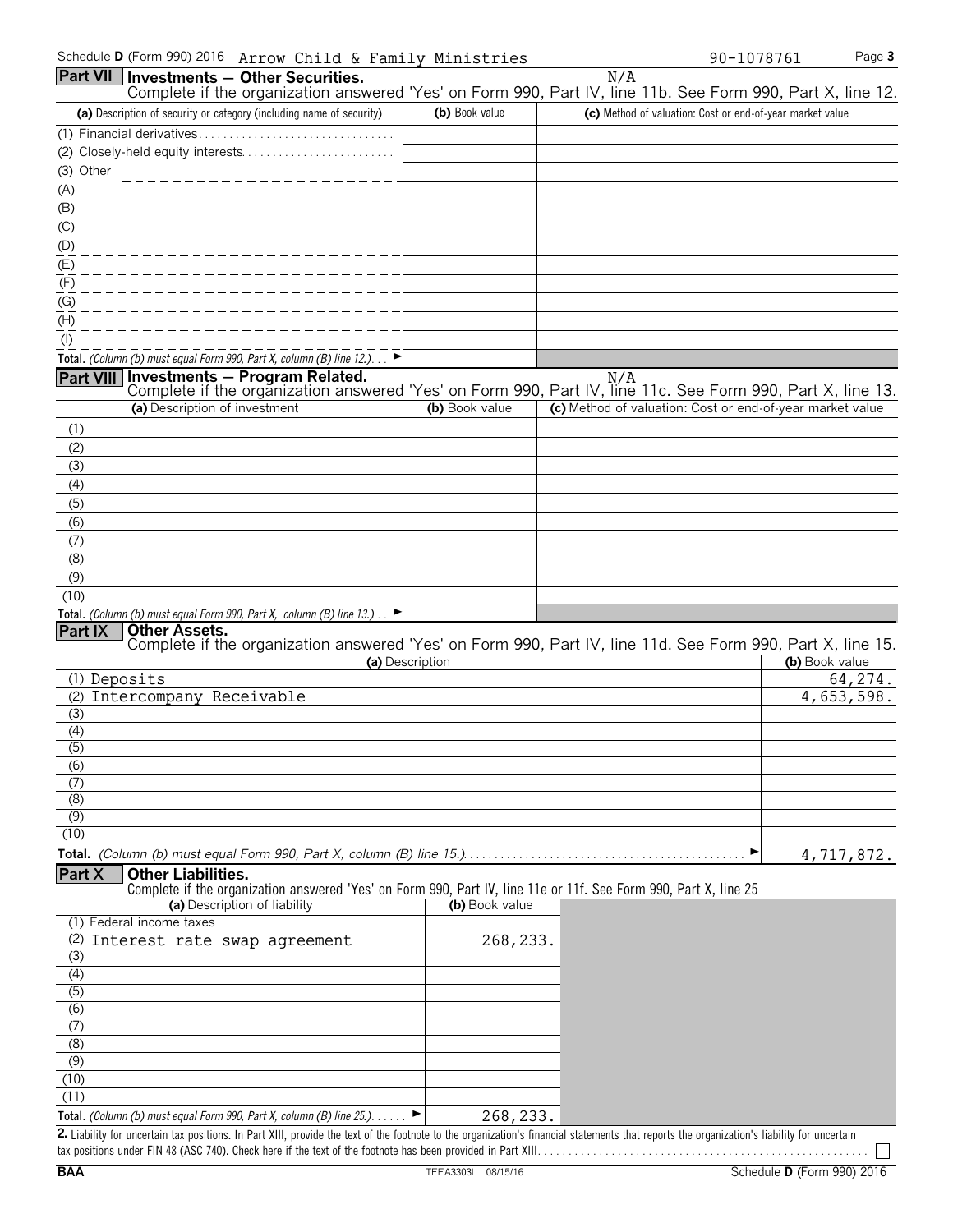| Schedule D (Form 990) 2016 Arrow Child & Family Ministries                                           | 90-1078761     | Page 4 |
|------------------------------------------------------------------------------------------------------|----------------|--------|
| Part XI   Reconciliation of Revenue per Audited Financial Statements With Revenue per Return. $N/A$  |                |        |
| Complete if the organization answered 'Yes' on Form 990, Part IV, line 12a.                          |                |        |
|                                                                                                      | $\mathbf{1}$   |        |
| Amounts included on line 1 but not on Form 990, Part VIII, line 12:<br>2                             |                |        |
|                                                                                                      |                |        |
| 2 <sub>b</sub>                                                                                       |                |        |
|                                                                                                      |                |        |
|                                                                                                      |                |        |
|                                                                                                      | <b>2e</b>      |        |
| 3.                                                                                                   | $\overline{3}$ |        |
| Amounts included on Form 990, Part VIII, line 12, but not on line 1:                                 |                |        |
| <b>a</b> Investment expenses not included on Form 990, Part VIII, line 7b. 4a                        |                |        |
|                                                                                                      |                |        |
|                                                                                                      | 4 c            |        |
| 5 Total revenue. Add lines 3 and 4c. (This must equal Form 990, Part I, line 12.)                    | 5              |        |
| Part XII   Reconciliation of Expenses per Audited Financial Statements With Expenses per Return. N/A |                |        |
| Complete if the organization answered 'Yes' on Form 990, Part IV, line 12a.                          |                |        |
|                                                                                                      | $\mathbf{1}$   |        |
| Amounts included on line 1 but not on Form 990, Part IX, line 25:<br>2                               |                |        |
|                                                                                                      |                |        |
| 2 <sub>h</sub>                                                                                       |                |        |
|                                                                                                      |                |        |
|                                                                                                      |                |        |
|                                                                                                      | <b>2e</b>      |        |
| 3                                                                                                    | 3              |        |
| Amounts included on Form 990, Part IX, line 25, but not on line 1:<br>4                              |                |        |
| a Investment expenses not included on Form 990, Part VIII, line 7b.   4a                             |                |        |
|                                                                                                      |                |        |
|                                                                                                      | 4 c            |        |
| 5 Total expenses. Add lines 3 and 4c. (This must equal Form 990, Part I, line 18.)                   | 5              |        |
| Part XIII Supplemental Information.                                                                  |                |        |

Provide the descriptions required for Part II, lines 3, 5, and 9; Part III, lines 1a and 4; Part IV, lines 1b and 2b; Part V,

#### line 4; Part X, line 2; Part XI, lines 2d and 4b; and Part XII, lines 2d and 4b. Also complete this part to provide any additional information.

#### **Part V, Line 4 - Intended Uses Of Endowment Fund**

PA Endowment Fund Investments

In 2014, Arrow Child & Family Ministries of Pennsylvania (Arrow PA) received an

endowment fund (PA Endowment Fund) which is restricted to providing not-for-profit

child welfare services to children residing in the State of Pennsylvania. During

2016, ACFM transitioned the operations of Arrow PA to Pressley Ridge, a not-forprofit

#### **BAA** Schedule **D** (Form 990) 2016 child welfare agency. During 2017, ACFM received approval to transfer the PA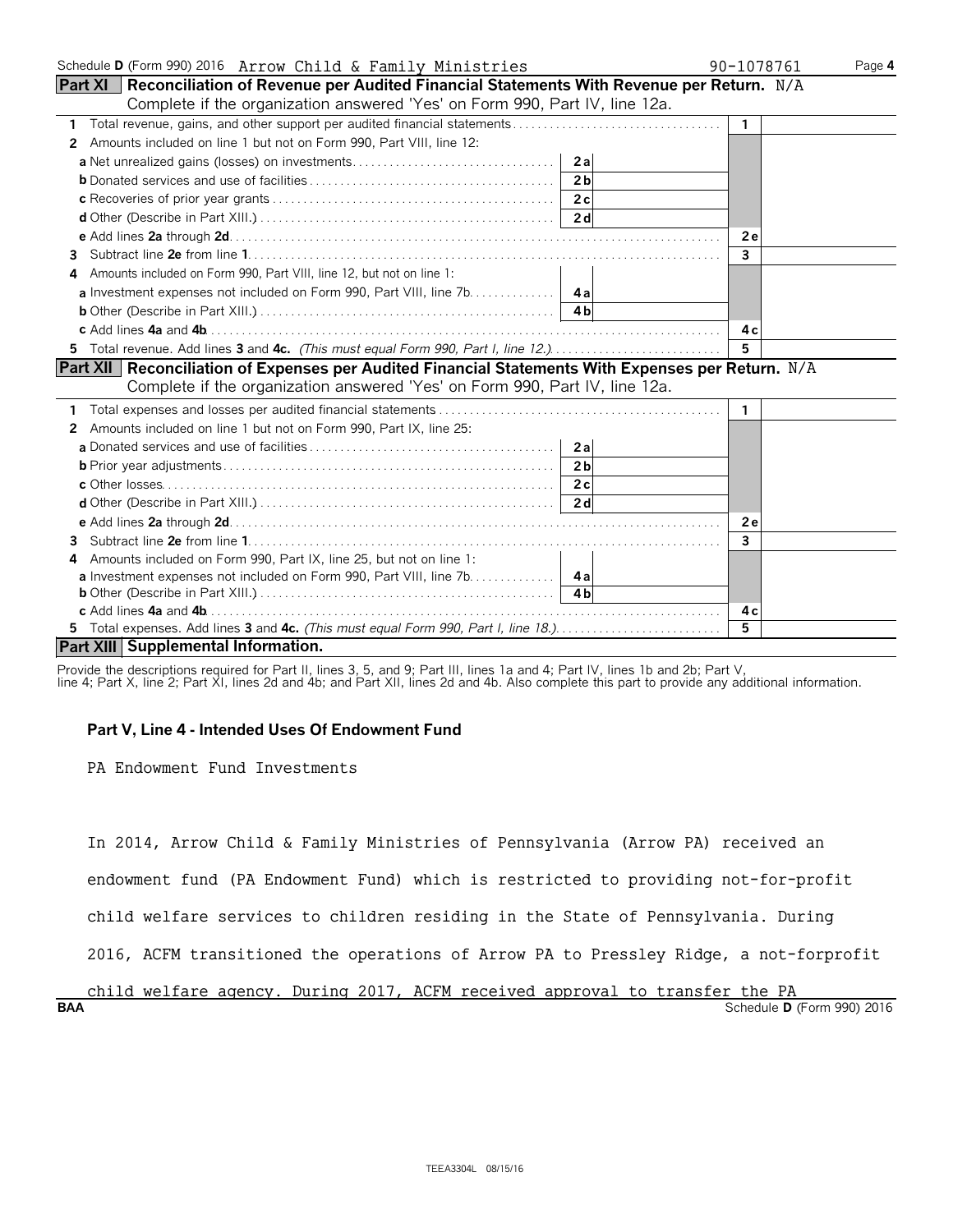### **Part V, Line 4 - Intended Uses Of Endowment Fund (continued)**

Endowment Fund to Pressley Ridge from the State Attorney General of Pennsylvania pending affirmation by the court. The PA Endowment has been recognized as a liability of ACFM at June 30, 2017 in anticipation of that transfer.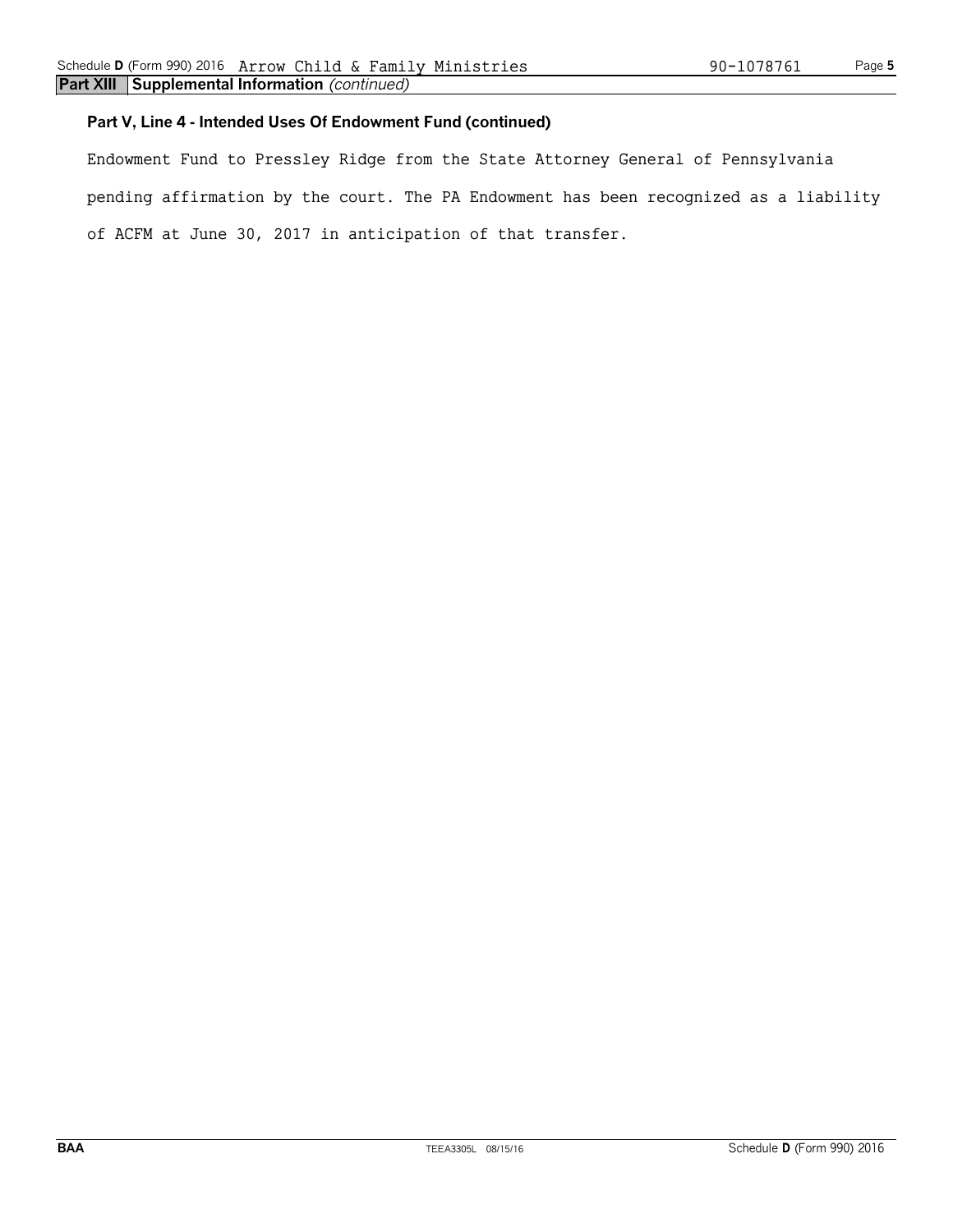|        | <b>SCHEDULE J</b>                                      | <b>Compensation Information</b>                                                                                                                                                                                                                                                                                                   |                                       |                | OMB No. 1545-0047                          |    |  |
|--------|--------------------------------------------------------|-----------------------------------------------------------------------------------------------------------------------------------------------------------------------------------------------------------------------------------------------------------------------------------------------------------------------------------|---------------------------------------|----------------|--------------------------------------------|----|--|
|        | (Form 990)                                             | For certain Officers, Directors, Trustees, Key Employees, and Highest Compensated Employees                                                                                                                                                                                                                                       |                                       |                | 2016                                       |    |  |
|        |                                                        | > Complete if the organization answered 'Yes' on Form 990, Part IV, line 23.                                                                                                                                                                                                                                                      |                                       |                |                                            |    |  |
|        | Department of the Treasury<br>Internal Revenue Service | Attach to Form 990.<br>Information about Schedule J (Form 990) and its instructions is at www.irs.gov/form990.                                                                                                                                                                                                                    |                                       |                | <b>Open to Public</b><br><b>Inspection</b> |    |  |
|        | Name of the organization                               |                                                                                                                                                                                                                                                                                                                                   | <b>Employer identification number</b> |                |                                            |    |  |
|        |                                                        | Arrow Child & Family Ministries                                                                                                                                                                                                                                                                                                   | 90-1078761                            |                |                                            |    |  |
| Part I |                                                        | <b>Questions Regarding Compensation</b>                                                                                                                                                                                                                                                                                           |                                       |                |                                            |    |  |
|        |                                                        |                                                                                                                                                                                                                                                                                                                                   |                                       |                | <b>Yes</b>                                 | No |  |
|        |                                                        | 1a Check the appropriate box(es) if the organization provided any of the following to or for a person listed on Form 990, Part<br>VII, Section A, line 1a. Complete Part III to provide any relevant information regarding these items.                                                                                           |                                       |                |                                            |    |  |
|        |                                                        | First-class or charter travel<br>Housing allowance or residence for personal use                                                                                                                                                                                                                                                  |                                       |                |                                            |    |  |
|        | Travel for companions                                  | Payments for business use of personal residence                                                                                                                                                                                                                                                                                   |                                       |                |                                            |    |  |
|        |                                                        | Tax indemnification and gross-up payments<br>Health or social club dues or initiation fees                                                                                                                                                                                                                                        |                                       |                |                                            |    |  |
|        |                                                        | Discretionary spending account<br>Personal services (such as, maid, chauffeur, chef)                                                                                                                                                                                                                                              |                                       |                |                                            |    |  |
|        |                                                        | <b>b</b> If any of the boxes on line 1a are checked, did the organization follow a written policy regarding payment or                                                                                                                                                                                                            |                                       |                |                                            |    |  |
|        |                                                        | reimbursement or provision of all of the expenses described above? If 'No,' complete Part III to explain                                                                                                                                                                                                                          |                                       | 1 b            |                                            |    |  |
|        |                                                        |                                                                                                                                                                                                                                                                                                                                   |                                       |                |                                            |    |  |
|        |                                                        | Did the organization require substantiation prior to reimbursing or allowing expenses incurred by all directors,<br>trustees, and officers, including the CEO/Executive Director, regarding the items checked in line 1a?                                                                                                         |                                       | $\overline{2}$ |                                            |    |  |
|        |                                                        |                                                                                                                                                                                                                                                                                                                                   |                                       |                |                                            |    |  |
| 3      |                                                        | Indicate which, if any, of the following the filing organization used to establish the compensation of the organization's<br>CEO/Executive Director. Check all that apply. Do not check any boxes for methods used by a related organization to<br>establish compensation of the CEO/Executive Director, but explain in Part III. |                                       |                |                                            |    |  |
|        |                                                        | Compensation committee<br>Written employment contract                                                                                                                                                                                                                                                                             |                                       |                |                                            |    |  |
|        |                                                        | Independent compensation consultant<br>Compensation survey or study                                                                                                                                                                                                                                                               |                                       |                |                                            |    |  |
|        |                                                        | Form 990 of other organizations<br>Approval by the board or compensation committee                                                                                                                                                                                                                                                |                                       |                |                                            |    |  |
|        |                                                        |                                                                                                                                                                                                                                                                                                                                   |                                       |                |                                            |    |  |
|        |                                                        | During the year, did any person listed on Form 990, Part VII, Section A, line 1a, with respect to the filing<br>organization or a related organization:                                                                                                                                                                           |                                       |                |                                            |    |  |
|        |                                                        |                                                                                                                                                                                                                                                                                                                                   |                                       | 4a             | X                                          |    |  |
|        |                                                        |                                                                                                                                                                                                                                                                                                                                   |                                       | 4b             |                                            | Χ  |  |
|        |                                                        | c Participate in, or receive payment from, an equity-based compensation arrangement?<br>If 'Yes' to any of lines 4a-c, list the persons and provide the applicable amounts for each item in Part III. Part III                                                                                                                    |                                       | 4c             |                                            | X  |  |
|        |                                                        |                                                                                                                                                                                                                                                                                                                                   |                                       |                |                                            |    |  |
|        |                                                        | Only section 501(c)(3), 501(c)(4), and 501(c)(29) organizations must complete lines 5-9.                                                                                                                                                                                                                                          |                                       |                |                                            |    |  |
|        |                                                        | For persons listed on Form 990, Part VII, Section A, line 1a, did the organization pay or accrue any compensation                                                                                                                                                                                                                 |                                       |                |                                            |    |  |
|        | contingent on the revenues of:                         |                                                                                                                                                                                                                                                                                                                                   |                                       |                |                                            |    |  |
|        |                                                        |                                                                                                                                                                                                                                                                                                                                   |                                       | 5 a            |                                            | Χ  |  |
|        |                                                        | If 'Yes' on line 5a or 5b, describe in Part III.                                                                                                                                                                                                                                                                                  |                                       | 5 <sub>b</sub> |                                            | X  |  |
|        |                                                        |                                                                                                                                                                                                                                                                                                                                   |                                       |                |                                            |    |  |
| 6      |                                                        | For persons listed on Form 990, Part VII, Section A, line 1a, did the organization pay or accrue any compensation<br>contingent on the net earnings of:                                                                                                                                                                           |                                       |                |                                            |    |  |
|        |                                                        |                                                                                                                                                                                                                                                                                                                                   |                                       | 6a             |                                            | X  |  |
|        |                                                        |                                                                                                                                                                                                                                                                                                                                   |                                       | 6b             | X                                          |    |  |
|        |                                                        | If 'Yes' on line 6a or 6b, describe in Part III.                                                                                                                                                                                                                                                                                  | Part III                              |                |                                            |    |  |
|        |                                                        |                                                                                                                                                                                                                                                                                                                                   |                                       | $\overline{7}$ |                                            | X  |  |
| 8      |                                                        | Were any amounts reported on Form 990, Part VII, paid or accrued pursuant to a contract that was subject                                                                                                                                                                                                                          |                                       |                |                                            |    |  |
|        |                                                        | to the initial contract exception described in Regulations section 53.4958-4(a)(3)?                                                                                                                                                                                                                                               |                                       | 8              |                                            | X  |  |
| 9      |                                                        | If 'Yes' on line 8, did the organization also follow the rebuttable presumption procedure described in Regulations                                                                                                                                                                                                                |                                       |                |                                            |    |  |
|        |                                                        |                                                                                                                                                                                                                                                                                                                                   |                                       | 9              |                                            |    |  |
|        |                                                        | BAA For Paperwork Reduction Act Notice, see the Instructions for Form 990.                                                                                                                                                                                                                                                        | Schedule J (Form 990) 2016            |                |                                            |    |  |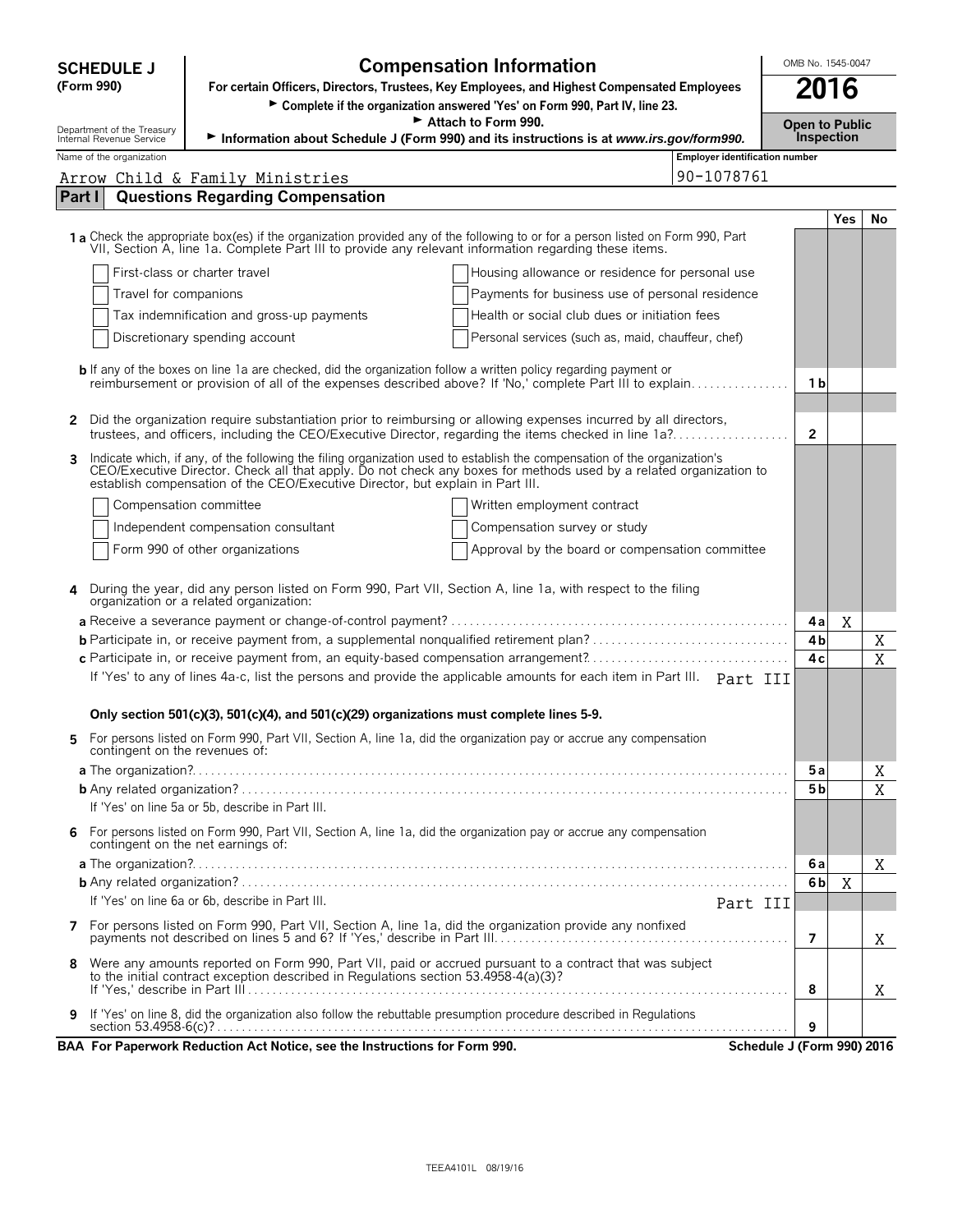#### **Part II** Officers, Directors, Trustees, Key Employees, and Highest Compensated Employees. Use duplicate copies if additional space is needed.

For each individual whose compensation must be reported on Schedule J, report compensation from the organization on row (i) and from related organizations, described in the instructions, on row (ii). Do not list any individuals that are not listed on Form 990, Part VII.

Note: The sum of columns (B)(i)-(iii) for each listed individual must equal the total amount of Form 990, Part VII, Section A, line 1a, applicable column (D) and (E) amounts for that individual.

|                                 |                           |                          | (B) Breakdown of W-2 and/or 1099-MISC compensation |                                           |                                                         |                            |                                            |                                                                                   |
|---------------------------------|---------------------------|--------------------------|----------------------------------------------------|-------------------------------------------|---------------------------------------------------------|----------------------------|--------------------------------------------|-----------------------------------------------------------------------------------|
| (A) Name and Title              |                           | (i) Base<br>compensation | (ii) Bonus & incentive<br>compensation             | (iii) Other<br>reportable<br>compensation | (C) Retirement<br>and other<br>deferred<br>compensation | (D) Nontaxable<br>benefits | $(E)$ Total of<br>columns $(B)(i)$ - $(D)$ | (F) Compensation<br>in column (B)<br>reported as<br>deferred on prior<br>Form 990 |
| Scott Lundy                     | (i)                       | $\mathbf{0}$ .           | $\mathbf 0$                                        | $\mathbf{0}$                              | $\overline{0}$                                          | $\Omega$                   | $\mathbf 0$                                | $0$ .                                                                             |
| 1 CEO                           | (i)                       | $\overline{227,603}$     | 45,000                                             | $\frac{1}{3}$ , 971                       | 24,000                                                  | $\overline{27,995}$        | 328,569                                    | $\boldsymbol{0}$ .                                                                |
| Liz Alhand                      | (i)                       | 0                        | $\boldsymbol{0}$                                   | $\mathbf{0}$                              | $\boldsymbol{0}$                                        | $\mathbf 0$                | $\mathbf 0$                                | $\overline{0}$ .                                                                  |
| 2 CFO                           | (i)                       | 155,740                  | 0                                                  | 792                                       | 24,000                                                  | 9,762                      | 190,294                                    | 0.                                                                                |
| Randy Brooks                    | (i)                       | 0                        | $\mathbf 0$                                        | $\mathbf{0}$                              | $\boldsymbol{0}$                                        | $\mathbf 0$                | $\mathsf 0$                                | $\overline{0}$ .                                                                  |
| 3 Chief Human Resources Officer | (i)                       | 138, 175                 | $\mathbf 0$                                        | 792                                       | $\mathbf 0$                                             | 27,085                     | 166,052                                    | $0$ .                                                                             |
| Joseph Leshko                   | (i)                       | 0                        | $\mathsf{O}\xspace$                                | $\mathbf{0}$                              | $\overline{0}$                                          | $\mathbf 0$                | $\overline{0}$                             | $\overline{0}$ .                                                                  |
| 4 Chief Program Officer         | (i)                       | 161,460                  | $\mathsf{O}\,$ .                                   | $\overline{19,392}$                       | $\overline{15,600}$                                     | $\mathbf{0}$               | 196,452                                    | $\boldsymbol{0}$ .                                                                |
| Mark Tennant                    | (i)                       | 0                        | $\mathsf{O}\xspace$                                | $\mathbf{0}$                              | $\pmb{0}$                                               | $\mathbf{0}$               | $\mathbf 0$                                | $\overline{0}$ .                                                                  |
| 5 CEO/Chairman                  | (i)                       | 0                        | 0.                                                 | 142, 223.                                 | $\boldsymbol{0}$                                        | $\mathbf 0$ .              | 142,223                                    | $0$ .                                                                             |
|                                 | (i)                       |                          |                                                    |                                           |                                                         |                            |                                            |                                                                                   |
| 6                               | (i)                       |                          |                                                    |                                           |                                                         |                            |                                            |                                                                                   |
|                                 | $\overline{(\mathsf{i})}$ |                          |                                                    |                                           |                                                         |                            |                                            |                                                                                   |
| $\overline{7}$                  | (i)                       |                          |                                                    |                                           |                                                         |                            |                                            |                                                                                   |
|                                 | $\overline{(\mathsf{i})}$ |                          |                                                    |                                           |                                                         |                            |                                            |                                                                                   |
| 8                               | (i)                       |                          |                                                    |                                           |                                                         |                            |                                            |                                                                                   |
|                                 | (i)                       |                          |                                                    |                                           |                                                         |                            |                                            |                                                                                   |
| 9                               | (i)                       |                          |                                                    |                                           |                                                         |                            |                                            |                                                                                   |
|                                 | (i)                       |                          |                                                    |                                           |                                                         |                            |                                            |                                                                                   |
| 10                              | (i)                       |                          |                                                    |                                           |                                                         |                            |                                            |                                                                                   |
|                                 | (i)                       |                          |                                                    |                                           |                                                         |                            |                                            |                                                                                   |
| 11                              | (i)                       |                          |                                                    |                                           |                                                         |                            |                                            |                                                                                   |
|                                 | (i)                       |                          |                                                    |                                           |                                                         |                            |                                            |                                                                                   |
| 12                              | (i)                       |                          |                                                    |                                           |                                                         |                            |                                            |                                                                                   |
|                                 | $\overline{(\mathsf{i})}$ |                          |                                                    |                                           |                                                         |                            |                                            |                                                                                   |
| 13                              | (i)                       |                          |                                                    |                                           |                                                         |                            |                                            |                                                                                   |
|                                 | $\overline{(\mathsf{i})}$ |                          |                                                    |                                           |                                                         |                            |                                            |                                                                                   |
| 14                              | (i)                       |                          |                                                    |                                           |                                                         |                            |                                            |                                                                                   |
|                                 | (i)                       |                          |                                                    |                                           |                                                         |                            |                                            |                                                                                   |
| 15                              | (i)                       |                          |                                                    |                                           |                                                         |                            |                                            |                                                                                   |
|                                 | (i)                       |                          |                                                    |                                           |                                                         |                            |                                            |                                                                                   |
| $16\,$                          | (i)                       |                          |                                                    |                                           |                                                         |                            |                                            |                                                                                   |
| <b>BAA</b>                      |                           |                          | TEEA4102L 08/19/16                                 |                                           |                                                         |                            |                                            | Schedule J (Form 990) 2016                                                        |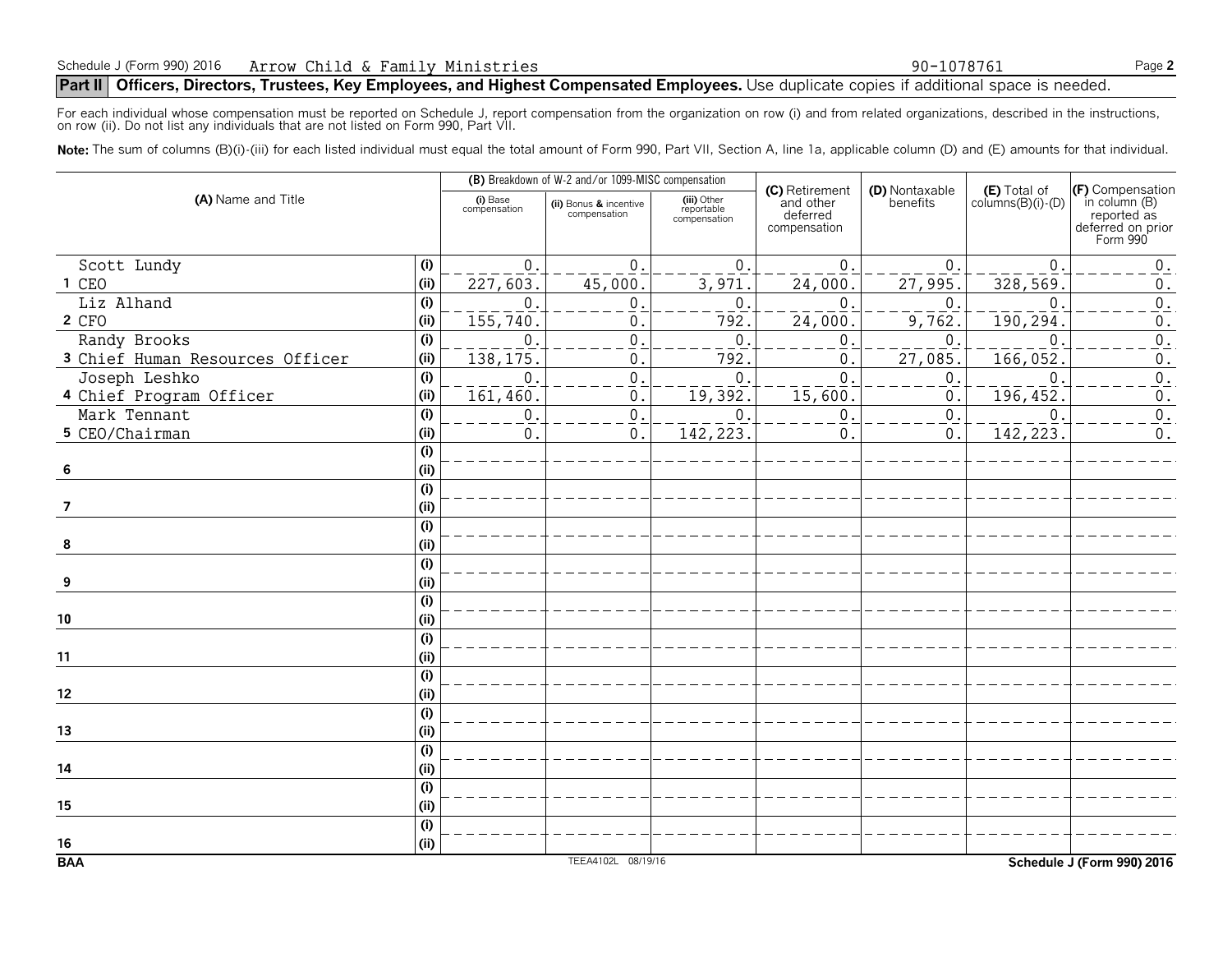#### **Part III Supplemental Information**

Provide the information, explanation, or descriptions required for Part I, lines 1a, 1b, 3, 4a, 4b, 4c, 5a, 5b, 6a, 6b, 7, and 8, and for Part II. Also complete this part for any additional information.

#### **Part I, Line 4 - Received Severance, Supplemental NQ Retirement, Equity-Based Compensation**

Mark Tennant resigned as CEO in January 2014. Final severance payment made as of

June 30, 2016.

#### **Part I, Line 6 - Compensation Contingent On Net Earnings Or Related Organization**

Bonus payments are based on three considerations: financial performance, leadership

evaluation, and the organization's performance.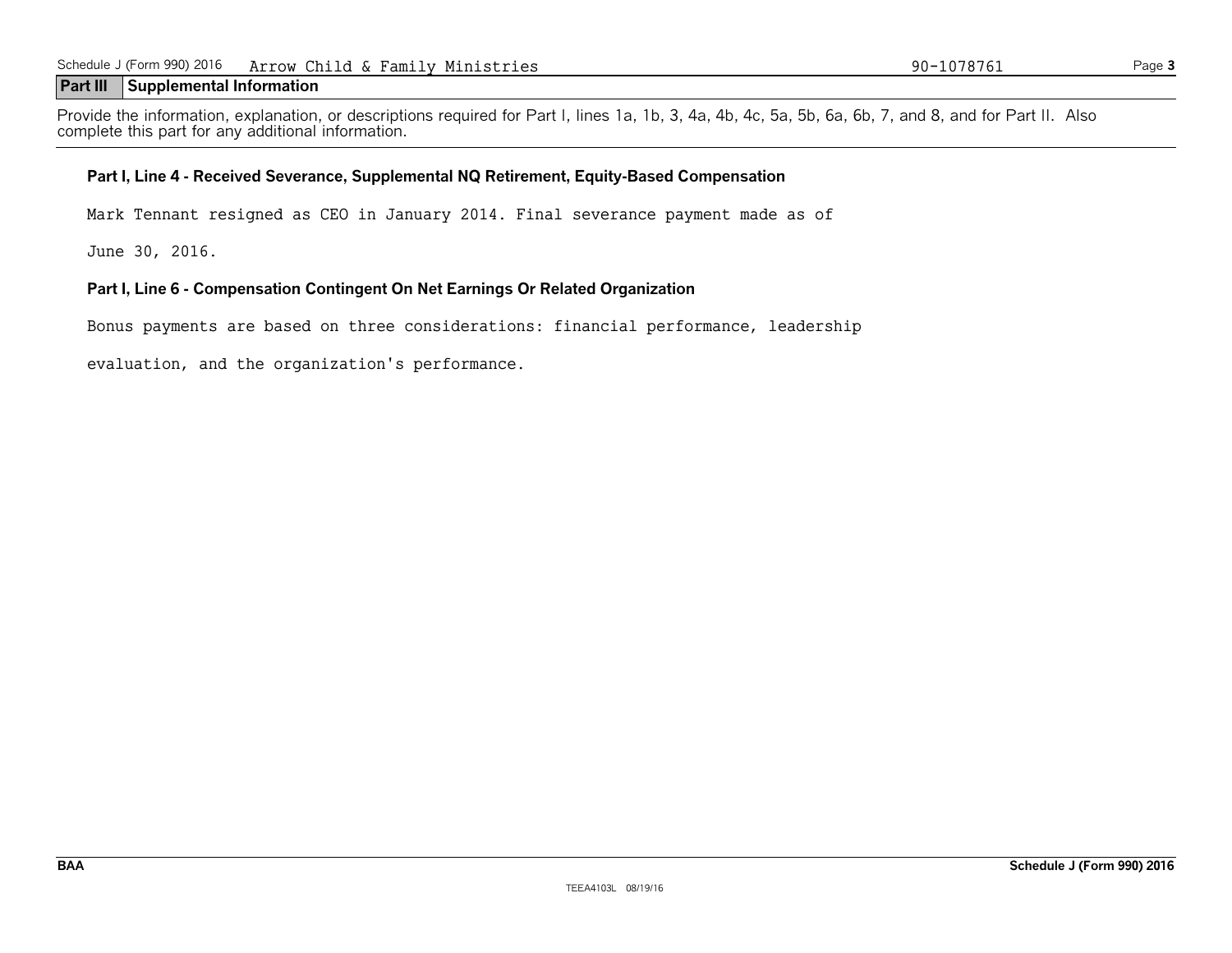# **SCHEDULE M Noncash Contributions Contributions CONDING.** 1545-0047<br> **Complete if the examinations answered "Yes' on Form 990, Bart IV, lines 29 or 30. <b>2016**

| ► Complete if the organizations answered 'Yes' on Form 990, Part IV, lines 29 or 30. |
|--------------------------------------------------------------------------------------|
| $\triangleright$ Attach to Form 990.                                                 |

Department of the Treasury **Fattach to Form 990.**<br>Information about Schedule M (Form 990) and its instructions is at *www.irs.gov/form990.* Inspection<br>Inspection

| Name of the organization Arrow Child & Family Ministries | <b>Employer identification number</b> |  |  |  |  |
|----------------------------------------------------------|---------------------------------------|--|--|--|--|
| Combined Affiliate Group                                 | 90-1078761                            |  |  |  |  |
| <b>Part I</b> Types of Property                          |                                       |  |  |  |  |

|                                                                                                                                                                                                                                                     | ╯                           |                                                                                                                                                                 |                               |                                                                  |                                                                                       |                              |     |                              |    |
|-----------------------------------------------------------------------------------------------------------------------------------------------------------------------------------------------------------------------------------------------------|-----------------------------|-----------------------------------------------------------------------------------------------------------------------------------------------------------------|-------------------------------|------------------------------------------------------------------|---------------------------------------------------------------------------------------|------------------------------|-----|------------------------------|----|
|                                                                                                                                                                                                                                                     |                             |                                                                                                                                                                 | (a)<br>Check if<br>applicable | (b)<br>Number of<br>contributions or<br><i>items</i> contributed | (c)<br>Noncash contribution<br>amounts reported<br>on Form 990.<br>Part VIII, line 1q | noncash contribution amounts |     | (d)<br>Method of determining |    |
| 1.                                                                                                                                                                                                                                                  |                             |                                                                                                                                                                 |                               |                                                                  |                                                                                       |                              |     |                              |    |
| 2                                                                                                                                                                                                                                                   |                             |                                                                                                                                                                 |                               |                                                                  |                                                                                       |                              |     |                              |    |
| 3.                                                                                                                                                                                                                                                  |                             | Art - Fractional interests                                                                                                                                      |                               |                                                                  |                                                                                       |                              |     |                              |    |
| 4                                                                                                                                                                                                                                                   |                             | Books and publications                                                                                                                                          |                               |                                                                  |                                                                                       |                              |     |                              |    |
| 5.                                                                                                                                                                                                                                                  |                             | Clothing and household goods                                                                                                                                    | $\overline{X}$                |                                                                  | 31,400. FMV                                                                           |                              |     |                              |    |
| 6                                                                                                                                                                                                                                                   |                             | Cars and other vehicles                                                                                                                                         |                               |                                                                  |                                                                                       |                              |     |                              |    |
| 7                                                                                                                                                                                                                                                   |                             | Boats and planes                                                                                                                                                |                               |                                                                  |                                                                                       |                              |     |                              |    |
| 8                                                                                                                                                                                                                                                   |                             | Intellectual property                                                                                                                                           |                               |                                                                  |                                                                                       |                              |     |                              |    |
| 9                                                                                                                                                                                                                                                   |                             | Securities - Publicly traded                                                                                                                                    |                               |                                                                  |                                                                                       |                              |     |                              |    |
| 10                                                                                                                                                                                                                                                  |                             | Securities - Closely held stock                                                                                                                                 |                               |                                                                  |                                                                                       |                              |     |                              |    |
| 11                                                                                                                                                                                                                                                  |                             | Securities - Partnership, LLC, or trust interests.                                                                                                              |                               |                                                                  |                                                                                       |                              |     |                              |    |
| 12                                                                                                                                                                                                                                                  |                             | Securities - Miscellaneous                                                                                                                                      |                               |                                                                  |                                                                                       |                              |     |                              |    |
|                                                                                                                                                                                                                                                     |                             |                                                                                                                                                                 |                               |                                                                  |                                                                                       |                              |     |                              |    |
| 13.                                                                                                                                                                                                                                                 |                             | Qualified conservation contribution -                                                                                                                           |                               |                                                                  |                                                                                       |                              |     |                              |    |
| 14                                                                                                                                                                                                                                                  |                             | Qualified conservation contribution - Other                                                                                                                     |                               |                                                                  |                                                                                       |                              |     |                              |    |
| 15                                                                                                                                                                                                                                                  |                             | Real estate $-$ Residential $\ldots$ , $\ldots$ , $\ldots$ , $\ldots$                                                                                           |                               |                                                                  |                                                                                       |                              |     |                              |    |
| 16                                                                                                                                                                                                                                                  |                             | Real estate - Commercial                                                                                                                                        |                               |                                                                  |                                                                                       |                              |     |                              |    |
| 17                                                                                                                                                                                                                                                  |                             |                                                                                                                                                                 |                               |                                                                  |                                                                                       |                              |     |                              |    |
| 18                                                                                                                                                                                                                                                  |                             |                                                                                                                                                                 |                               |                                                                  |                                                                                       |                              |     |                              |    |
| 19                                                                                                                                                                                                                                                  |                             |                                                                                                                                                                 |                               |                                                                  |                                                                                       |                              |     |                              |    |
| 20                                                                                                                                                                                                                                                  | Drugs and medical supplies  |                                                                                                                                                                 |                               |                                                                  |                                                                                       |                              |     |                              |    |
| 21                                                                                                                                                                                                                                                  |                             |                                                                                                                                                                 |                               |                                                                  |                                                                                       |                              |     |                              |    |
| 22                                                                                                                                                                                                                                                  |                             | Historical artifacts                                                                                                                                            |                               |                                                                  |                                                                                       |                              |     |                              |    |
| 23                                                                                                                                                                                                                                                  |                             | Scientific specimens                                                                                                                                            |                               |                                                                  |                                                                                       |                              |     |                              |    |
| 24                                                                                                                                                                                                                                                  |                             | Archeological artifacts                                                                                                                                         |                               |                                                                  |                                                                                       |                              |     |                              |    |
| 25                                                                                                                                                                                                                                                  |                             | Other $\triangleright$ (Equipment __________)                                                                                                                   | X                             | 1                                                                | 15,682. FMV                                                                           |                              |     |                              |    |
| 26                                                                                                                                                                                                                                                  |                             | Other $\triangleright$ (Sprinkler system _ _ _)                                                                                                                 | $\mathbf X$                   | $\mathbf 1$                                                      | $6, 200.$ FMV                                                                         |                              |     |                              |    |
| 27                                                                                                                                                                                                                                                  |                             | $\sum_{i=1}^{n}$<br>Other $\triangleright$ (Program Supplie ____                                                                                                | X                             | 6                                                                | 51,110. FMV                                                                           |                              |     |                              |    |
| 28                                                                                                                                                                                                                                                  | Other $\blacktriangleright$ | $). \ldots$                                                                                                                                                     |                               |                                                                  |                                                                                       |                              |     |                              |    |
| 29                                                                                                                                                                                                                                                  |                             | Number of Forms 8283 received by the organization during the tax year for contributions for which the                                                           |                               |                                                                  |                                                                                       |                              |     |                              |    |
|                                                                                                                                                                                                                                                     |                             | organization completed Form 8283, Part IV, Donee Acknowledgement                                                                                                |                               |                                                                  |                                                                                       | 29                           |     |                              |    |
|                                                                                                                                                                                                                                                     |                             |                                                                                                                                                                 |                               |                                                                  |                                                                                       |                              |     | Yes                          | No |
|                                                                                                                                                                                                                                                     |                             |                                                                                                                                                                 |                               |                                                                  |                                                                                       |                              |     |                              |    |
| 30a During the year, did the organization receive by contribution any property reported in Part I, lines 1 through 28, that<br>it must hold for at least three years from the date of the initial contribution, and which isn't required to be used |                             |                                                                                                                                                                 |                               |                                                                  |                                                                                       |                              |     |                              |    |
|                                                                                                                                                                                                                                                     |                             |                                                                                                                                                                 |                               |                                                                  |                                                                                       |                              | 30a |                              | Χ  |
| <b>b</b> If 'Yes,' describe the arrangement in Part II.                                                                                                                                                                                             |                             |                                                                                                                                                                 |                               |                                                                  |                                                                                       |                              |     |                              |    |
| Does the organization have a gift acceptance policy that requires the review of any nonstandard contributions?<br>31                                                                                                                                |                             |                                                                                                                                                                 |                               |                                                                  |                                                                                       |                              |     |                              |    |
| 32a Does the organization hire or use third parties or related organizations to solicit, process, or sell                                                                                                                                           |                             |                                                                                                                                                                 |                               |                                                                  |                                                                                       |                              |     |                              |    |
|                                                                                                                                                                                                                                                     |                             |                                                                                                                                                                 |                               |                                                                  |                                                                                       |                              | 32a |                              | Χ  |
|                                                                                                                                                                                                                                                     |                             | <b>b</b> If 'Yes,' describe in Part II.<br>33 If the organization didn't report an amount in column (c) for a type of property for which column (a) is checked, |                               |                                                                  |                                                                                       |                              |     |                              |    |
|                                                                                                                                                                                                                                                     | describe in Part II.        |                                                                                                                                                                 |                               |                                                                  |                                                                                       |                              |     |                              |    |

**BAA For Paperwork Reduction Act Notice, see the Instructions for Form 990. Schedule M (Form 990) (2016)**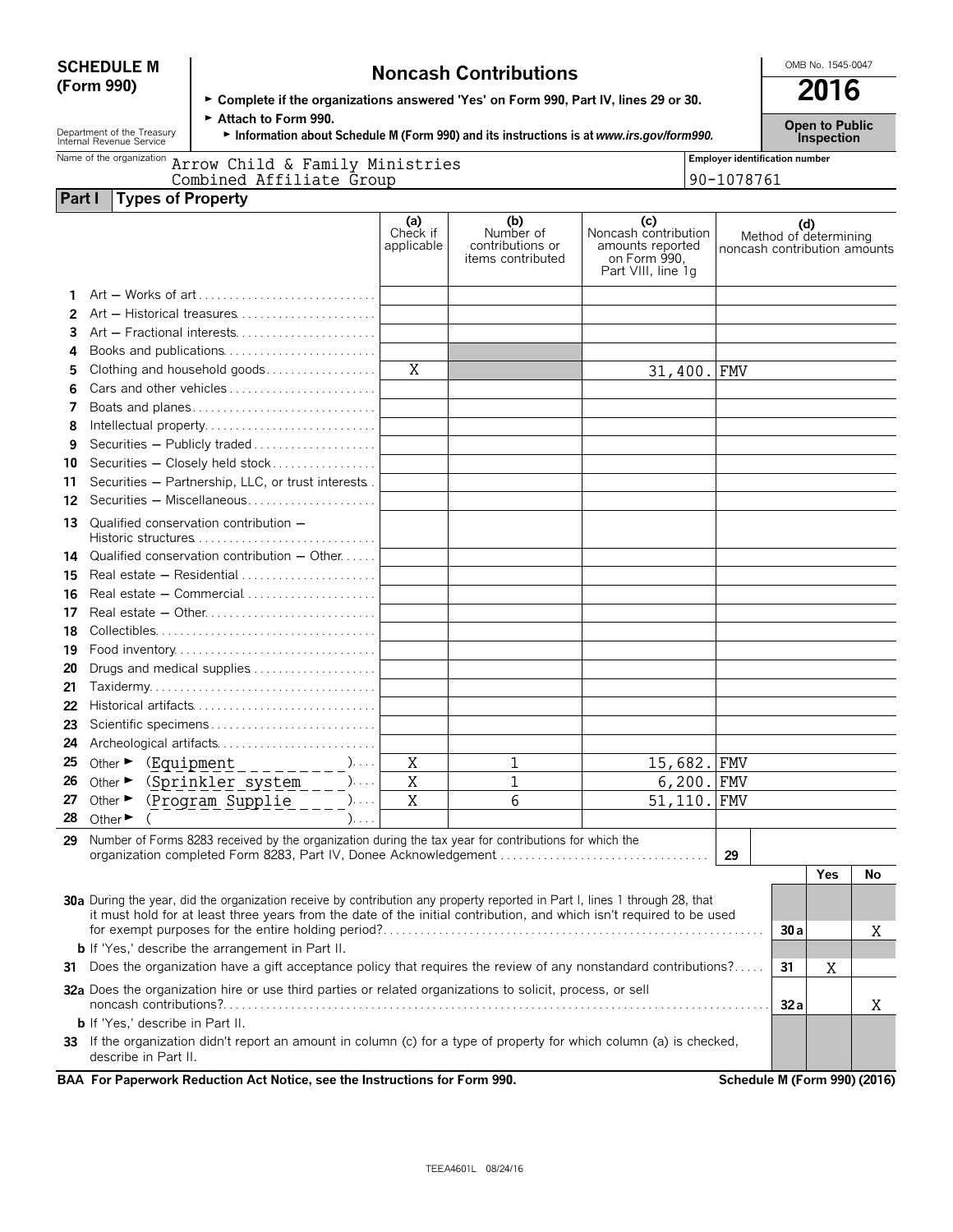**Part II Supplemental Information.** Provide the information required by Part I, lines 30b, 32b, and 33, and whether the organization is reporting in Part I, column (b), the number of contributions, the number of items received, or a combination of both. Also complete this part for any additional information.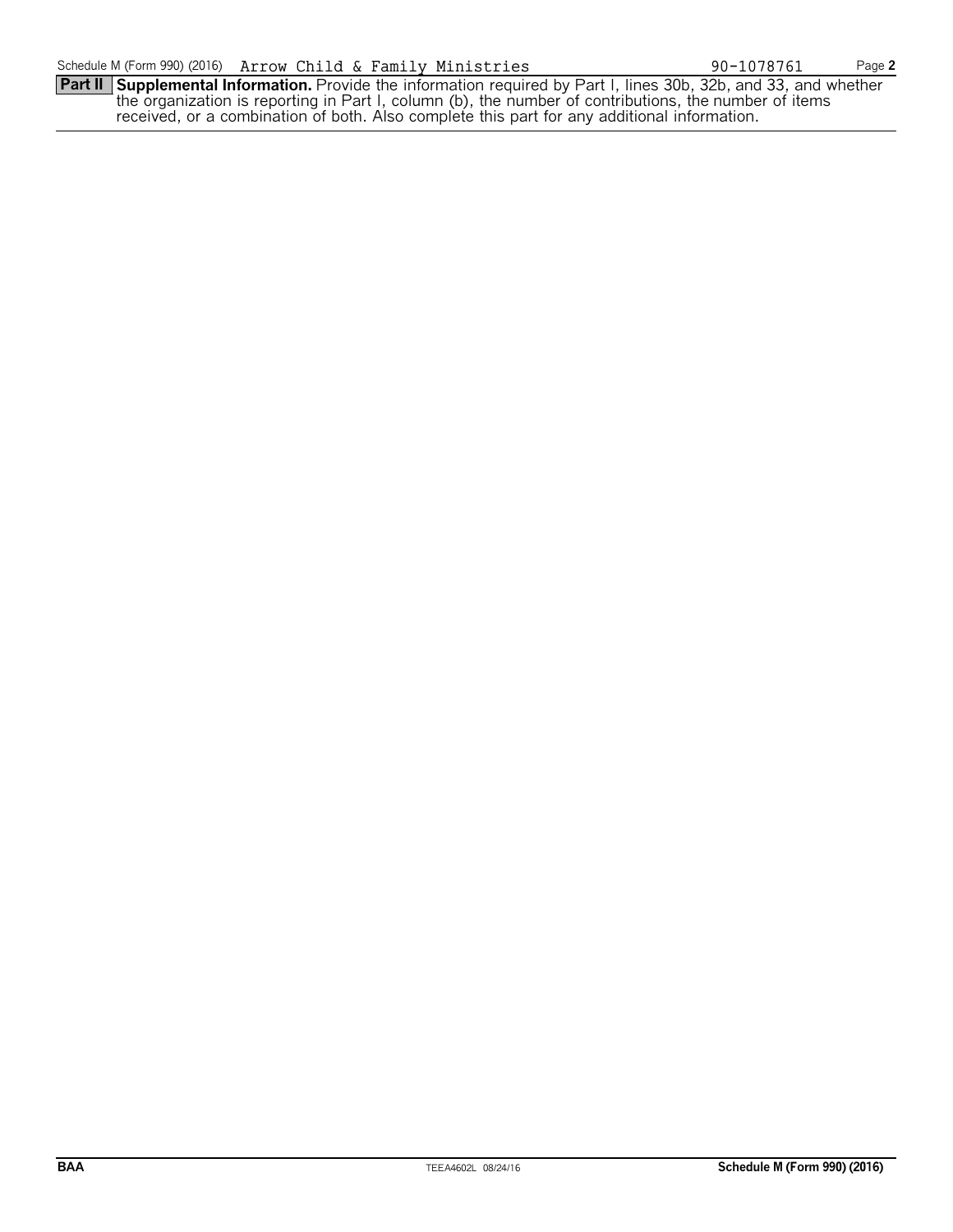| <b>SCHEDULE N</b>                                                          |                                                             |                             |                                                                                                                                                       |                                                                                                                 |                      | Liquidation, Termination, Dissolution, or Significant Disposition of Assets                                                                    |                                       |                      | OMB No. 1545-0047                                                           |        |
|----------------------------------------------------------------------------|-------------------------------------------------------------|-----------------------------|-------------------------------------------------------------------------------------------------------------------------------------------------------|-----------------------------------------------------------------------------------------------------------------|----------------------|------------------------------------------------------------------------------------------------------------------------------------------------|---------------------------------------|----------------------|-----------------------------------------------------------------------------|--------|
| (Form 990 or 990-EZ)                                                       |                                                             |                             |                                                                                                                                                       |                                                                                                                 |                      | ► Complete if the organization answered 'Yes' on Form 990, Part IV, lines 31 or 32; or Form 990-EZ, line 36.                                   |                                       |                      | 2016                                                                        |        |
| Department of the Treasury                                                 |                                                             |                             |                                                                                                                                                       | Attach certified copies of any articles of dissolution, resolutions, or plans.<br>Attach to Form 990 or 990-EZ. |                      |                                                                                                                                                |                                       |                      | <b>Open to Public</b>                                                       |        |
| Internal Revenue Service<br>Name of the organization                       |                                                             |                             |                                                                                                                                                       |                                                                                                                 |                      | Information about Schedule N (Form 990 or 990-EZ) and its instructions is at www.irs.gov/form990.                                              | <b>Employer identification number</b> |                      | <b>Inspection</b>                                                           |        |
|                                                                            | Arrow Child & Family Ministries<br>Combined Affiliate Group |                             |                                                                                                                                                       |                                                                                                                 |                      |                                                                                                                                                | 90-1078761                            |                      |                                                                             |        |
| Part I                                                                     |                                                             |                             |                                                                                                                                                       |                                                                                                                 |                      | Liquidation, Termination, or Dissolution. Complete this part if the organization answered 'Yes' on Form 990, Part IV, line 31, or Form 990-EZ, |                                       |                      |                                                                             |        |
|                                                                            |                                                             |                             | line 36. Part I can be duplicated if additional space is needed.                                                                                      |                                                                                                                 |                      |                                                                                                                                                |                                       |                      |                                                                             |        |
| (a) Description of asset(s)<br>distributed or transaction<br>expenses paid |                                                             | (b) Date of<br>distribution | (c) Fair market value of<br>asset(s) distributed or<br>amount of transaction<br>expenses                                                              | (d) Method of<br>determining FMV for<br>asset(s) distributed or<br>transaction expenses                         | (e) EIN of recipient | (f) Name and address of recipient                                                                                                              |                                       |                      | (q) IRC section of<br>recipient(s) (if tax-<br>exempt) or type of<br>entity |        |
| Arrow Child & Family                                                       |                                                             | 3/31/17                     |                                                                                                                                                       | 630, 913 Audited                                                                                                |                      | 01-0628536 Arrow Child & Family Ministries                                                                                                     |                                       |                      | 501 $(c)$ (3)                                                               |        |
| Ministries of CA - Net<br>Asset Transfer                                   |                                                             |                             |                                                                                                                                                       | financial st                                                                                                    |                      | 2929 FM 2920<br>Spring, TX 77388                                                                                                               |                                       |                      |                                                                             |        |
|                                                                            |                                                             |                             |                                                                                                                                                       |                                                                                                                 |                      |                                                                                                                                                |                                       |                      |                                                                             |        |
|                                                                            |                                                             |                             |                                                                                                                                                       |                                                                                                                 |                      |                                                                                                                                                |                                       |                      |                                                                             |        |
|                                                                            |                                                             |                             |                                                                                                                                                       |                                                                                                                 |                      |                                                                                                                                                |                                       |                      |                                                                             |        |
|                                                                            |                                                             |                             |                                                                                                                                                       |                                                                                                                 |                      |                                                                                                                                                |                                       |                      |                                                                             |        |
|                                                                            |                                                             |                             |                                                                                                                                                       |                                                                                                                 |                      |                                                                                                                                                |                                       |                      |                                                                             |        |
|                                                                            |                                                             |                             |                                                                                                                                                       |                                                                                                                 |                      |                                                                                                                                                |                                       |                      |                                                                             |        |
|                                                                            |                                                             |                             |                                                                                                                                                       |                                                                                                                 |                      |                                                                                                                                                |                                       |                      |                                                                             |        |
|                                                                            |                                                             |                             |                                                                                                                                                       |                                                                                                                 |                      |                                                                                                                                                |                                       |                      |                                                                             |        |
|                                                                            |                                                             |                             |                                                                                                                                                       |                                                                                                                 |                      |                                                                                                                                                |                                       |                      |                                                                             |        |
|                                                                            |                                                             |                             |                                                                                                                                                       |                                                                                                                 |                      |                                                                                                                                                |                                       |                      |                                                                             |        |
|                                                                            |                                                             |                             |                                                                                                                                                       |                                                                                                                 |                      |                                                                                                                                                |                                       |                      |                                                                             |        |
|                                                                            |                                                             |                             |                                                                                                                                                       |                                                                                                                 |                      |                                                                                                                                                |                                       |                      |                                                                             |        |
|                                                                            |                                                             |                             |                                                                                                                                                       |                                                                                                                 |                      |                                                                                                                                                |                                       |                      |                                                                             |        |
|                                                                            |                                                             |                             |                                                                                                                                                       |                                                                                                                 |                      |                                                                                                                                                |                                       |                      | Yes                                                                         | No     |
|                                                                            |                                                             |                             | 2 Did or will any officer, director, trustee, or key employee of the organization:                                                                    |                                                                                                                 |                      |                                                                                                                                                |                                       |                      |                                                                             |        |
|                                                                            |                                                             |                             |                                                                                                                                                       |                                                                                                                 |                      |                                                                                                                                                |                                       | 2a                   |                                                                             | Χ      |
|                                                                            |                                                             |                             |                                                                                                                                                       |                                                                                                                 |                      |                                                                                                                                                |                                       | 2 <sub>b</sub>       |                                                                             | X      |
|                                                                            |                                                             |                             |                                                                                                                                                       |                                                                                                                 |                      |                                                                                                                                                |                                       | 2c<br>2 <sub>d</sub> |                                                                             | X<br>X |
|                                                                            |                                                             |                             | e If the organization answered 'Yes' to any of the questions on lines 2a through 2d, provide the name of the person involved and explain in Part III. |                                                                                                                 |                      |                                                                                                                                                |                                       |                      |                                                                             |        |

BAA For Paperwork Reduction Act Notice, see the Instructions for Form 990 or Form 990-EZ. THE RAZION OB/15/16 Schedule N (Form 990 or 990-EZ) (2016)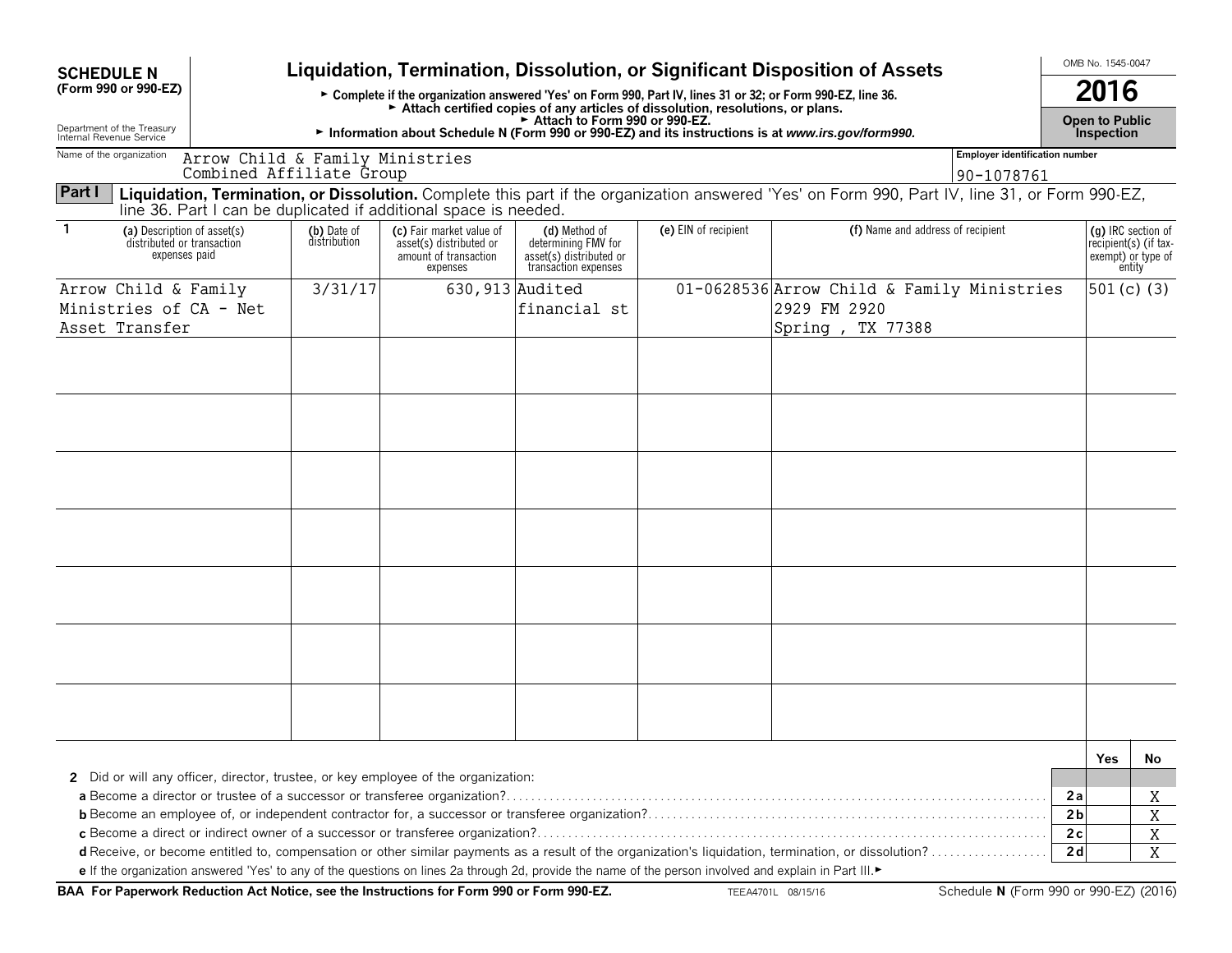| Schedule N (Form 990 or 990-EZ) (2016) | Arrow Child & Family Ministries |  | 90-1078761 | Page |
|----------------------------------------|---------------------------------|--|------------|------|
|----------------------------------------|---------------------------------|--|------------|------|

| Part I<br>  Liquidation, Termination, or Dissolution (continued)                                                                                                                              |      |     |    |
|-----------------------------------------------------------------------------------------------------------------------------------------------------------------------------------------------|------|-----|----|
| Note. If the organization distributed all of its assets during the tax year, then Form 990, Part X, column (B), line 16 (Total assets), and line 26<br>(Total liabilities), should equal -0-. |      | Yes | No |
|                                                                                                                                                                                               |      |     |    |
|                                                                                                                                                                                               | 4al  |     |    |
|                                                                                                                                                                                               | 4 bl |     |    |
|                                                                                                                                                                                               |      |     |    |
|                                                                                                                                                                                               | 6а   |     |    |
|                                                                                                                                                                                               | 6 b  |     |    |
|                                                                                                                                                                                               |      |     |    |

**c** If 'Yes,' on line 6b, describe in Part III how the organization defeased or otherwise settled these liabilities. If 'No' on line 6b, explain in Part III.

Part II Sale, Exchange, Disposition, or Other Transfer of More Than 25% of the Organization's Assets. Complete this part if the organization answered 'Yes' on Form 990, Part IV, line 32, or Form 990-EZ, line 36. Part II can be duplicated if additional space is needed.

| -1 | (a) Description of asset(s)<br>distributed or transaction<br>expenses paid         | (b) Date of<br>distribution | (c) Fair market value of<br>asset(s) distributed or<br>amount of transaction<br>expenses | (d) Method of<br>determining FMV for<br>asset(s) distributed or<br>transaction expenses | (e) EIN of recipient | (f) Name and address of recipient |                      | (g) IRC section of<br>recipient(s) (if tax-<br>exempt) or type of<br>entity |     |
|----|------------------------------------------------------------------------------------|-----------------------------|------------------------------------------------------------------------------------------|-----------------------------------------------------------------------------------------|----------------------|-----------------------------------|----------------------|-----------------------------------------------------------------------------|-----|
|    |                                                                                    |                             |                                                                                          |                                                                                         |                      |                                   |                      |                                                                             |     |
|    |                                                                                    |                             |                                                                                          |                                                                                         |                      |                                   |                      |                                                                             |     |
|    |                                                                                    |                             |                                                                                          |                                                                                         |                      |                                   |                      |                                                                             |     |
|    |                                                                                    |                             |                                                                                          |                                                                                         |                      |                                   |                      |                                                                             |     |
|    |                                                                                    |                             |                                                                                          |                                                                                         |                      |                                   |                      |                                                                             |     |
|    |                                                                                    |                             |                                                                                          |                                                                                         |                      |                                   |                      |                                                                             |     |
|    |                                                                                    |                             |                                                                                          |                                                                                         |                      |                                   |                      | Yes                                                                         | No. |
|    | 2 Did or will any officer, director, trustee, or key employee of the organization: |                             |                                                                                          |                                                                                         |                      |                                   |                      |                                                                             |     |
|    |                                                                                    |                             |                                                                                          |                                                                                         |                      |                                   | 2a                   |                                                                             |     |
|    |                                                                                    |                             |                                                                                          |                                                                                         |                      |                                   | 2 <sub>b</sub><br>2c |                                                                             |     |
|    |                                                                                    |                             |                                                                                          |                                                                                         |                      |                                   |                      |                                                                             |     |

**d** Receive, or become entitled to, compensation or other similar payments as a result of the organization's significant disposition of assets? . . . . . . . . . . . . . . . . . . . . . . . . . **2 d e** If the organization answered 'Yes' to any of the questions on lines 2a through 2d, provide the name of the person involved and explain in Part III.►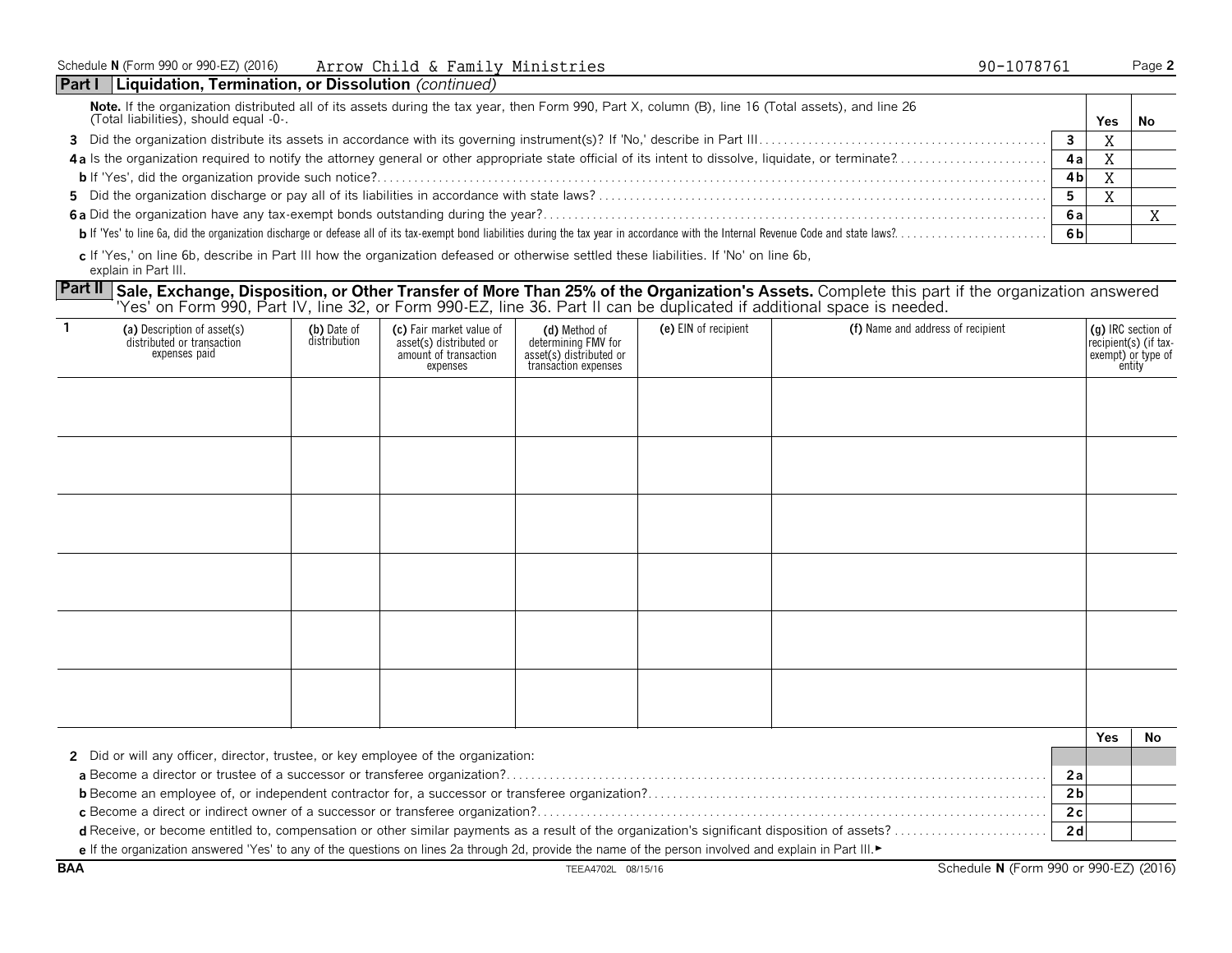Part III Supplemental Information. Provide the information required by Part I, lines 2e and 6c, and Part II, line 2e. Also complete this part to provide any additional information.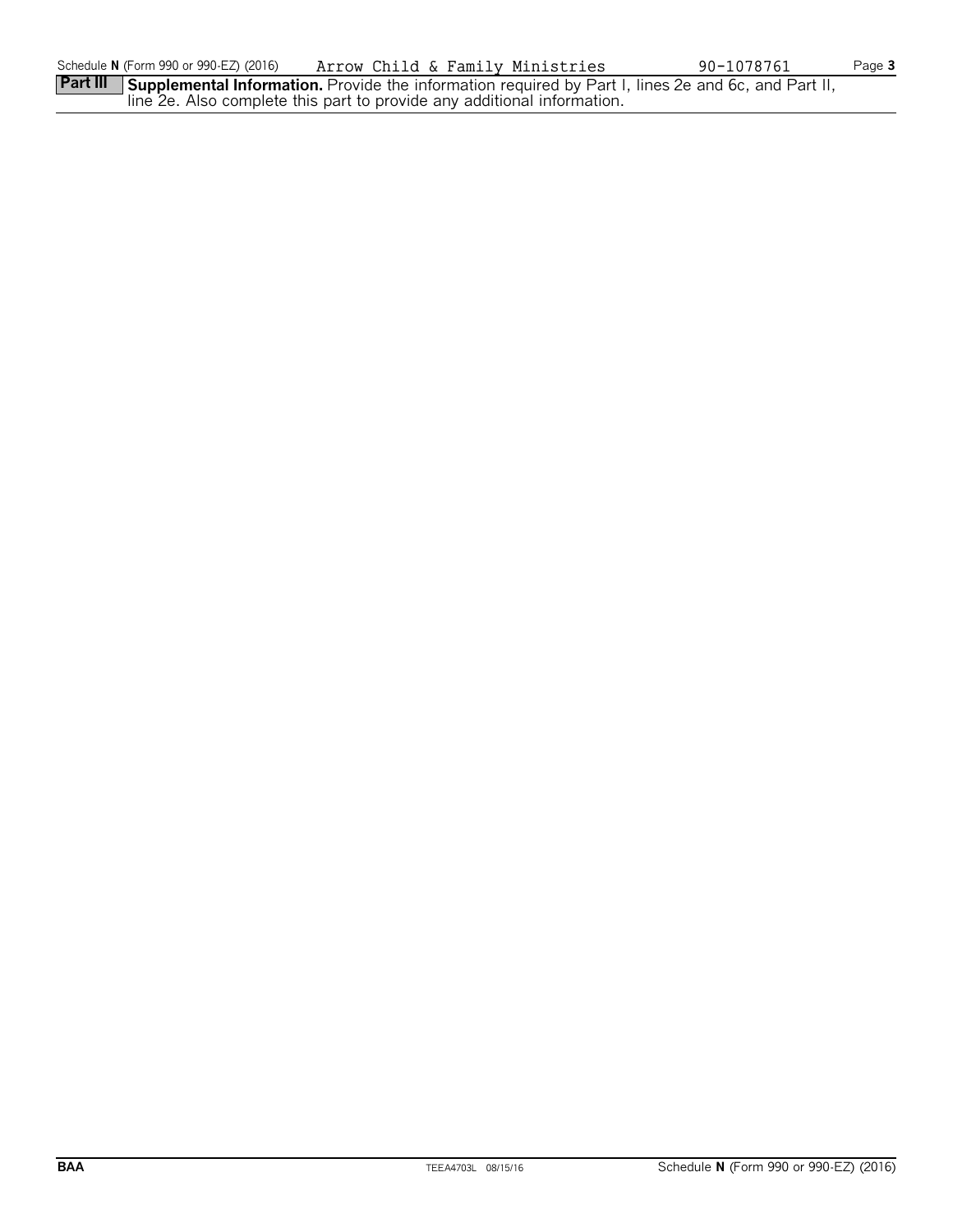| Name of the organization $\pi$ | Child & Family Ministries<br>Arrow | Employer identification number |
|--------------------------------|------------------------------------|--------------------------------|
|                                | Affiliate<br>Combined<br>Group ؛   | 8761<br>10                     |
|                                |                                    |                                |

#### **Form 990, Part III, Line 1 - Organization Mission**

Serving children and families for nearly a quarter of a century, Arrow Child & Family Ministries is honored to provide faith-based child welfare and education services for abused and neglected children, and families in crisis. Programs include: foster care, adoption, emergency services, specialized education, and sex trafficking recovery. Our mission: to help kids and strengthen families.

#### **Form 990, Part III, Line 4c - Program Service Accomplishments**

Other services include emergency shelter, community services, youth development, Medicaid billing, and health services.

Residential treatment includes basic and therapeutic services. These are provided to children and their families in their home, through enhancement of family capabilities in areas of kinship support, family preservation and family reunification. They are also provided to children in residential group homes. Long-term comprehensive care is provided in a separate residential group home for victims of domestic child sex trafficking.

Arrow facilitates private adoptions from foster care into permanent homes, for children of all ages. This occurs when the birth parents have had their rights terminated by the courts.

#### **Form 990, Part III, Line 4d - Other Program Services Description**

This 90-day residential program is designed for girls and boys ages 12-18 who were removed from their homes due to abuse or neglect. Each child is in need of a comprehensive assessment in order to develop an effective treatment plan, educational plan, and to assist with future placement.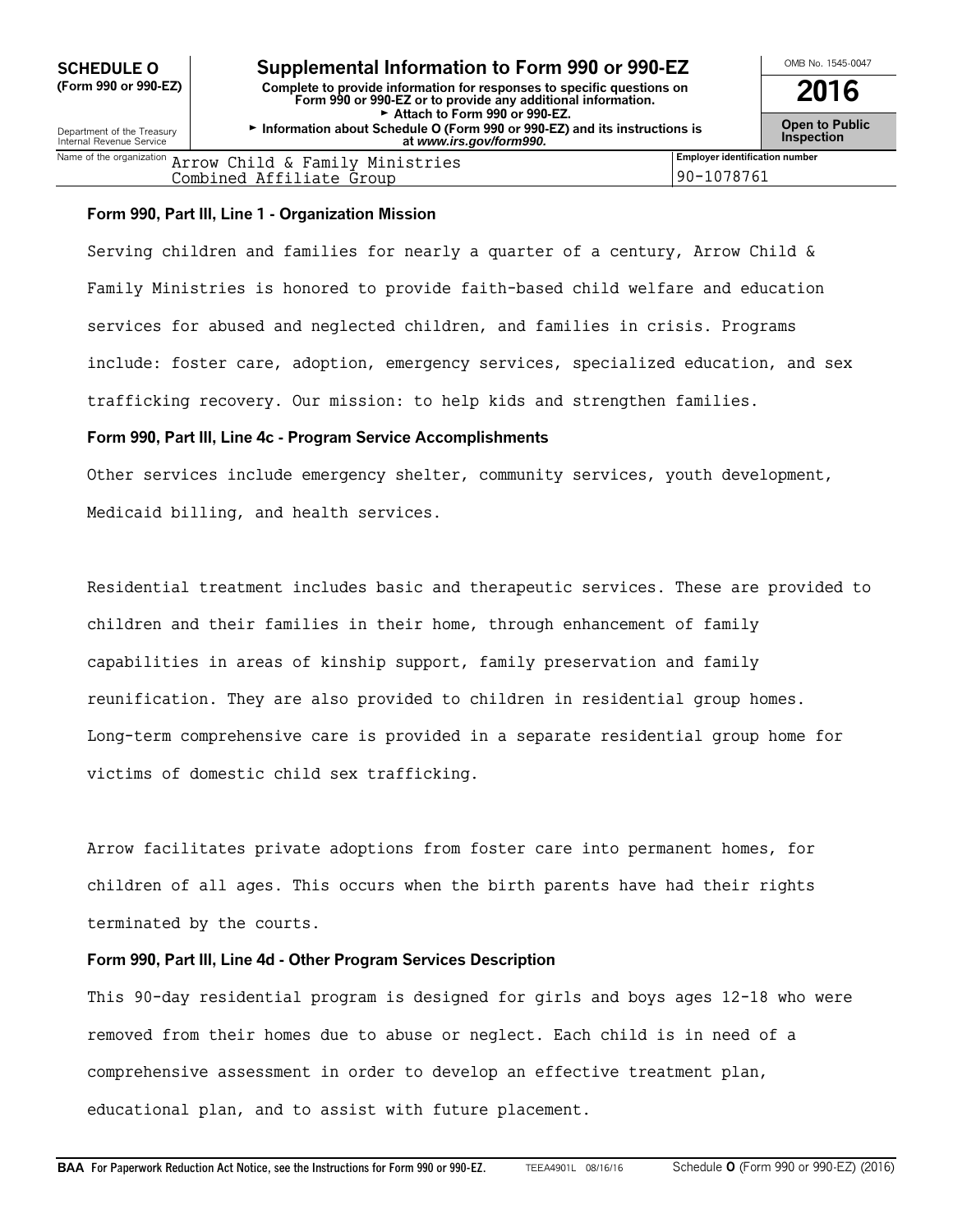#### **Form 990, Part VI, Line 3 - Description of Delegated Duties to Management Company**

Management activities are provided by a realated not-fot-profit organzation, Arrow Child and Family Ministries.

#### **Form 990, Part VI, Line 11b - Form 990 Review Process**

The 990 is reviewed by management, the finance committee and of copy is provided to the board of directors prior to filing.

#### **Form 990, Part VI, Line 12c - Explanation of Monitoring and Enforcement of Conflicts**

Each board member is required to sign an annual statement regarding any potential conflicts of interest and abstain from any matter that may involve conflict.

#### **Form 990, Part VI, Line 15a - Compensation Review & Approval Process - CEO & Top Management**

The organization uses other 990s and compensation studies to determine salaries for key employees. The CEO compensation is reviewed and approved by the National Board of Directors based on this information. The board has delegated authority to the CEO to determine the compensation for key employees and officers based on the same information.

#### **Form 990, Part VI, Line 15b - Compensation Review & Approval Process - Officers & Key Employees**

The organization uses other 990s and compensation studies to determine salaries for key employees. The CEO compensation is reviewed and approved by the National Board of Directors based on this information. The board has delegated authority to the CEO to determine the compensation for key employees and officers based on the same information.

#### **Form 990, Part VI, Line 19 - Other Organization Documents Publicly Available**

Form 990 is available for review upon request at the organization's Spring, TX location.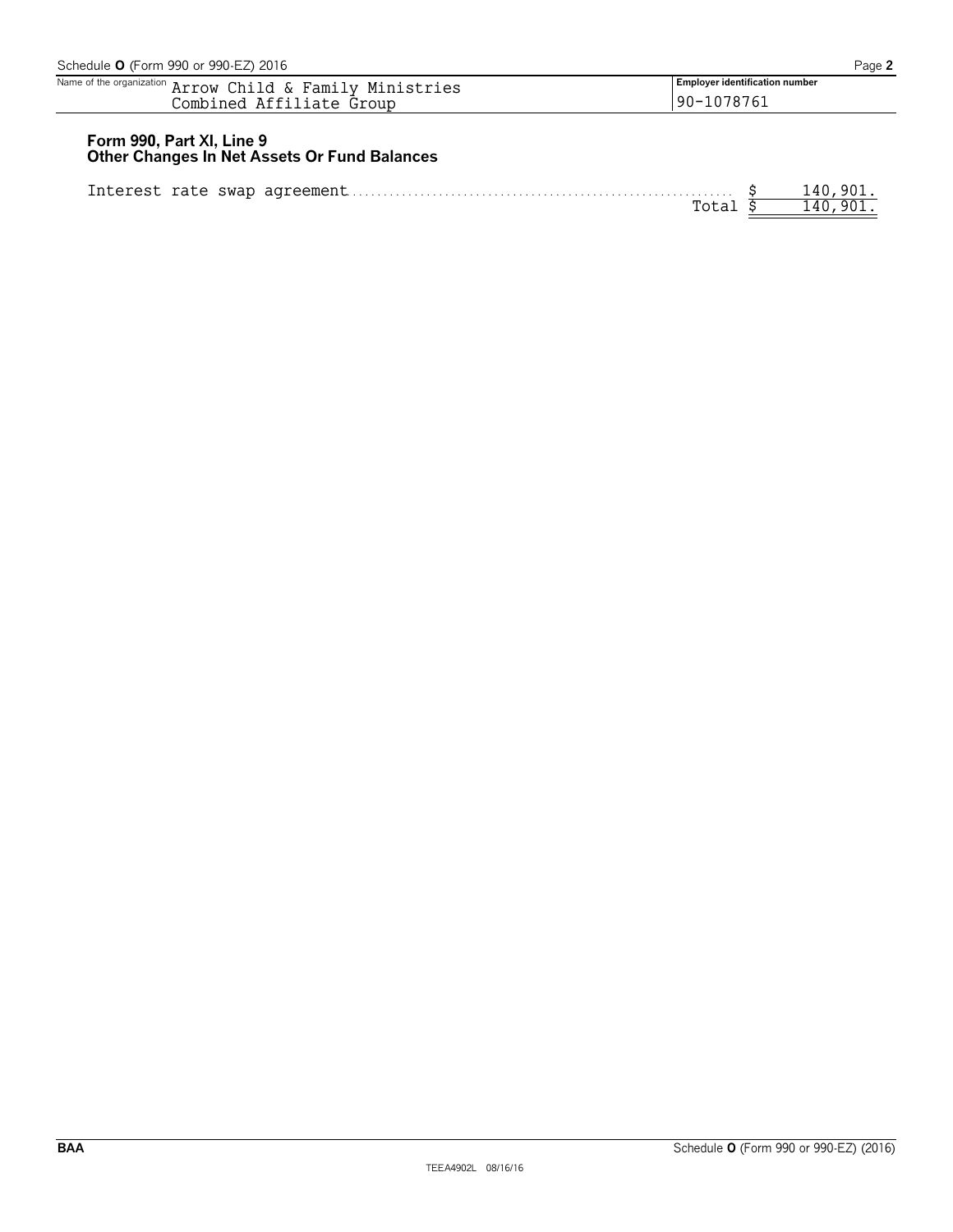# **SCHEDULE R Related Organizations and Unrelated Partnerships**<br>(Form 990) **Related Organization arguered "Yes' on Form 990, Bort IV, line 32, 24, 254**

**Exercice of gamizations and on clated if antiferently and struct of the organization answered 'Yes' on Form 990, Part IV, line 33, 34, 35b, 36, or 37. 2016** Attach to Form 990.

G **Open to Public** Department of the Treasury **Information about Schedule R (Form 990) and its instructions is at** *www.irs.gov/form990.* Internal Revenue Service **Inspection**

Name of the organization **Employer identification number** 

Arrow Child & Family Ministries Combined Affiliate Group 90-1078761

### **Part I Identification of Disregarded Entities.** Complete if the organization answered 'Yes' on Form 990, Part IV, line 33.

| (a)<br>Name, address, and EIN (if applicable) of disregarded entity                                                                                          | (b)<br>Primary activity | (c)<br>Legal domicile (state<br>or foreign country) | (d)<br>Total income | <b>(e)</b><br>End-of-year assets | (f)<br>Direct controlling<br>entity |
|--------------------------------------------------------------------------------------------------------------------------------------------------------------|-------------------------|-----------------------------------------------------|---------------------|----------------------------------|-------------------------------------|
| (1)                                                                                                                                                          |                         |                                                     |                     |                                  |                                     |
|                                                                                                                                                              |                         |                                                     |                     |                                  |                                     |
|                                                                                                                                                              |                         |                                                     |                     |                                  |                                     |
|                                                                                                                                                              |                         |                                                     |                     |                                  |                                     |
| (2)                                                                                                                                                          |                         |                                                     |                     |                                  |                                     |
|                                                                                                                                                              |                         |                                                     |                     |                                  |                                     |
|                                                                                                                                                              |                         |                                                     |                     |                                  |                                     |
| (3)                                                                                                                                                          |                         |                                                     |                     |                                  |                                     |
|                                                                                                                                                              |                         |                                                     |                     |                                  |                                     |
|                                                                                                                                                              |                         |                                                     |                     |                                  |                                     |
| <b>Dart II Identification of Delated Tay Evannit Quantizations</b> Complete if the examination appurered Wesler December December 11/ Jine 24 because it had |                         |                                                     |                     |                                  |                                     |
|                                                                                                                                                              |                         |                                                     |                     |                                  |                                     |

**Part II** Identification of Related Tax-Exempt Organizations. Complete if the organization answered 'Yes' on Form 990, Part IV, line 34 because it had one or more related tax-exempt organizations during the tax year.

| (a)<br>Name, address, and EIN of related organization                   | (b)<br>Primary activity   | Legal domicile (state<br>or foreign country) | (d)<br>Exempt Code<br>section | (e)<br>Public charity status<br>(if section $501(c)(3)$ ) | (f)<br>Direct controlling<br>entity | $(g)$<br>Sec 512(b)(13)<br>controlled entity? |    |
|-------------------------------------------------------------------------|---------------------------|----------------------------------------------|-------------------------------|-----------------------------------------------------------|-------------------------------------|-----------------------------------------------|----|
|                                                                         |                           |                                              |                               |                                                           |                                     | <b>Yes</b>                                    | No |
| (1) Arrow Child & Family Ministries<br>2929 FM 2920<br>Spring, TX 77388 | Support<br>activities for |                                              |                               |                                                           |                                     |                                               |    |
| 01-0628536<br>(2)                                                       | ACFM operations           | TX                                           | 501 $(c)$ (3)                 | $509(a)$ (2)                                              | N/A                                 |                                               | Χ  |
|                                                                         |                           |                                              |                               |                                                           |                                     |                                               |    |
| $\overline{(3)}$                                                        |                           |                                              |                               |                                                           |                                     |                                               |    |
| (4)                                                                     |                           |                                              |                               |                                                           |                                     |                                               |    |

**BAA For Paperwork Reduction Act Notice, see the Instructions for Form 990.** TEEA5001L 09/09/16 Schedule **R** (Form 990) 2016

OMB No. 1545-0047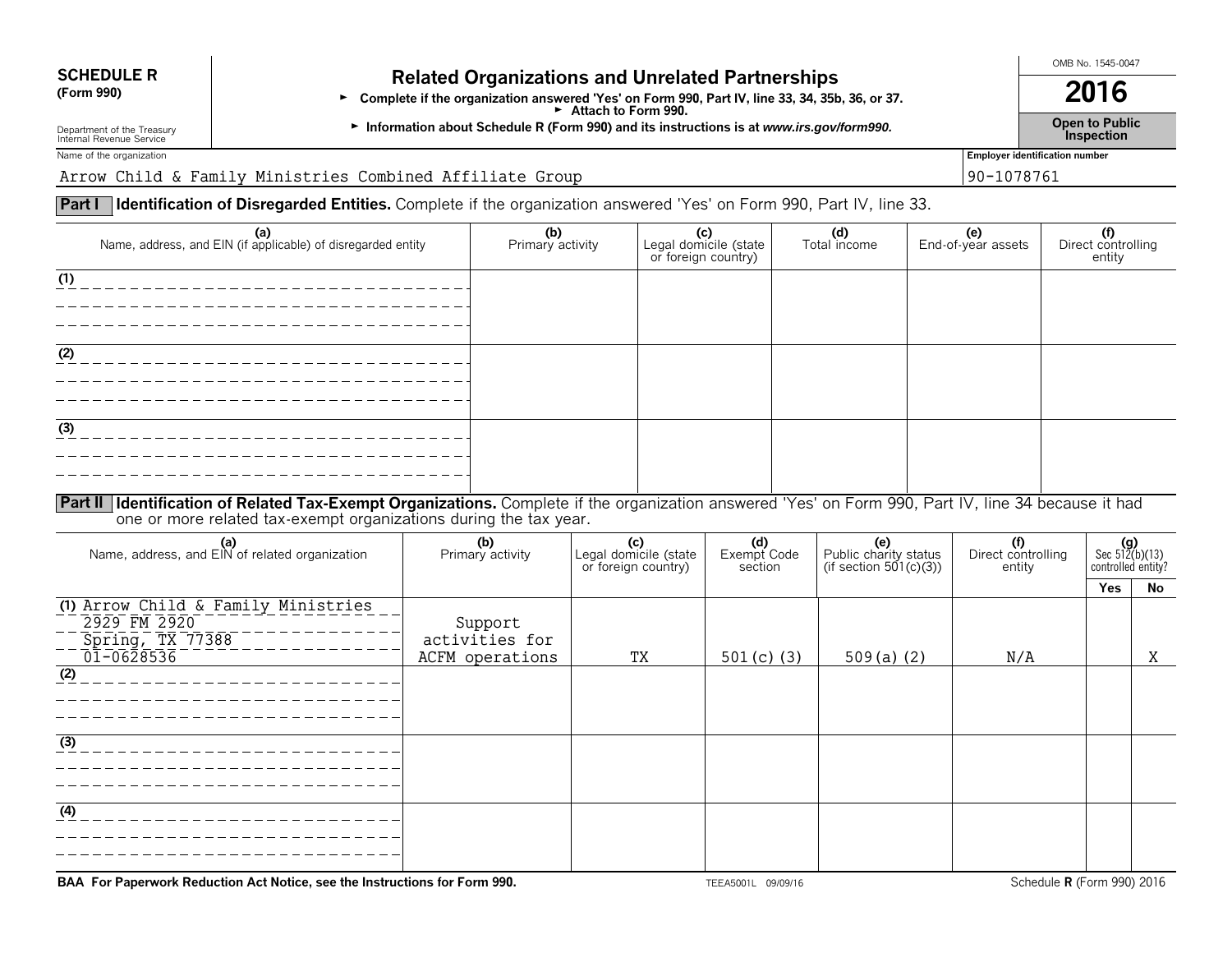#### Schedule **R** (Form 990) 2016 Page **2** Arrow Child & Family Ministries 90-1078761

Part III Identification of Related Organizations Taxable as a Partnership Complete if the organization answered 'Yes' on Form 990, Part IV, line 34<br>because it had one or more related organizations treated as a partnership

|                                                                                  |                                                                                                                                                                                                                                                                |                                                  |                                        |                                                                                                     |                                                     | ັ |                                                        |                                          |            |                                              |                                                                   |                             |                 |                                               |
|----------------------------------------------------------------------------------|----------------------------------------------------------------------------------------------------------------------------------------------------------------------------------------------------------------------------------------------------------------|--------------------------------------------------|----------------------------------------|-----------------------------------------------------------------------------------------------------|-----------------------------------------------------|---|--------------------------------------------------------|------------------------------------------|------------|----------------------------------------------|-------------------------------------------------------------------|-----------------------------|-----------------|-----------------------------------------------|
| (a)<br>Name, address, and EIN of<br>related organization                         | (b)<br>Primary activity                                                                                                                                                                                                                                        | (c)<br>Legal<br>domicile<br>(state or<br>foreign | (d)<br>Direct<br>controlling<br>entity | $\overline{e}$<br>Predominant income<br>(related, unrelated,<br>excluded from tax<br>under sections | $\overline{(\text{f})}$<br>Share of total<br>income |   |                                                        | (g)<br>Share of<br>end-of-year<br>assets |            | (h)<br>Dispropor-<br>tionate<br>allocations? | (i)<br>Code V-UBI<br>amount in box<br>20 of Schedule<br>K-1 (Form | (j)<br>managing<br>partner? | General or      | $\overline{(k)}$<br>Percentage<br>ownership   |
|                                                                                  |                                                                                                                                                                                                                                                                | country)                                         |                                        | $512 - 514$                                                                                         |                                                     |   |                                                        |                                          | <b>Yes</b> | <b>No</b>                                    | 1065                                                              | Yes                         | <b>No</b>       |                                               |
| (1)                                                                              |                                                                                                                                                                                                                                                                |                                                  |                                        |                                                                                                     |                                                     |   |                                                        |                                          |            |                                              |                                                                   |                             |                 |                                               |
| $(2)$ _ _ _ _ _ _ _ _ _ _ _ _                                                    |                                                                                                                                                                                                                                                                |                                                  |                                        |                                                                                                     |                                                     |   |                                                        |                                          |            |                                              |                                                                   |                             |                 |                                               |
| $\frac{(3)}{2}$ - - - - - - - - - - - -                                          |                                                                                                                                                                                                                                                                |                                                  |                                        |                                                                                                     |                                                     |   |                                                        |                                          |            |                                              |                                                                   |                             |                 |                                               |
| <b>Part IV</b>                                                                   | Identification of Related Organizations Taxable as a Corporation or Trust Complete if the organization answered 'Yes' on Form 990, Part IV,<br>line 34 because it had one or more related organizations treated as a corporation or trust during the tax year. |                                                  | (b)                                    |                                                                                                     | (d)<br>Direct                                       |   |                                                        | (f)                                      |            |                                              |                                                                   | (h)                         |                 |                                               |
| (a)<br>Name, address, and EIN of related organization                            |                                                                                                                                                                                                                                                                |                                                  | Primary activity                       | (c)<br>Legal domicile<br>(state or foreign<br>country)                                              | controlling<br>entity                               |   | (e)<br>Type of entity<br>(C corp, S corp,<br>or trust) | Share of<br>total income                 |            |                                              | (g)<br>Share of end-of-<br>year assets                            | Percentage<br>ownership     |                 | (i)<br>Sec $512(b)(13)$<br>controlled entity? |
| (1) Arrow Health Solutions<br>2929 FM 2920<br>Spring, TX 77388<br>$46 - 3705759$ |                                                                                                                                                                                                                                                                |                                                  | Sales of<br>medical<br>equipment       | TX                                                                                                  | ACFM of<br>Texas                                    |   | C Corp                                                 |                                          | $-71,849.$ |                                              | 210, 565.                                                         | 100.00                      | <b>Yes</b><br>Χ | No                                            |
| (2)                                                                              | ____________________                                                                                                                                                                                                                                           |                                                  |                                        |                                                                                                     |                                                     |   |                                                        |                                          |            |                                              |                                                                   |                             |                 |                                               |
| (3)                                                                              |                                                                                                                                                                                                                                                                |                                                  |                                        |                                                                                                     |                                                     |   |                                                        |                                          |            |                                              |                                                                   |                             |                 |                                               |
| <b>BAA</b>                                                                       |                                                                                                                                                                                                                                                                |                                                  |                                        |                                                                                                     | TEEA5002L 09/09/16                                  |   |                                                        |                                          |            |                                              |                                                                   |                             |                 | Schedule R (Form 990) 2016                    |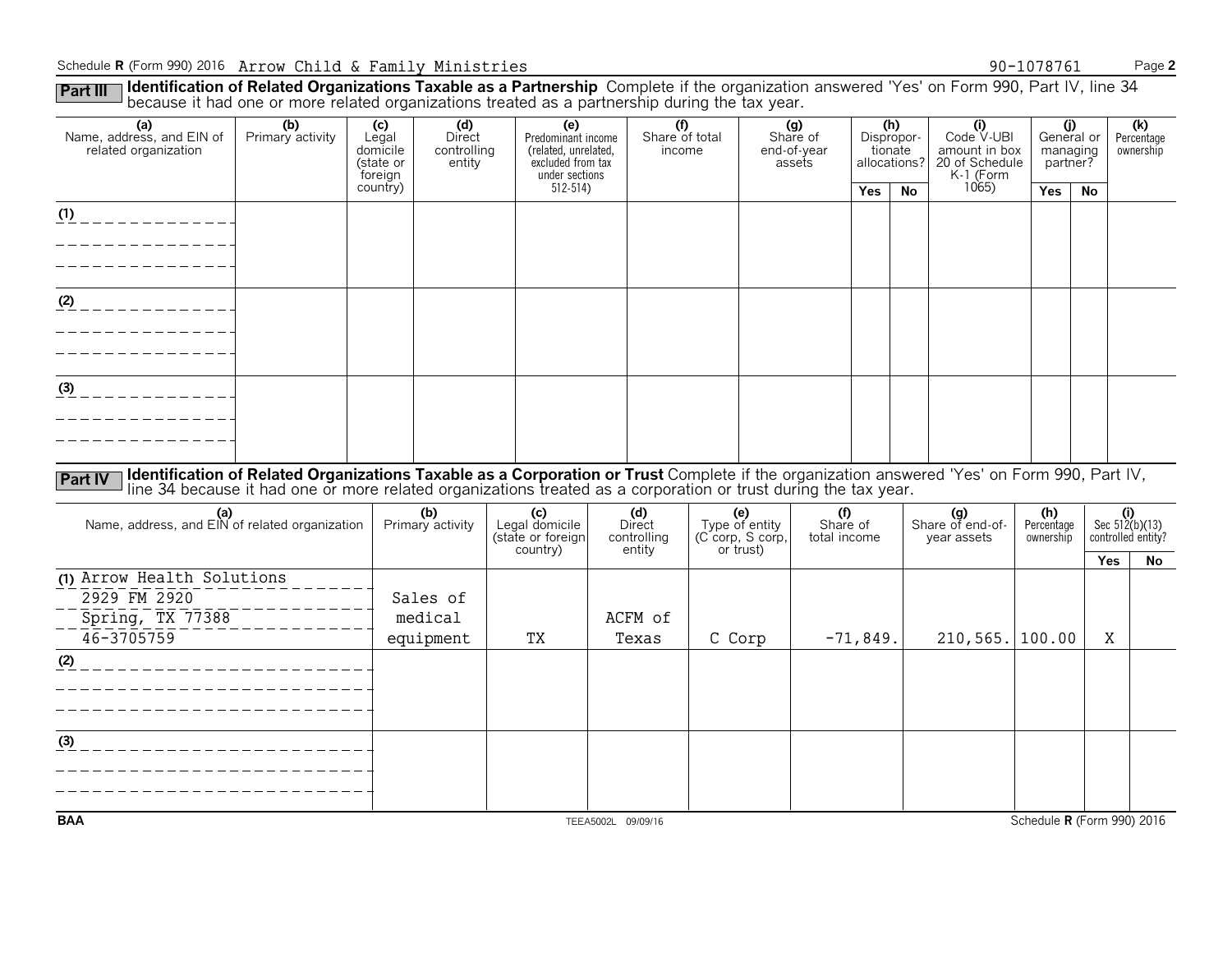## **Part V** Transactions With Related Organizations. Complete if the organization answered 'Yes' on Form 990, Part IV, line 34, 35b, or 36.

| <b>Note.</b> Complete line 1 if any entity is listed in Parts II, III, or IV of this schedule.                                                                                 |                | Yes l | No             |  |  |
|--------------------------------------------------------------------------------------------------------------------------------------------------------------------------------|----------------|-------|----------------|--|--|
| During the tax year, did the organization engage in any of the following transactions with one or more related organizations listed in Parts II-IV?                            |                |       |                |  |  |
|                                                                                                                                                                                | 1a             |       | X              |  |  |
|                                                                                                                                                                                | 1 <sub>b</sub> |       | X              |  |  |
|                                                                                                                                                                                | 1 <sub>c</sub> | X     |                |  |  |
|                                                                                                                                                                                | 1 <sub>d</sub> | X     |                |  |  |
|                                                                                                                                                                                | 1 e            | X     |                |  |  |
|                                                                                                                                                                                |                |       |                |  |  |
|                                                                                                                                                                                | 1f             |       | Χ              |  |  |
|                                                                                                                                                                                | 1 g            |       | $\overline{X}$ |  |  |
|                                                                                                                                                                                | 1 h            |       | X              |  |  |
|                                                                                                                                                                                | 1i             |       | X              |  |  |
|                                                                                                                                                                                | 1i             |       | X              |  |  |
|                                                                                                                                                                                |                |       |                |  |  |
|                                                                                                                                                                                | 1 k            |       | Χ              |  |  |
|                                                                                                                                                                                |                |       |                |  |  |
|                                                                                                                                                                                |                |       |                |  |  |
|                                                                                                                                                                                |                |       |                |  |  |
|                                                                                                                                                                                |                |       |                |  |  |
|                                                                                                                                                                                |                |       |                |  |  |
|                                                                                                                                                                                |                |       |                |  |  |
|                                                                                                                                                                                |                |       |                |  |  |
|                                                                                                                                                                                |                |       |                |  |  |
|                                                                                                                                                                                |                |       |                |  |  |
|                                                                                                                                                                                |                |       | X              |  |  |
| 2 If the answer to any of the above is 'Yes,' see the instructions for information on who must complete this line, including covered relationships and transaction thresholds. |                |       |                |  |  |
| (d)<br>Method of determining<br>(b)<br>(a)<br>Name of related organization<br>(c)<br>Amount involved<br>Transaction<br>amount involved<br>type $(a-s)$                         |                |       |                |  |  |

|                            | name or related organization | <i><b>Transaction</b></i><br>type (a-s) | Amount involved | Internod of determining<br>amount involved |
|----------------------------|------------------------------|-----------------------------------------|-----------------|--------------------------------------------|
| (1) Arrow Health Solutions |                              | e                                       |                 | 493, 181. Cash payment                     |
| (2)                        |                              |                                         |                 |                                            |
| (3)                        |                              |                                         |                 |                                            |
| (4)                        |                              |                                         |                 |                                            |
| (5)                        |                              |                                         |                 |                                            |
| $\underline{(6)}$          |                              |                                         |                 |                                            |
| <b>BAA</b>                 | TEEA5003L 09/09/16           |                                         |                 | Schedule R (Form 990) 2016                 |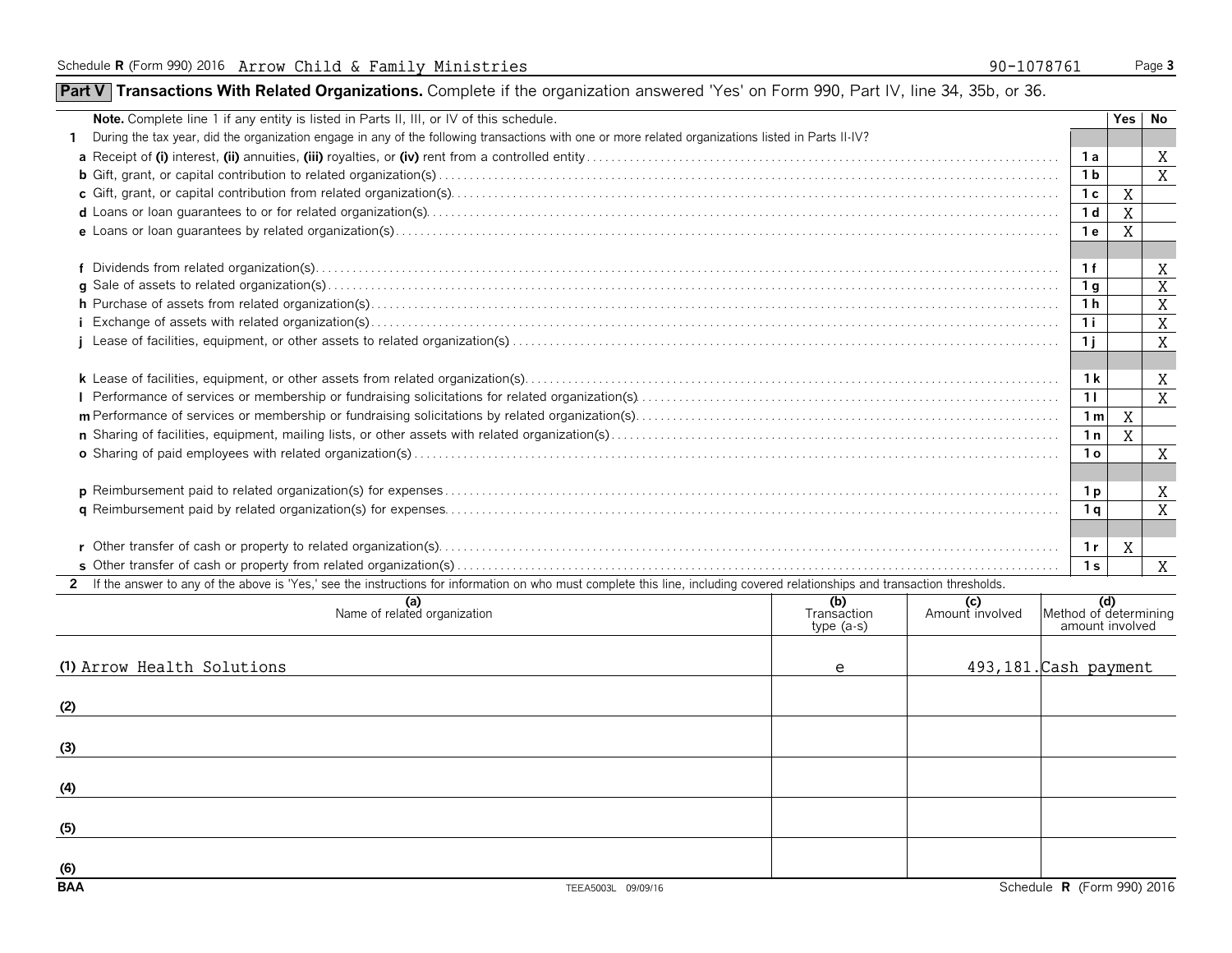#### **Part VI** Unrelated Organizations Taxable as a Partnership. Complete if the organization answered 'Yes' on Form 990, Part IV, line 37.

Provide the following information for each entity taxed as a partnership through which the organization conducted more than five percent of its activities (measured by total assets or gross revenue) that was not a related organization. See instructions regarding exclusion for certain investment partnerships.

| 0.0.1.20 mai mao moi a romioa organizationi obo moi: aotiono rogaranty onomaon nor oortam mrootmont partnorompo<br>Name, address, and EIN of entity $\begin{array}{ c c c c }\n\hline\n\text{Name, address, and EIN of entity} & \text{Primary activity}\n\hline\n\end{array}$ | (c)<br>Legal domicile<br>(state or foreign<br>country) | (d)<br>Predominant<br>income<br>(related, unre-<br>lated, excluded<br>from tax under |                    | (e)<br>Are all partners<br>section<br>$501(c)(3)$<br>organizations? | (f)<br>Share of<br>total income | (g)<br>Share of<br>end-of-year<br>assets | tionate | (h)<br>Dispropor-<br>allocations? | $(i)$<br>Code $\vee$ UBI<br>amount in box<br>20 of Schedule<br>K-1<br>(Form 1065) | managing<br>partner? |    | $\begin{array}{c c} \textbf{(j)} & \textbf{(k)} \\ \textbf{General or } \textbf{Percentage} \end{array}$<br>ownership |
|--------------------------------------------------------------------------------------------------------------------------------------------------------------------------------------------------------------------------------------------------------------------------------|--------------------------------------------------------|--------------------------------------------------------------------------------------|--------------------|---------------------------------------------------------------------|---------------------------------|------------------------------------------|---------|-----------------------------------|-----------------------------------------------------------------------------------|----------------------|----|-----------------------------------------------------------------------------------------------------------------------|
|                                                                                                                                                                                                                                                                                |                                                        | sections $512-514$ )                                                                 | Yes                | No                                                                  |                                 |                                          | Yes     | No                                |                                                                                   | Yes                  | No |                                                                                                                       |
| $\overline{(1)}$<br>_____________                                                                                                                                                                                                                                              |                                                        |                                                                                      |                    |                                                                     |                                 |                                          |         |                                   |                                                                                   |                      |    |                                                                                                                       |
| (2)                                                                                                                                                                                                                                                                            |                                                        |                                                                                      |                    |                                                                     |                                 |                                          |         |                                   |                                                                                   |                      |    |                                                                                                                       |
| $\frac{1}{(3)}$<br>______________                                                                                                                                                                                                                                              |                                                        |                                                                                      |                    |                                                                     |                                 |                                          |         |                                   |                                                                                   |                      |    |                                                                                                                       |
| $\frac{4}{4}$ _ _ _ _ _ _ _ _ _ _ _ _ _ _ _ _ _                                                                                                                                                                                                                                |                                                        |                                                                                      |                    |                                                                     |                                 |                                          |         |                                   |                                                                                   |                      |    |                                                                                                                       |
| (5)<br>______________                                                                                                                                                                                                                                                          |                                                        |                                                                                      |                    |                                                                     |                                 |                                          |         |                                   |                                                                                   |                      |    |                                                                                                                       |
| (6)                                                                                                                                                                                                                                                                            |                                                        |                                                                                      |                    |                                                                     |                                 |                                          |         |                                   |                                                                                   |                      |    |                                                                                                                       |
| $\frac{(\eta)}{\eta}$ _ _ _ _ _ _ _ _ _ _ _ _ _ _ _ _ _<br>_ _ _ _ _ _ _ _ _ _ _ _ _ _ _<br>_ _ _ _ _ _ _ _ _ _ _ _ _ _ _ _ _ _                                                                                                                                                |                                                        |                                                                                      |                    |                                                                     |                                 |                                          |         |                                   |                                                                                   |                      |    |                                                                                                                       |
| (8)<br>____________                                                                                                                                                                                                                                                            |                                                        |                                                                                      |                    |                                                                     |                                 |                                          |         |                                   |                                                                                   |                      |    |                                                                                                                       |
| <b>BAA</b>                                                                                                                                                                                                                                                                     |                                                        |                                                                                      | TEEA5004L 09/09/16 |                                                                     |                                 |                                          |         |                                   |                                                                                   |                      |    | Schedule R (Form 990) 2016                                                                                            |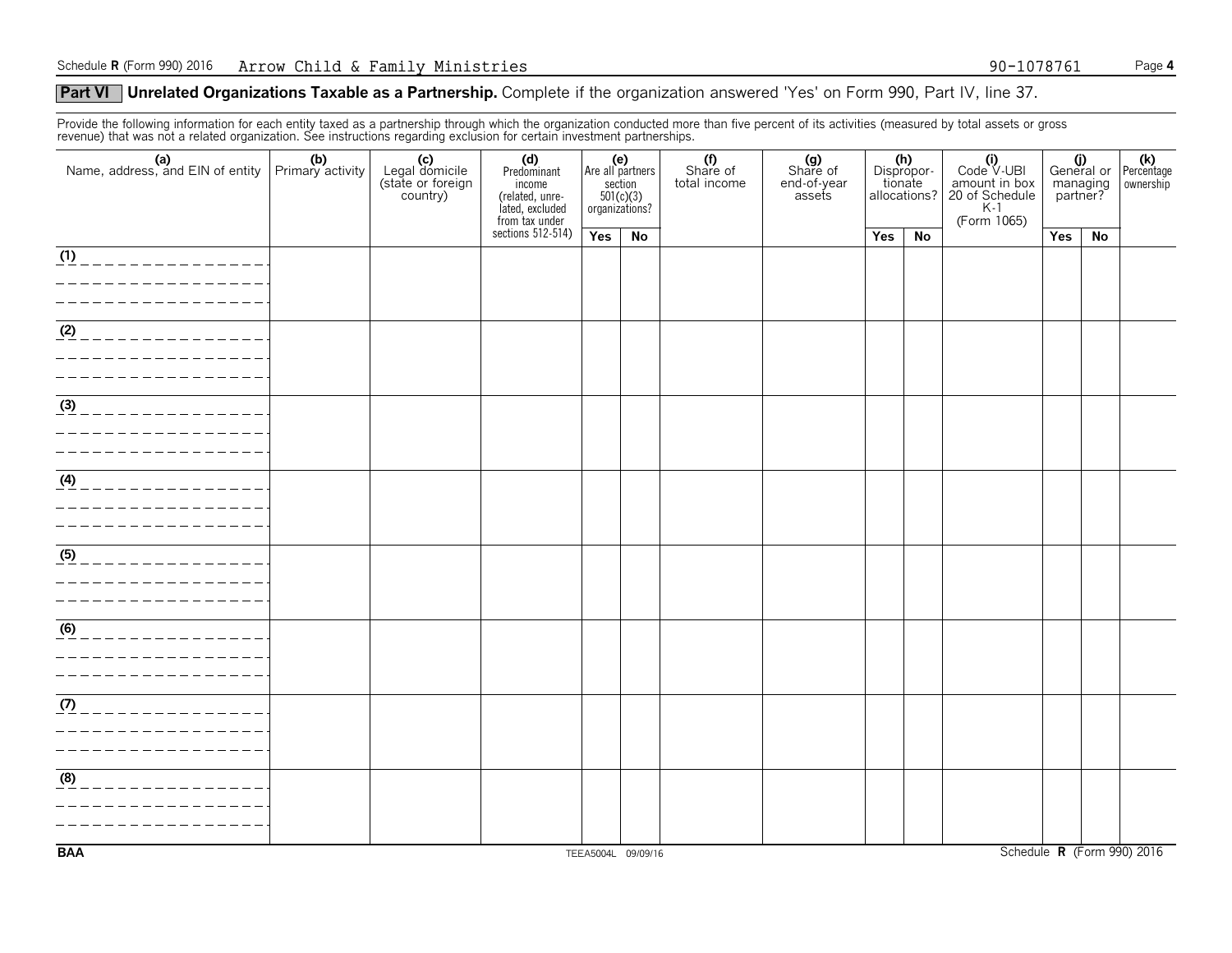## **Part VII Supplemental Information.**

Provide additional information for responses to questions on Schedule R. See instructions.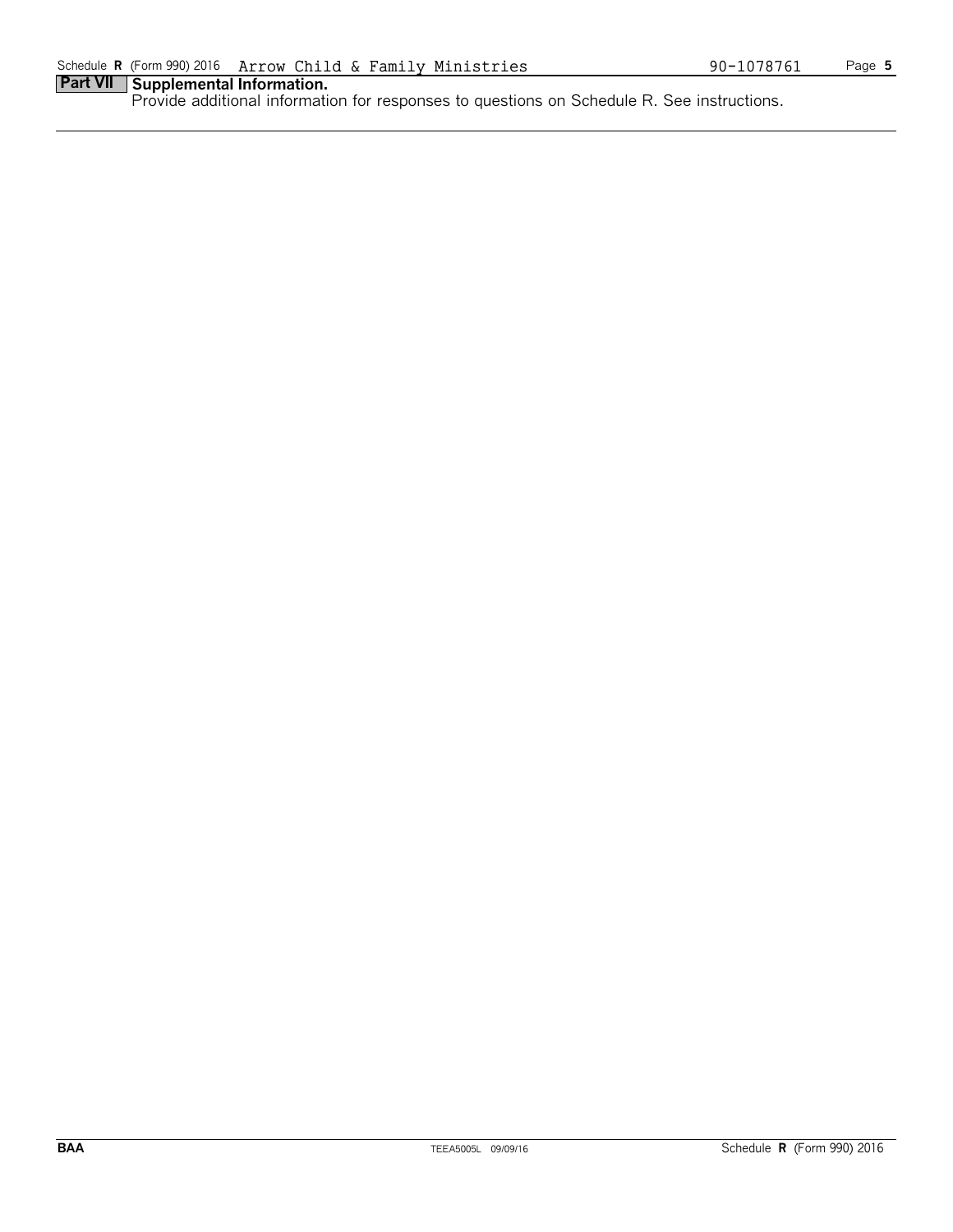

Secretary of State<br>Business Programs Division

1500 11<sup>th</sup> Street, 3<sup>d</sup> Floor<br>Sacramento, CA 95814

**Business Entities** (916) 657-5448

ARROW CHILD & FAMILYUNDY MINISTRIES-M L 2929 FM 2920 SPRING TX 77388

| January 29, 2018 |  |
|------------------|--|
| FEB 0 2 2018     |  |
|                  |  |

RE: ARROW CHILD & FAMILY MINISTRIES-CALIFORNIA

THIS LETTER IS JUST TO ADVISE YOU OF THE RECEIPT, ON JANUARY 19, 2018, OF THE CERTIFICATE OF ELECTION TO WIND UP AND DISSOLVE AND THE CERTIFICATE OF DISSOLUTION, SUBMITTED TO THIS OFFICE BY WAY OF EXPRESS MAIL.

DOCUMENTS WILL BE PROCESSED IN CHRONDLOGICAL ORDER, BY DATE OF RECEIPT.

DOCUMENT FILING SUPPORT UNIT  $(916) 657 - 5448$ 

THE ABOVE REFERENCED NAME IS AS IT APPEARS ON THE DOCUMENTS **NOTE:** RECEIVED AND IS NOT NECESSARILY THE CORRECT NAME AS IT IS OF RECORD IN THE OFFICE OF THE SECRETARY OF STATE.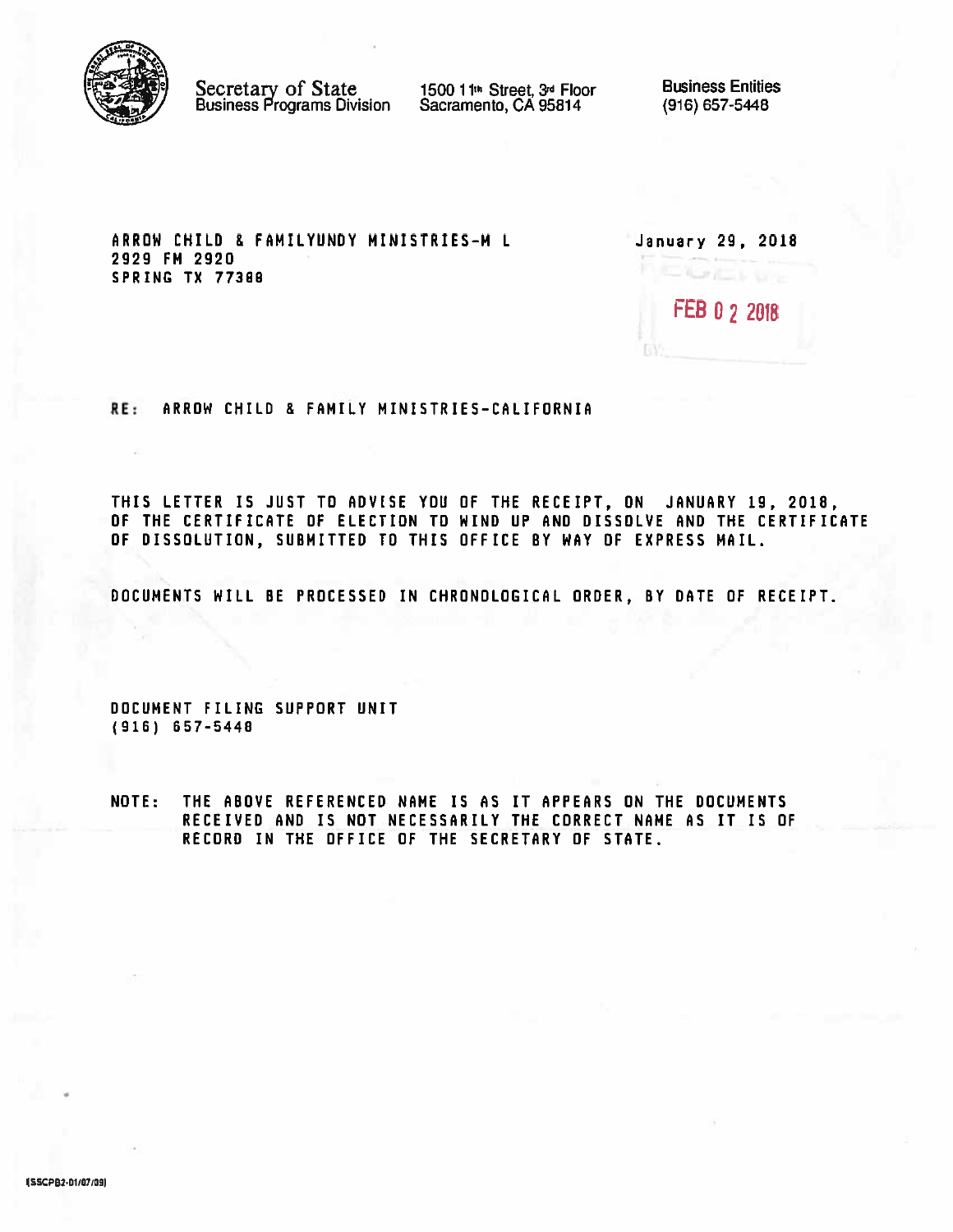|                                                                                                                                                                                                                                                             | <b>ELEC NP</b>                                                                                                                                                                                                       |  |  |  |  |  |
|-------------------------------------------------------------------------------------------------------------------------------------------------------------------------------------------------------------------------------------------------------------|----------------------------------------------------------------------------------------------------------------------------------------------------------------------------------------------------------------------|--|--|--|--|--|
| <b>State of California</b>                                                                                                                                                                                                                                  |                                                                                                                                                                                                                      |  |  |  |  |  |
| <b>Secretary of State</b>                                                                                                                                                                                                                                   |                                                                                                                                                                                                                      |  |  |  |  |  |
|                                                                                                                                                                                                                                                             |                                                                                                                                                                                                                      |  |  |  |  |  |
| <b>Domestic Nonprofit Corporation</b><br><b>Certificate of Election to Wind Up and Dissolve</b>                                                                                                                                                             |                                                                                                                                                                                                                      |  |  |  |  |  |
| NOTE: To complete the dissolution process, the corporation must also file a<br>Certificate of Dissolution (Form DISS NP).                                                                                                                                   |                                                                                                                                                                                                                      |  |  |  |  |  |
| There is no fee for filing a Certificate of Election To Wind Up and Dissolve.                                                                                                                                                                               |                                                                                                                                                                                                                      |  |  |  |  |  |
| Important - Read instructions before completing this form.                                                                                                                                                                                                  | This Space For Filing Use Only                                                                                                                                                                                       |  |  |  |  |  |
| 1. Corporate Name - Enter the name of the domestic nonprofit corporation exactly as it is of<br>record with the California Secretary of State.                                                                                                              | 2. Corporate File Number - If known, enter the<br>number issued by the California Secretary of State                                                                                                                 |  |  |  |  |  |
| ARROW CHILD & FAMILY MINISTRIES-CALIFORNIA FORMERLY THE<br>ARROW PROJECT-CALIFORNIA                                                                                                                                                                         | 0194111                                                                                                                                                                                                              |  |  |  |  |  |
| 3. Required Statement - The following statement is required by statute and should not be altered.                                                                                                                                                           |                                                                                                                                                                                                                      |  |  |  |  |  |
| The corporation has elected to wind up and dissolve.                                                                                                                                                                                                        |                                                                                                                                                                                                                      |  |  |  |  |  |
| 4. Election - Check the applicable statement. Note: Only one box may be checked.                                                                                                                                                                            |                                                                                                                                                                                                                      |  |  |  |  |  |
| The election was made by the vote of<br>(number of members)                                                                                                                                                                                                 | members of the corporation, constituting a majority of all the members.                                                                                                                                              |  |  |  |  |  |
|                                                                                                                                                                                                                                                             | The election was made by the board of directors together with the vote of a majority of the members voting on the election to<br>dissolve and in accordance with California Corporations Code section 5034 or 12224. |  |  |  |  |  |
| The corporation has no members; the election was made by the board of directors of the corporation.                                                                                                                                                         |                                                                                                                                                                                                                      |  |  |  |  |  |
| 5. Signatory Authority - Check the applicable statement. Note: Only one box may be checked.                                                                                                                                                                 |                                                                                                                                                                                                                      |  |  |  |  |  |
| The undersigned constitutes the sole director or a majority of the directors now in office of the above-named corporation.                                                                                                                                  |                                                                                                                                                                                                                      |  |  |  |  |  |
| The undersigned constitute the chair of the board, president or vice president and the secretary, chief financial officer, treasurer,<br>assistant secretary or assistant treasurer of the above-named corporation.                                         |                                                                                                                                                                                                                      |  |  |  |  |  |
| The undersigned constitute(s) the member(s) authorized to execute this certificate by approval of a majority of all members.                                                                                                                                |                                                                                                                                                                                                                      |  |  |  |  |  |
| 6. Verification and Execution - If additional signature space is necessary, the dated signature(s) with verification(s) may be made on an<br>attachment to this certificate. Any attachments to this certificate are incorporated herein by this reference. |                                                                                                                                                                                                                      |  |  |  |  |  |
| I declare under penalty of perjury under the laws of the State of California that the matters set forth in this certificate are true and<br>correct of my own knowledge.                                                                                    |                                                                                                                                                                                                                      |  |  |  |  |  |
| Date                                                                                                                                                                                                                                                        |                                                                                                                                                                                                                      |  |  |  |  |  |
|                                                                                                                                                                                                                                                             |                                                                                                                                                                                                                      |  |  |  |  |  |
| Signature of Director, Officer or Member                                                                                                                                                                                                                    | M. SCOTT LUNDY, CHIEF EXECUTIVE OFFICER<br>Type or Print Name of Director, Officer or Member                                                                                                                         |  |  |  |  |  |
|                                                                                                                                                                                                                                                             | JOYCE KAPP, ASSISTANT BOARD SECRETARY                                                                                                                                                                                |  |  |  |  |  |
| Signalore of Director, Officer of Member                                                                                                                                                                                                                    | Type or Print Name of Director, Officer or Member                                                                                                                                                                    |  |  |  |  |  |
|                                                                                                                                                                                                                                                             |                                                                                                                                                                                                                      |  |  |  |  |  |
| <b>Signature of Director or Member</b>                                                                                                                                                                                                                      | Type or Print Name of Director or Member                                                                                                                                                                             |  |  |  |  |  |
| <b>ELEC NP (REV 01/2016)</b>                                                                                                                                                                                                                                | APPROVED BY SECRETARY OF STATE                                                                                                                                                                                       |  |  |  |  |  |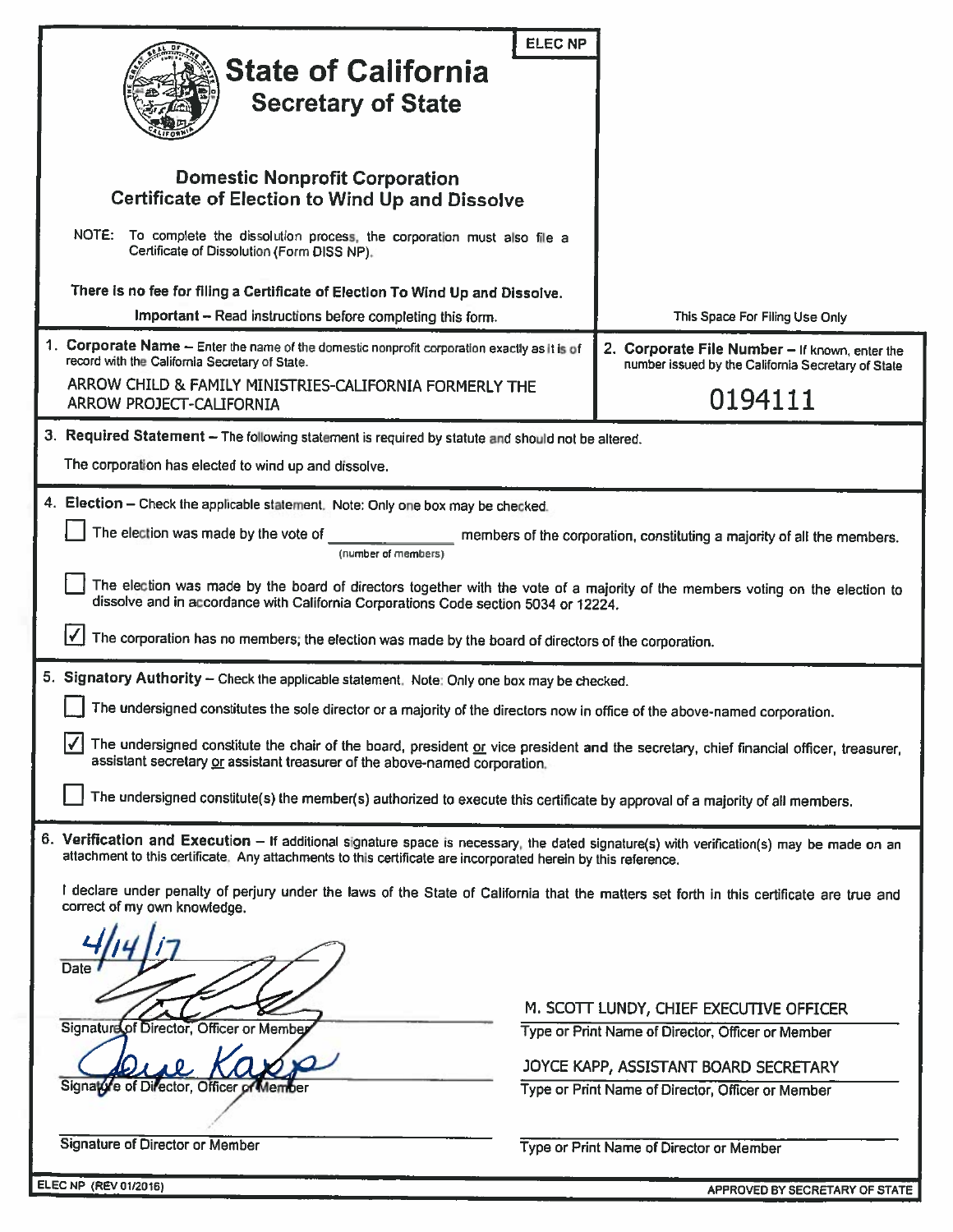| <b>DISS NP</b><br><b>State of California</b><br><b>Secretary of State</b>                                                                                                                                                                                                                                                                                                                                                                                                                                                                           |                                                                                                      |  |  |  |  |
|-----------------------------------------------------------------------------------------------------------------------------------------------------------------------------------------------------------------------------------------------------------------------------------------------------------------------------------------------------------------------------------------------------------------------------------------------------------------------------------------------------------------------------------------------------|------------------------------------------------------------------------------------------------------|--|--|--|--|
| <b>Domestic Nonprofit Corporation</b><br><b>Certificate of Dissolution</b>                                                                                                                                                                                                                                                                                                                                                                                                                                                                          |                                                                                                      |  |  |  |  |
| There is no fee for filing a Certificate of Dissolution.<br>Important - Read instructions before completing this form.                                                                                                                                                                                                                                                                                                                                                                                                                              | This Space For Filing Use Only                                                                       |  |  |  |  |
| 1. Corporate Name - Enter the name of the domestic nonprofit corporation exactly as it is of<br>record with the California Secretary of State.                                                                                                                                                                                                                                                                                                                                                                                                      | 2. Corporate File Number - If known, enter the<br>number issued by the California Secretary of State |  |  |  |  |
| ARROW CHILD & FAMILY MINISTRIES-CALIFORNIA                                                                                                                                                                                                                                                                                                                                                                                                                                                                                                          | 0194111                                                                                              |  |  |  |  |
| 3. Required Statements - The following statements are required by statute and should not be altered.                                                                                                                                                                                                                                                                                                                                                                                                                                                |                                                                                                      |  |  |  |  |
| All final returns required under the California Revenue and Taxation Code have been or will be filed with the California Franchise Tax<br>Board. The corporation has been completely wound up and is dissolved.                                                                                                                                                                                                                                                                                                                                     |                                                                                                      |  |  |  |  |
| 4. Debts and Liabilities - Check the applicable statement. Note: Only one box may be checked.                                                                                                                                                                                                                                                                                                                                                                                                                                                       |                                                                                                      |  |  |  |  |
| The corporation's known debts and liabilities have been actually paid.                                                                                                                                                                                                                                                                                                                                                                                                                                                                              |                                                                                                      |  |  |  |  |
| The corporation's known debts and liabilities have been paid as far as its assets permitted.                                                                                                                                                                                                                                                                                                                                                                                                                                                        |                                                                                                      |  |  |  |  |
| The corporation's known debts and liabilities have been adequately provided for by their assumption and the name and address<br>of the assumer is                                                                                                                                                                                                                                                                                                                                                                                                   |                                                                                                      |  |  |  |  |
| The corporation's known debts and liabilities have been adequately provided for as far as its assets permitted.<br>(Specify in an attachment to this certificate (incorporated herein by this reference) the provision made and the address of the corporation, person or<br>governmental agency that has assumed or guaranteed the payment, or the name and address of the depositary with which deposit has been made<br>or other information necessary to enable creditors or others to whom payment is to be made to appear and claim payment.) |                                                                                                      |  |  |  |  |
| The corporation never incurred any known debts or liabilities.                                                                                                                                                                                                                                                                                                                                                                                                                                                                                      |                                                                                                      |  |  |  |  |
| 5. Assets - Mutual Benefit or General Cooperative Corporations ONLY: Check the applicable statement. Note: Only one box may be checked. If the<br>corporation is a public benefit or religious corporation, leave Item 5 blank and attach to this Certificate of Dissolution a letter from the California Attorney<br>General's office waiving objections to the distribution of the corporation's assets or confirming the corporation has no assets (see instructions).                                                                           |                                                                                                      |  |  |  |  |
| The known assets have been distributed to the persons entitled thereto.                                                                                                                                                                                                                                                                                                                                                                                                                                                                             | The corporation never acquired any known assets.                                                     |  |  |  |  |
| 6. Election - Check the "YES" or "NO" box as applicable. Note: If the "NO" box is checked, a Certificate of Election to Wind Up and Dissolve pursuant<br>to California Corporations Code section 6611, 8611, 9680 or 12631 must be filed prior to or together with this Certificate of Dissolution.                                                                                                                                                                                                                                                 |                                                                                                      |  |  |  |  |
| The election to dissolve was made by the vote of all the members of the corporation or the corporation<br>has no members and the election was made by the vote of all the directors of the corporation.                                                                                                                                                                                                                                                                                                                                             | $\sqrt{}$<br><b>YES</b><br>NO                                                                        |  |  |  |  |
| 7. Verification and Execution - If additional signature space is necessary, the dated signature(s) with verification(s) may be made on an attachment<br>to this certificate. Any attachments to this certificate are incorporated herein by this reference.                                                                                                                                                                                                                                                                                         |                                                                                                      |  |  |  |  |
| The undersigned constitute(s) the sole director or a majority of the directors now in office. I declare under penalty of perjury under the<br>laws of the State of California that the matters set forth in this certificate are true and correct of my own knowledge.                                                                                                                                                                                                                                                                              |                                                                                                      |  |  |  |  |
| Date                                                                                                                                                                                                                                                                                                                                                                                                                                                                                                                                                | *See attached resolution(s)                                                                          |  |  |  |  |
| Signature of Direct                                                                                                                                                                                                                                                                                                                                                                                                                                                                                                                                 |                                                                                                      |  |  |  |  |
| Signalty e of pirector                                                                                                                                                                                                                                                                                                                                                                                                                                                                                                                              |                                                                                                      |  |  |  |  |
| <b>Signature of Director</b>                                                                                                                                                                                                                                                                                                                                                                                                                                                                                                                        | Type or Print Name of Director                                                                       |  |  |  |  |
| DISS NP (REV 01/2016)                                                                                                                                                                                                                                                                                                                                                                                                                                                                                                                               | APPROVED BY SECRETARY OF STATE                                                                       |  |  |  |  |